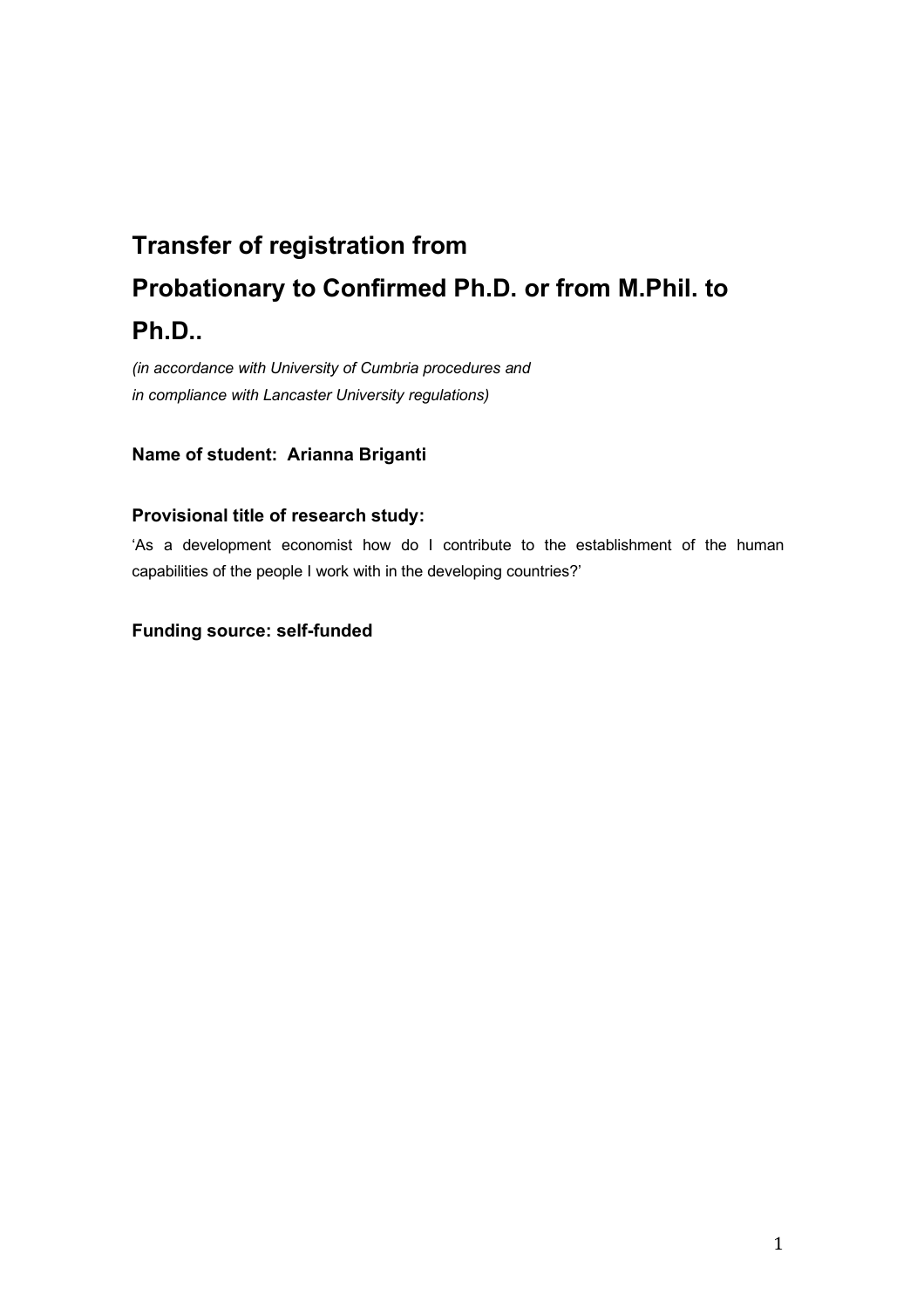|    | A. The research title - Forming my question 'As a development economist<br>how do I contribute to the establishment of the human capabilities of the |     |
|----|------------------------------------------------------------------------------------------------------------------------------------------------------|-----|
|    |                                                                                                                                                      |     |
|    |                                                                                                                                                      |     |
|    |                                                                                                                                                      |     |
|    |                                                                                                                                                      |     |
|    | F. The rise of generative development in relation to sustainable                                                                                     | .18 |
|    |                                                                                                                                                      |     |
| H. |                                                                                                                                                      | .20 |
|    |                                                                                                                                                      | .21 |
|    |                                                                                                                                                      | .21 |
|    |                                                                                                                                                      |     |
|    |                                                                                                                                                      | .38 |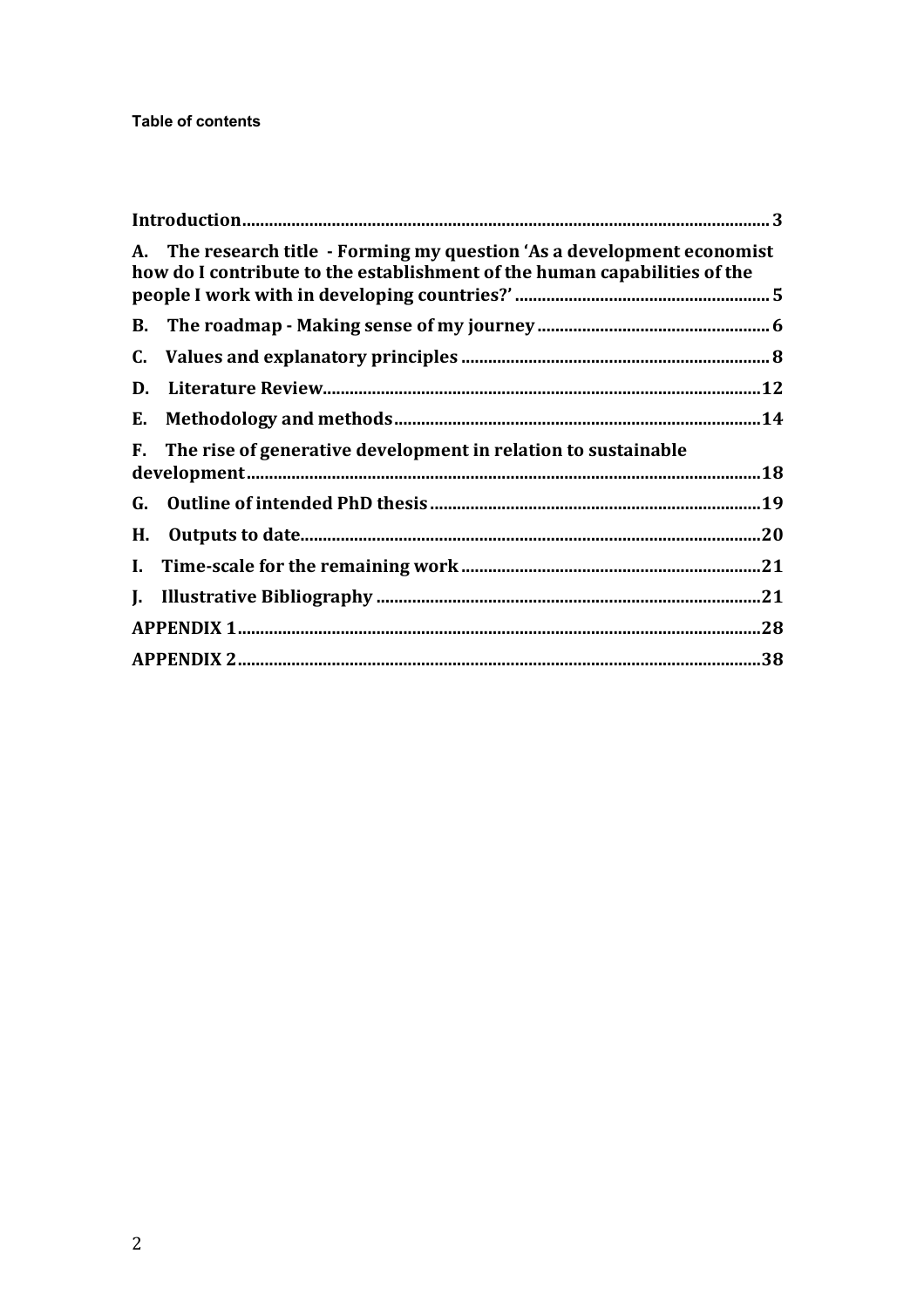#### **Introduction**

I am a development economist and practitioner who works in developing countries (so far in Afghanistan, Ethiopia, Georgia and Albania) tackling sustainable development from the perspective of those at the receiving end of aid. My research is based on a methodology called Living Theory Research (LT) that drives my own development, strengthens my capabilities and my ability to contribute to the establishment of the human capabilities of the people I work with in emerging countries.

I invite the reader to consider my insights into my practice as a development practitioner, which are focused on my original contribution to knowledge as I explain my educational influences in my own learning, in the learning of others and in the learning of the social formations that influence my practice and understandings.

My original contribution is focused on the nature of my explanatory principles and their use as living standards of judgement (Laidlaw, 1996). The contribution includes:

- i) The motivating power of love and faith in my practice as a development economist, with an original contribution to the idea of generativity in sustainable development;
- ii) The recognition of the significance of gender, professionally, personally and interpersonally in my explanation of influence;
- iii) Knowledge of Living Theory research both as a research methodology and its potential value as a growth towards a social movement. This will include a critical and creative engagement with the ideas of de Sousa Santos (2014).

I have organised this paper as follows:

- A. The research title: Forming my question 'As a development economist how do I contribute to the establishment of the human capabilities of the people I work with in the developing countries?'
- B. The roadmap: Making sense of my journey
- C. Values and explanatory principles
- D. Literature Review**:** This shows evidence of my critical and creative engagement with relevant literature as I draw insights from the ideas of others in generating my livingeducational-theory.
- E. Methodology and methods: I justify my selected research approach by reference to preliminary findings as I generate my living-educational-theory and clarify the nature of the living-theory-methodology that emerges in the course of my enquiry. I also show my use of the methods of empathetic resonance and empathetic validity (Dadds, 2008) in clarifying the meanings of my embodied values and their inclusion as explanatory principles in my account of influence I develop in my practice over time.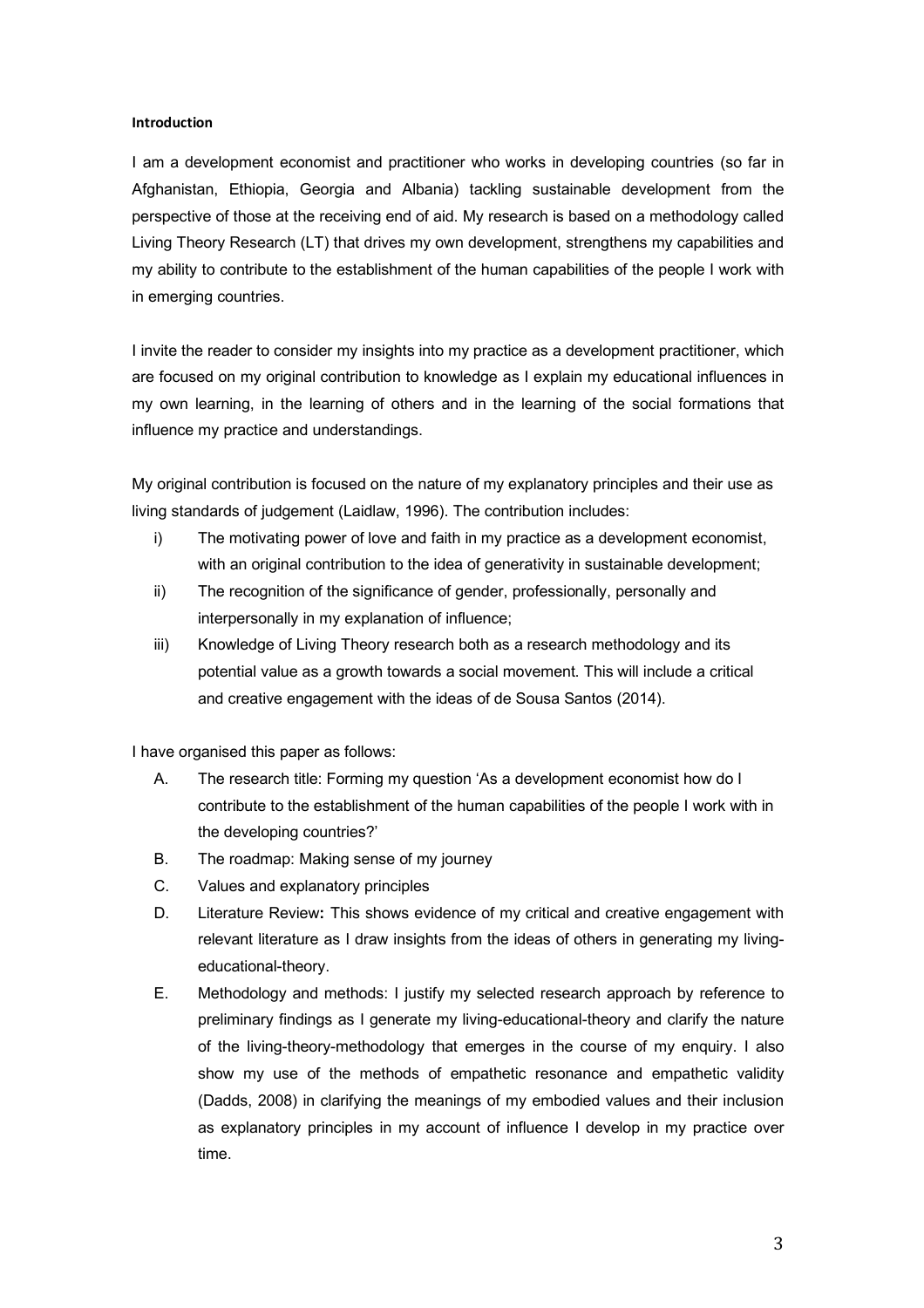- F. The rise of generative development in relation to sustainable development: I clarify for myself and communicate to others my meanings of generative development in relation to sustainable develop that are emerging in my enquiry 'As a development economist how do I contribute to the establishment of the human capabilities of the people I work with in the developing countries?'
- G. Provisional Outline of intended PhD thesis
- H. Outputs to date
- I. Time-scale for the remaining work
- J. Illustrative Bibliography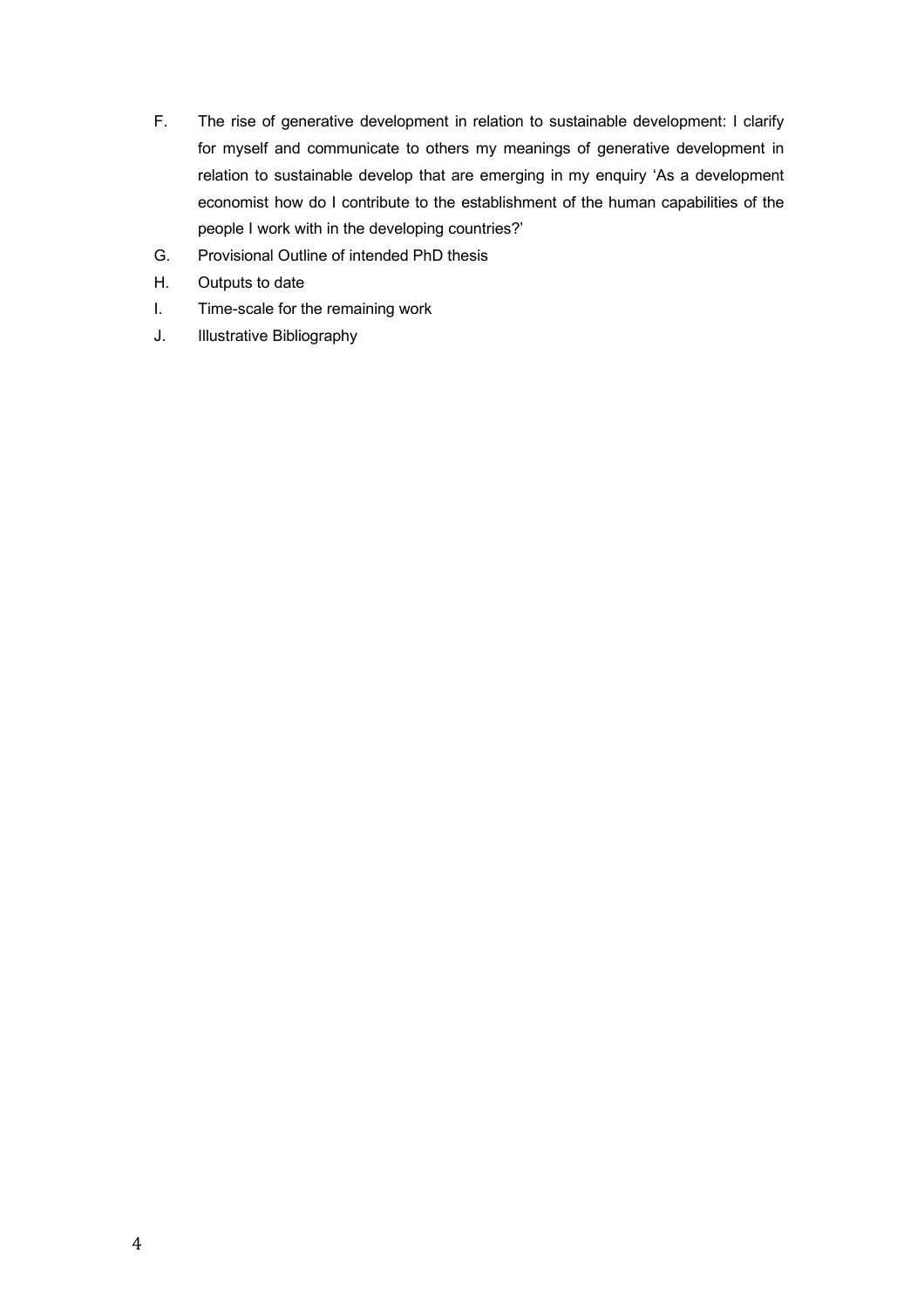### **A. The research title - Forming my question 'As a development economist how do I contribute to the establishment of the human capabilities of the people I work with in developing countries?'**

We shall not cease from exploration And the end of all our exploring Will be to arrive where we started And know the place for the first time. (T.S.Eliot, 1942)

I developed my Ph.D. proposal in 2014 after spending ten years working in Afghanistan (2005 early 2008), Ethiopia (2008-2010) and in Georgia (2012-2014). At the end of my mission in Georgia my family and I were getting ready for the next mission, namely in Sri Lanka/Maldives. At that time I was reflecting on those past years spent in developing countries as a development worker and wondered what was the sense of my profession in the field of humanitarian aid and development.

- What have I achieved in ten years of intense fieldwork?
- What are the values that constitute the underlying factor that drawn me towards international development work since I was a teenager?
- What is that infuses my professional and personal life with happiness and sense of meaning?

The above questions will be addressed throughout this narrative.

I was surprised by how quickly and clearly the response to my enquiry moulded into a lucid and coherent answers. I was able to formulate in words what was the aim I aspire to in my professional and personal life, namely to contribute to the establishment of the human capabilities (Sen, 1999) of the people I work with. Thus I have chosen that as the title for my Ph.D. proposal in a very spontaneous way. My metacognitive awareness manifested itself almost two years later whilst engaging in my LT based doctoral research as well as serving as a development manager for a Swedish foundation concerned with issues related to peace building and reconciliation in the Balkan region. In fact since I moved to Albania in 2015 I've been working on the protection of cultural heritage by using it as a catalyst for human development and by that I mean the holistic development of the people I work with (i.e. emotional, psychological, spiritual, economical), as well as my own.

I've been spending the past two years analysing the practical knowledge I've gained in various countries, often overwhelmed by the complexities of socio-cultural contexts alien to my own (I'm a white, educated western European woman in her late 30s). I have explored, reflected on and unveiled my values, standards of judgement and explanatory principles (Laidlaw, 1996) that, as I found out recently, provide me with the intellectual and emotional instruments that led me to the early formulation of the Ph.D. title. In this transfer paper I will explain my meaning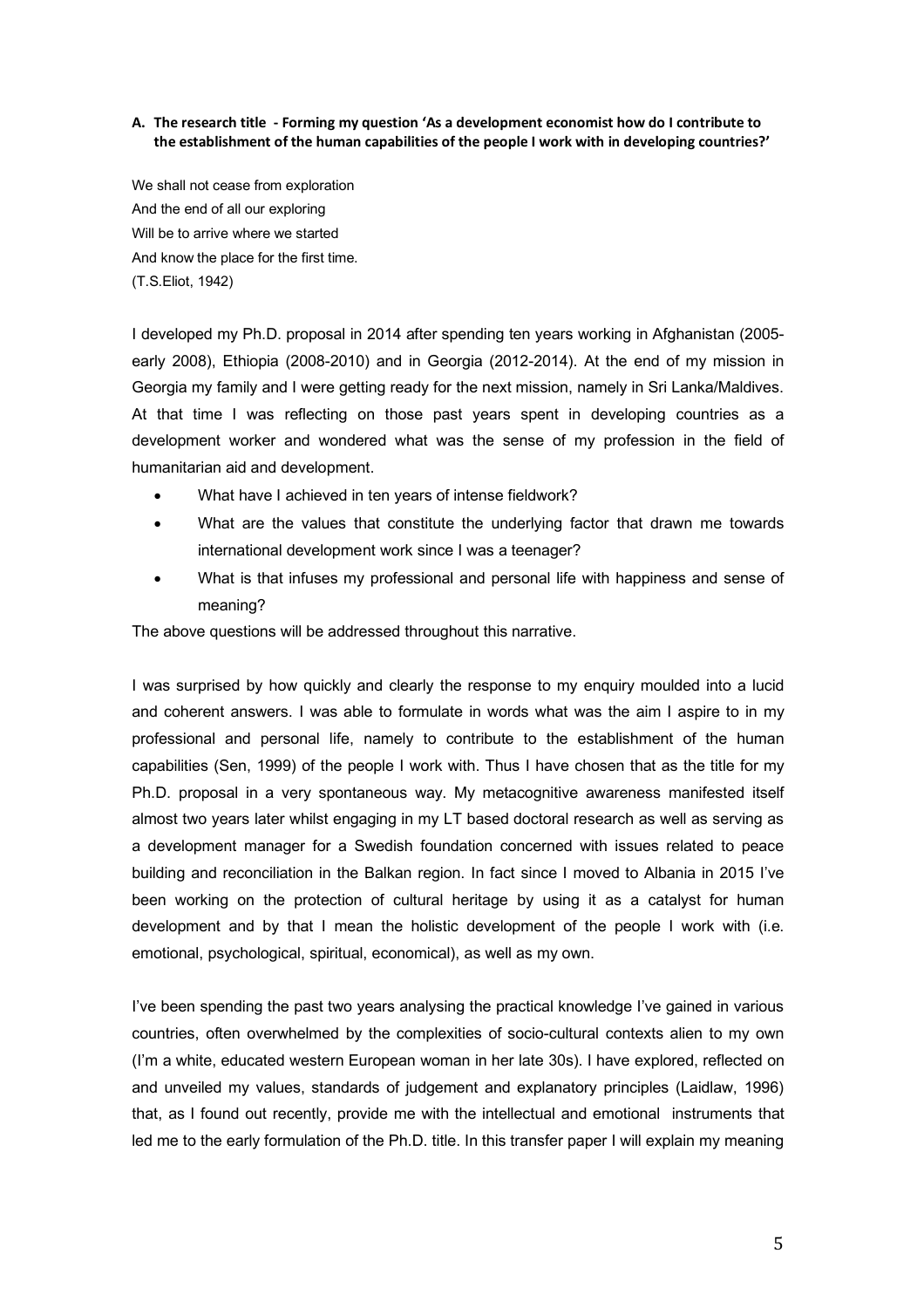of values, standards of judgement and explanatory principles, which are fundamental elements that determine the academic validly of my Living Theory research

#### **B. The roadmap - Making sense of my journey**

I have discovered the secret that after climbing a great hill, one only finds that there are many more hills to climb. I have taken a moment here to rest, to steal a view of the glorious vista that surrounds me, to look back on the distance I have come. But I can rest only for a moment, for with freedom comes responsibilities, and I dare not linger, for my long walk is not yet ended (Mandela, 1995)

I can claim that this self-reflexive exploration process has greatly changed me, the way the fieldwork I do changes me continually by enriching my life with insights and experiences that render me more empathic and metacognitive about other people's and my own existence. However my inquiry exemplified in the Ph.D. title has not changed. The reason for that will serve as an explanation for where I am at the moment with my inquiry, and will provide a 'roadmap' on where am I'm heading with my research.

To simplify the concept for the sake of conciseness I'd like to paraphrase Mandela and use the metaphor of the journey. The nature of my journey is twofold: it's a physical one in the sense that I travel quite a lot due to the nature of my profession that leads me to operate and live in developing countries but it's also an internal wandering of self-exploration. As part of my Living Theory research I focus on travelling within rather than outside, thus the traveller has the quality of the learner.

> Wherever you travel on the road to learning, you are your own constant companion. The better travellers know themselves and the better they understand the role they themselves play in building and recognising their conceptual construct, the more they will discover as they follow the trail of realisation. This leads through our learning landscape and on to the host country. (unknown)

So far my internal journey has unveiled the pillars of my ontology grounded in my values, standards of judgement and explanatory principles, with which this paper will deal in the following paragraph.

The metaphor of a roadmap is a useful one for my Living Theory research, which is the methodology I've chosen for my doctoral research and I will consider later in this paper.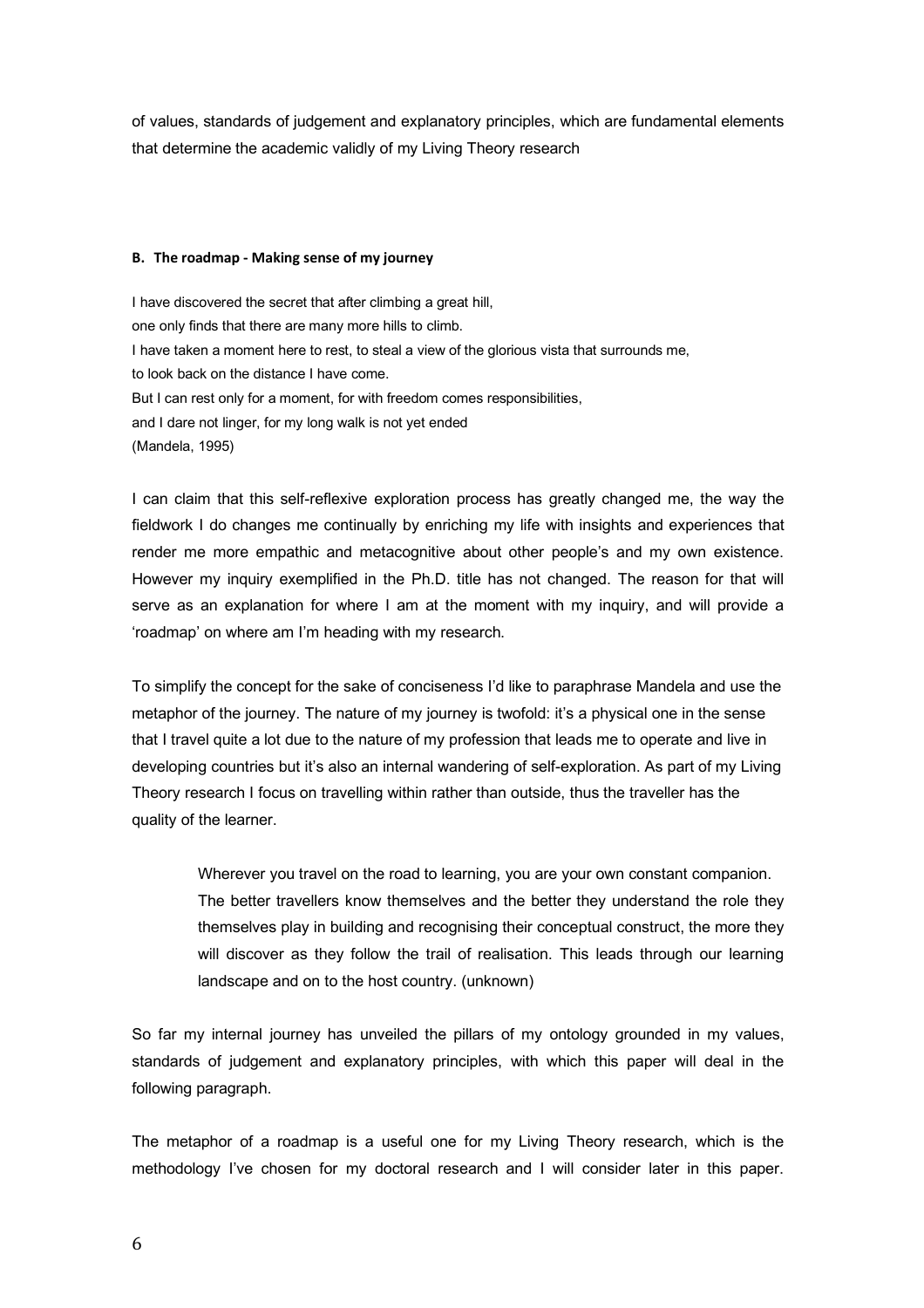Roads are being built, enlarged and modified, and abandoned. Some are less travelled than others, and some develop into complex routes. And so is my living-theory, which is constantly changing and evolving (the way I change and evolve) and will only finish with my mental and physical death.

My Living Theory research helps me visualize and externalize the paths, since it provides me with the clarity I need to deal with the complexity of my life by finding patterns and contours (values) and destinations (human capabilities and wellbeing). I felt the necessity to engage in developing a mental roadmap of my life and look back at the more than a decade I've spent working in developing countries due to the need to deal with the intense nature of my profession, which has ramifications for my personal life. The metaphor of a roadmap offers the simplicity on the other side of complexity (Holmes 1961, p. 109) in terms of suggesting the reality of my life. This assists me in researching and writing authentically as well as coherently about myself and the people I meet along the way. By this I mean that I'd like to pursue a narrative style capable of including the reader in the journey (at least the written part of it) and make it accessible to whomever has an interest in engaging with it. The form (the roadmap) and the content (my living- theory) evolve together since they generate a dialectical relationship in Socratic terms, namely the art of holding the One and the Many together (Vegetti, 1999, p.41).

I have to balance a vast number of apparently disparate elements: working in culturally-laden contexts, my married life, my motherhood; dealing with my own womanhood alongside that of often abused and underprivileged girls and women I work with in developing countries. After engaging in an introspective analysis at the beginning of my research, now it appears obvious to me that what keeps all these elements together is my ontological I which is where the unity of those elements lies, whatever the complexity. Thus LT in both its form and content is helping me to strengthen my ontological I, at the core of which I find my values, standards of judgement and explanatory principles. I understand now that first and foremost LT contributes to the establishment of *my* capabilities (Sen, 1999) and helps me to embody them fully in order to maximise the scope of that dialectic. Consequently it assists me in evolving into a better self and leads me to formulate what constitutes a good humanity for myself, which in my case is constituted by shared values and explanatory principles.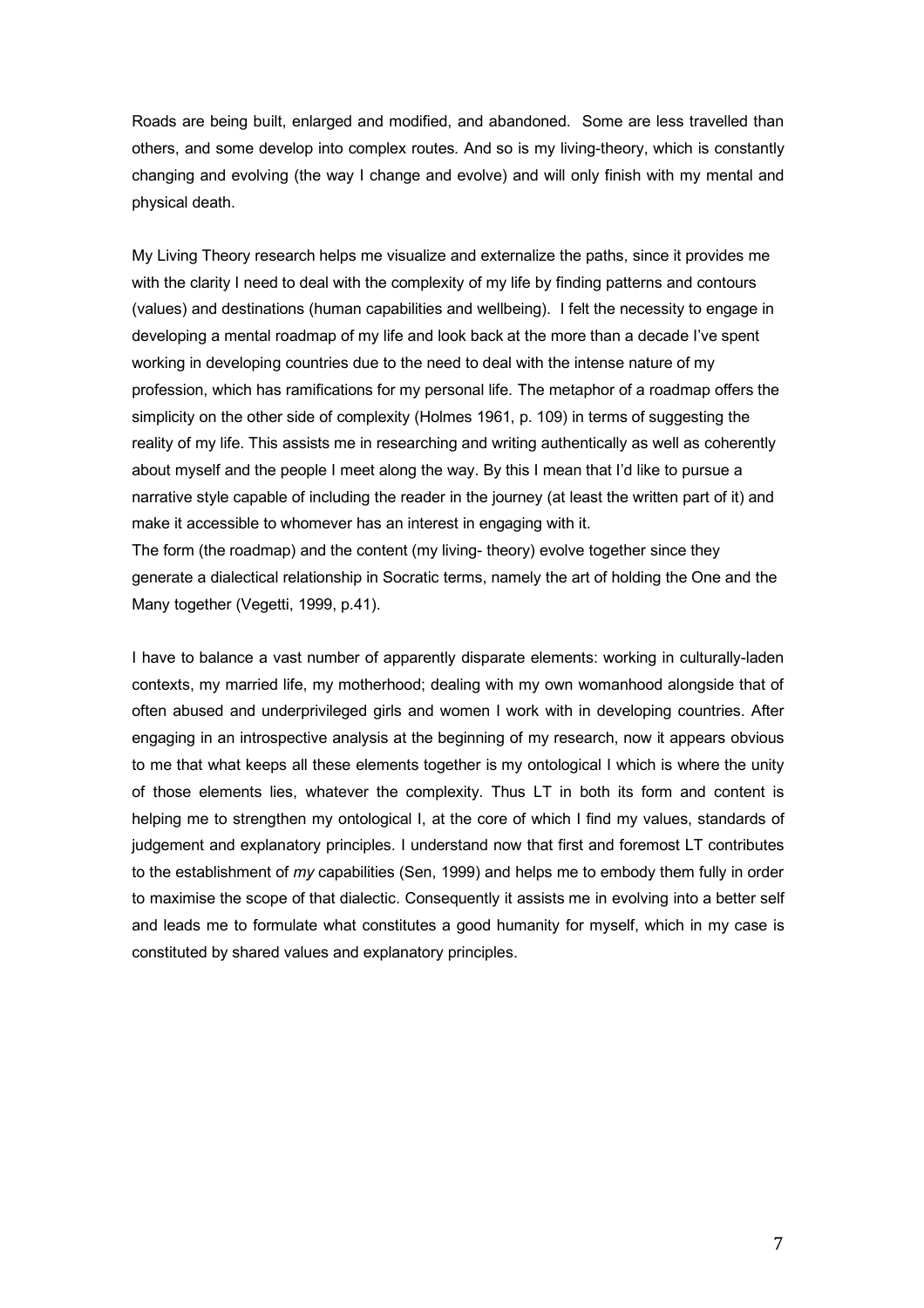#### **C. Values and explanatory principles**

On ne voit bien qu'avec le coeur. L'essentiel est invisible pour les yeux <sup>1</sup> (Le Petit Prince, 1943)

The values I want to live by are love, faith, empathy, justice, dignity and gender equality and equity. The elucidation of my values and explanatory principles arose recently, namely in November 2016 while I was on my way back to Afghanistan for a short mission in Kabul, after an absence of nine years. The mission meant more than a work assignment, since my early experience in Afghanistan (2005- 2008) forged me as a young development worker who was still trying to make sense of the world I was catapulted into. At that time my job was to lead a project called the 'Literacy and Vocational Education Project for the promotion of activities to generate revenue in favour of vulnerable Afghan women'. My main task was to provide Afghan women (the project's beneficiaries) with vocational training education, and income-generating activities such as entrepreneurship. However I was confronted with a complex reality and with problems that in my eyes seemed to have priority on economic issues, such as post-war trauma syndrome, structural violence, child-abuse, rape and death. I was definitely not mentally prepared to face all that and I had neither the academic background nor the experience to deal with those issues. I started to fall to pieces not knowing where to start from, to build up anything coherent (Briganti, 2015). Many years on in November 2016 I was looking forward to going back to the country and comparing my young self with my current self both as professional and as human being. More deeply I was expecting to be able to make sense of all the years lived in challenging countries with the hope of not having caused harm (Anderson, 1999) and the wish of having contributed to the development of human capabilities (Chamber, 2014). Amongst those qualities I am including the capacity for people to assess their own problems, the capacity to find solution to the problem and deal with mid- and long-term solutions without external support.

The first thing I discovered when I arrived is that my enquiry has not changed over the years. In fact whenever I ask myself what do I care for the answer remains the same: it's about contributing to human development, hence supporting people in reaching their own potential and consequently supporting myself in reaching mine, for a fairer world and the flourishing of humanity (Whitehead, 1989). I will write extensively on my recent visit to Afghanistan and on the women I worked with and interviewed in my doctoral thesis.

Whilst searching for a full meaning of the man's life during his detention in the Nazi's concentration camps, Frankl writes that, 'He [the man] did not want to die for nothing. None of

 

 $1$  You can see clearly only with the heart... The essence is invisible to the eyes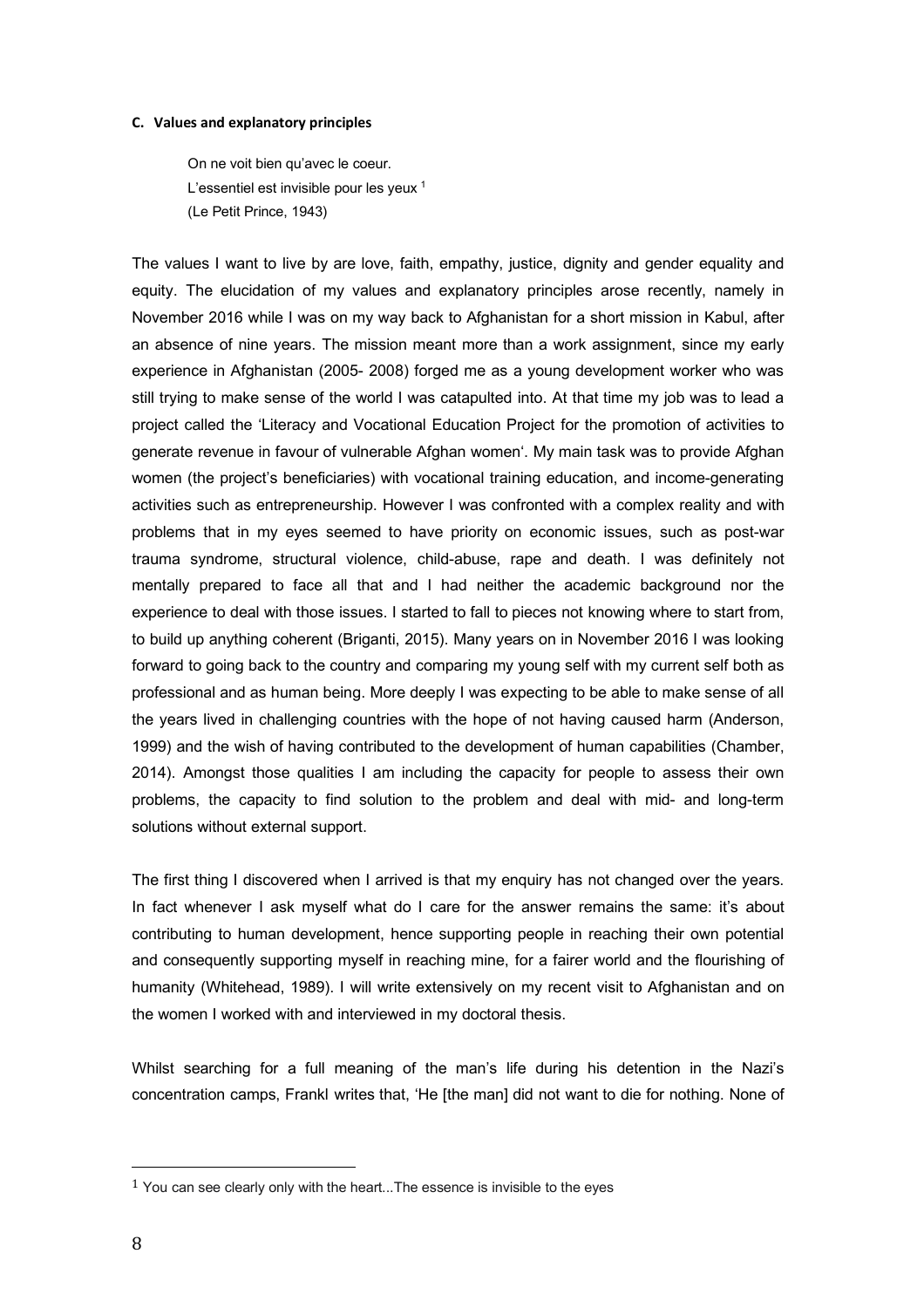us wanted that' (Frankl, 1946, p.91). I would apply his wisdom to my search for meanings and say that I don't want to live for nothing.

Human life, by its very nature has to be dedicated to something, an enterprise glorious or humble, a destiny illustrious or trivial. We are faced with a condition, strange but inexorable, involved in our very existence. On the one hand, to live is something, which each one does of himself and for himself. On the other hand, if that life of mine, which only concerns myself, is not directed by me towards something, it will be disjointed, lacking in tension and in 'form'… if I decide to walk alone inside my own experience, egoistically, I make no progress. I arrive nowhere. I keep turning around and round in the one spot. This is the labyrinth, the road that leads nowhere, which loses itself, through being a mere turning round within itself. (Ortega y Gasset, 1957 pp. 141-142)

The *why* which explains my ontology, is the will to give *my* life a meaning (Frankl, 1946, p.113) and to live by my values.

What matters, therefore, is not the meaning of life in general but rather the specific meaning of a person's life at a given moment. One should not choose for an abstract meaning of life. Everyone has his own specific vocation or mission in life to carry out a concrete assignment, which demands fulfilment (ibid.).

What does give meaning to my life is to use my own capabilities to support underprivileged people. The choice of dedicating my life to other people is not urged by egotism or by what I call the 'I-save-the-world' syndrome. In fact saving the world is not my aspiration nor do I feel in any ways a sense of guilt for the many benefits I enjoy from my middle class western European life style. Instead I want to contribute to a fairer world and this desire is embedded in my born sense of justice, exacerbated by my very developed empathic self. This is why when I'm at work I experience a genuine sense of aliveness, which leads me to happiness. Fromm could not have better expressed my feelings when he writes:

What does one person give to another? He gives of himself of the most precious he has, he gives of his life. This does not necessarily mean that he sacrifices his life for the other- but that he gives him of that which is alive in him; he gives him of his joy, of his interest, of his understanding, of his knowledge, of his humour, of his sadnessof all expressions and manifestations of that which is alive in him. In thus giving of his life, he enriched the other person, he enhances the other's sense of aliveness by enhancing his own sense of aliveness. (Fromm, 1957, p. 19)

The profession I chose, in Frankl's words (Frankl, 1946, p.113), is my concrete assignment, which demands fulfillment, thus it represents the *how* I want to reach my sense of aliveness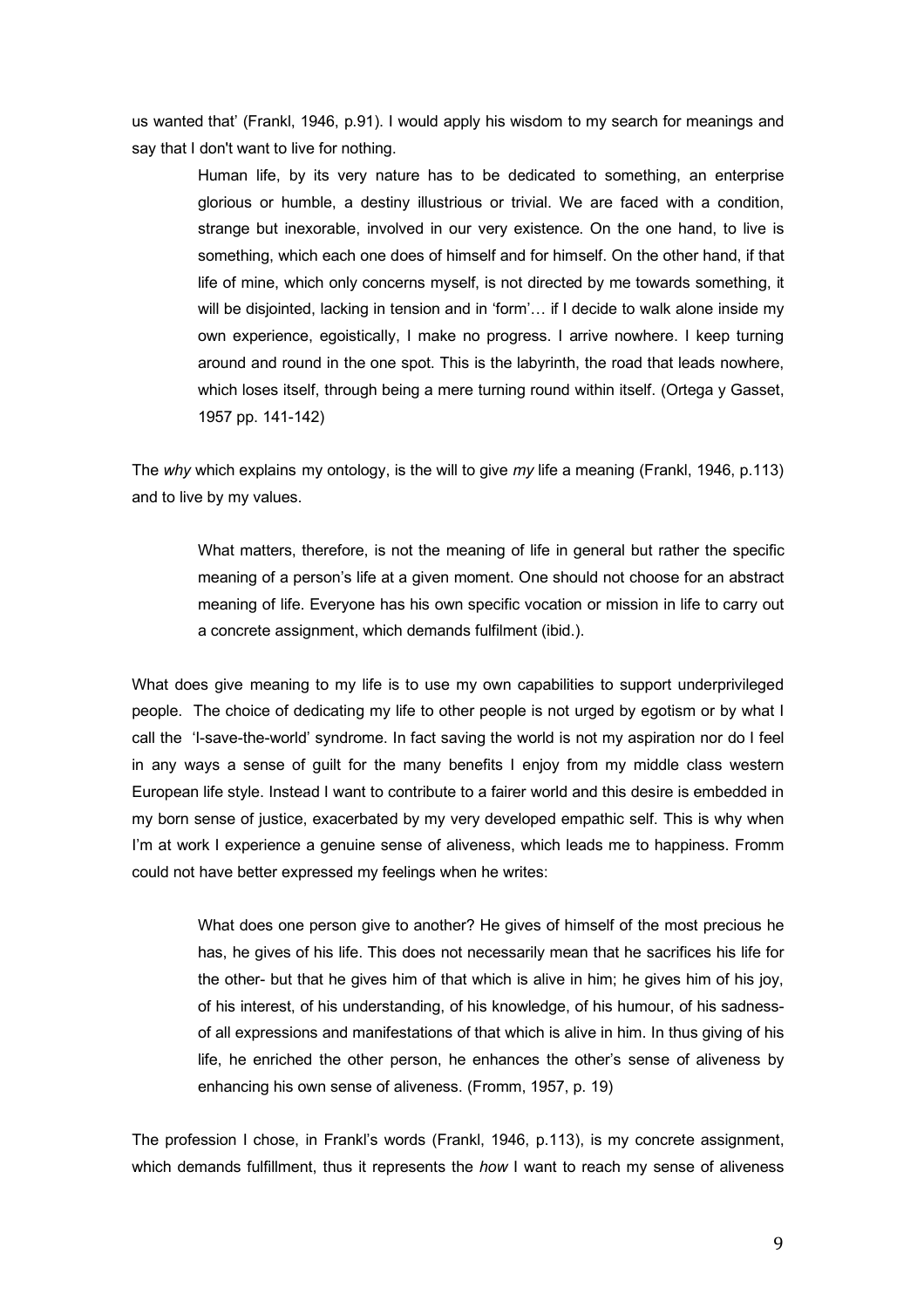and happiness. In other words by supporting underprivileged people in overcoming their daily struggle for survival and sustain them in acquiring the capacities to stand up for their just and equal opportunities contributing to a dignified life.

As development worker I'm concerned with sustainable development that according to my practical experience lays its foundation on human development. I'd like to briefly define my understanding of sustainable development, which will be discussed at length and look for validation in the Ph.D. thesis.

I profoundly value the notion of environmental sustainability that promotes growth, progress and consumption in an ecologically friendly way (Thatchenkery, Avital, and Cooperrider, 2015) by meeting the needs of the present without compromising the ability of future generations to meet their own needs (World Commission on Environment and Development, 1987, p.43). However, by sustainability I refer to the capacity of underprivileged individuals to provide for themselves after having acquired the ability to assess and solve their own problems, without external support. I believe that sustainable development is in place once people are capable of contributing to the building of a society in which inclusion, gender-equity, cultural cohesion, peace and respect for diversities and the natural environment are recognized as fundamental values (Briganti, 2016).

I perceive the development work I carry out as an act of love and faith (ibid.). By faith I mean faith in humanity. In fact in my practical experience over the past decade development work takes patience, humbleness, courage (especially the courage to fail) and above all a profound faith in humanity. On the other hand, the people I work with (who are the beneficiaries of development interventions) have to have faith in me and believe that I value their lives enormously, see their unique human capabilities and want nothing more than being part of the process that might drive a positive change in their existence.

I see love as a mature answer to the problem of existence (Fromm, 1957). In Fromm's words 'mature love is a union under the condition to preserve each others' integrity, one's individuality. Love is primarily giving, not receiving […] giving is more joyous than receiving, not because it is a deprivation, but because in the act of giving lies the expression of my aliveness. […] Not he who has much is rich, but he who gives much.' (ibid)

Development in practice needs another fundamental ingredient: empathy that can be a collective force with the power to change society (Krznaric, 2014). In order to understand how development becomes sustainable, contributes to a fairer world and makes the difference to the lives of many disenfranchised people I ask myself the question: how is it to be you?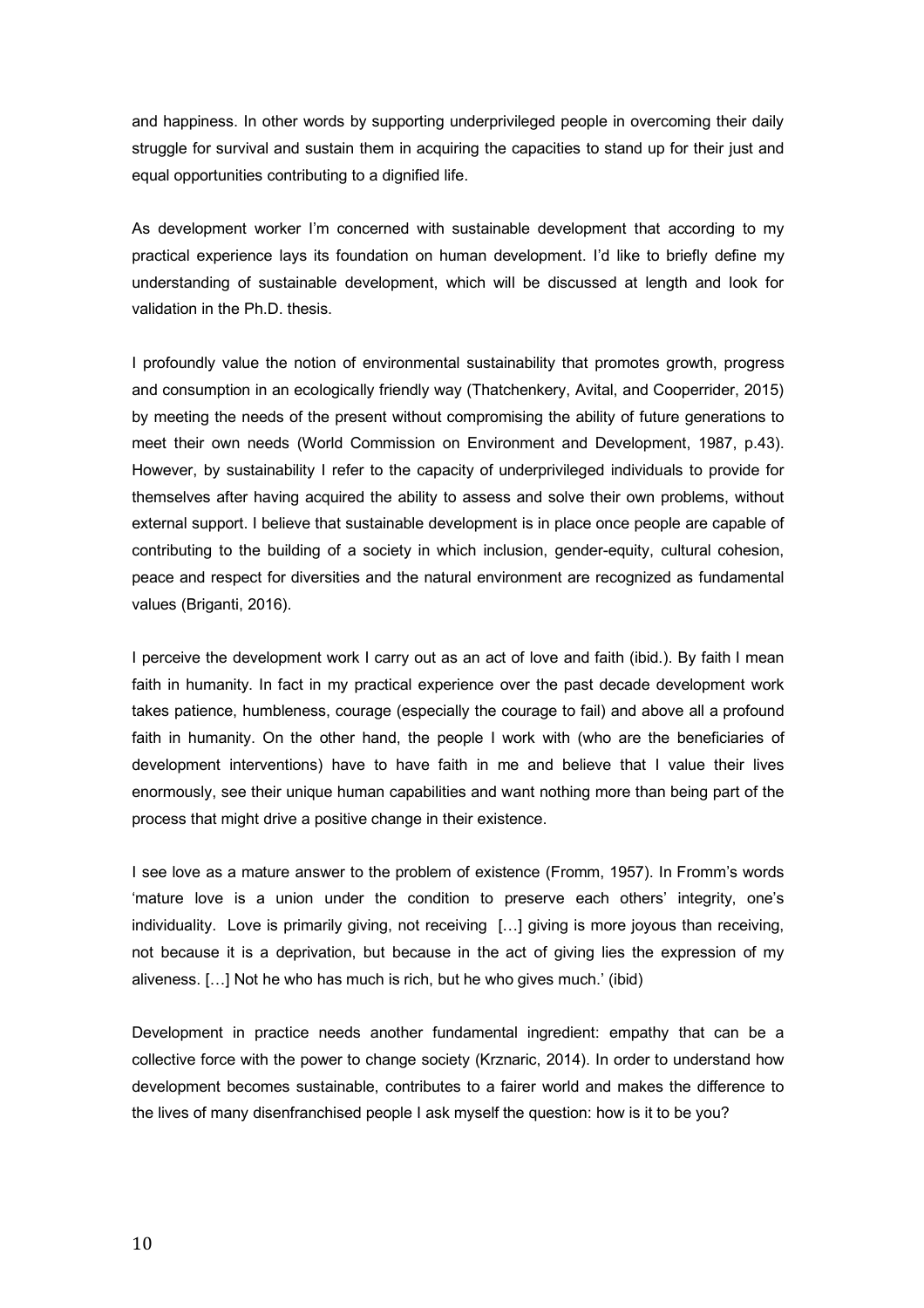However it isn't the display of the question that solves everything, rather the act of asking the question with the intent of actively engage with the answer. I will come back to my sense of action later in this paper.

Empathy is what gives me the motivation and the courage to act against injustice and divert my profound indignation that arises when human rights are violated towards my lifelong concrete assignment. In Santos words what we most urgently need is a new capacity for wonder and indignation that is 'capable of grounding a new, nonconformist, destabilizing, and indeed rebellious theory and practice.' (2014, p. 88) I define indignation as a rebellious force (for good) that arises as a counter-reaction to what offends and disrespects human life. This force together with empathy and love becomes generative since it drives to action. Being a development economist and practitioner is an empowering and dignifying work and by that I mean that I engage in a process of supporting underprivileged groups in regaining dignity through the development of their capabilities. Often the condition of extreme poverty and violation of human rights might deprive people of the possibility to live a dignified life. In fact all people are born worthy but at the same time, are vulnerable to having their dignity and worth violated (Hicks and Waddock, 2016). It's in the process of dignifying that *I* as well reach my dignity and my own sense of empowerment.

These issues seek validation and the relation between empathy, indignation, action and dignity/empowerment is something I will elaborate on in my Ph.D. Throughout my research I will be using methods of empathetic resonance and empathetic validity (Dadds, 2008) briefly discussed in the section below dedicated to the methodology and methods.

Whilst working in the field for many years I was looking for ways of helping people finding the meaning of their lives by strengthening their capabilities and thus moving toward well being and happiness. In the World Happiness Report 2016 Sachs (2016) draws an interesting parallel between the United Nations 2030 Agenda that deals with the 17 Sustainable development Goals and the encyclical *Laudato Si'* by Pope Francis. The former paper states that happiness is embedded in the idea that the 'good society' should focus on the triple bottom line of economic prosperity, social inclusion and environmental sustainability. In his Encyclical Letter Pope Francis argues:

…the urgent challenge to protect our common home includes a concern to bring the whole human family together to seek a sustainable and integral development, for we know that things can change. (Pope Francis, 2015)

The need for a change is what drives my personal and professional self to work for a fairer world. I am convinced that happiness is the result of a good change (Chambers, 2005) in society such as the amelioration of the social condition, work condition, health, education, pollution, income and last but not least it is about the values that bring us closer to our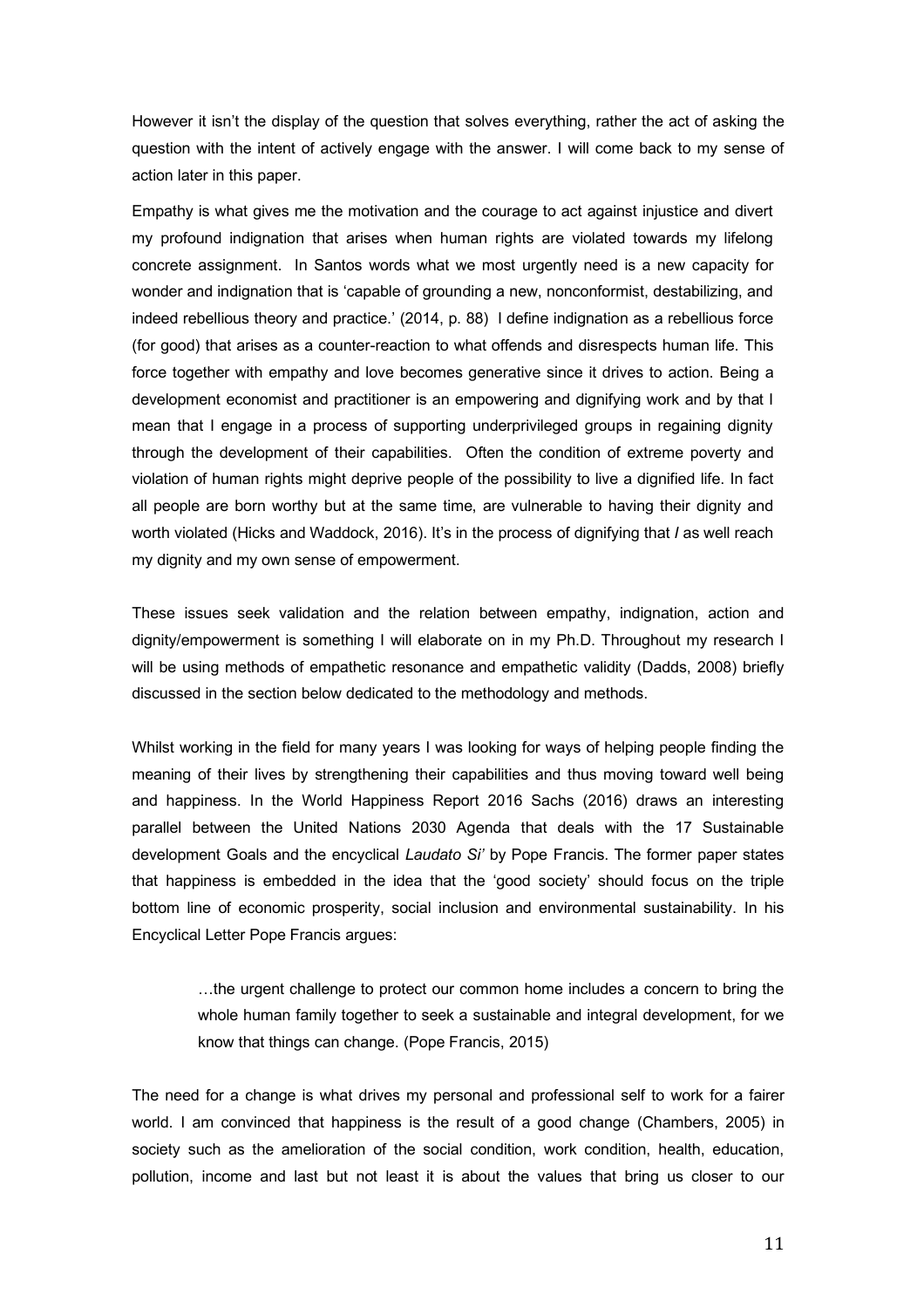humanity. I fully agree with Sachs (2016), that the libertarian argument about economic freedom contributing the most to human wellbeing isn't in my experience, conducive to the achievement of happiness.

Gender equality and equity are fundamental values in my life as a woman, as a (foster) mother of four Ethiopian girls, and as professional development worker. Gender equity is the process of being fair to women *and* men (UNFPA2 ) and gender equality is the process of providing women and girls with equal access to education, health care, decent work, and representation in political and economic decision-making processes (UN<sup>3</sup> Sustainable Development Goals). In my practical experience of working with many women beneficiaries around the world, development interventions often conform to cultural stereotypes about gender (Azarbaijani-Moghaddam, 2009) and instead of fostering education and empowerment, constrain people's personal and professional development.

I recently applied to the 'Trade, Gender and Development' course starting in January 2017 and organised by UNCTAD<sup>4</sup> Virtual Institute in order to deepen my knowledge on gender issues in development.

# **D. Literature Review**

Was Du erlebst, kann keine Macht der Welt Dir rauben<sup>5</sup> (unknown)

The ideas that I will expose in my Ph.D. account are not the ones of other authors, although of course I'm influenced by various writers whose view on matters such as international development resonates with mine and challenges me to think from a different perspective. My considerations about development in fact emerge from the practical experience I gained in the years of fieldwork in contact with the beneficiaries of development interventions. Those people provided me the evidence that certain measures used to tackle development are more beneficial to them than others. Part of this evidence will be substantiated and exposed in my Ph.D. I shall show that where I stand theoretically, practically and ontologically is a result of experience and reflections as well as of being a reflective practitioner (Schön, 1991). As a Living Theory researcher my practice informs my theory and my theory informs my practice:

…all citizens who are concerned with the future of our planet and humanity should produce a story for themselves and others to account for their contribution to the creation of a more peaceful, just and productive world.(Whitehead, 1993)

 <sup>2</sup> United Nations Population Fund

<sup>3</sup> United Nations

<sup>4</sup> United Nations Conference on Trade and Development

<sup>&</sup>lt;sup>5</sup> What you have experienced no power on earth can take from you.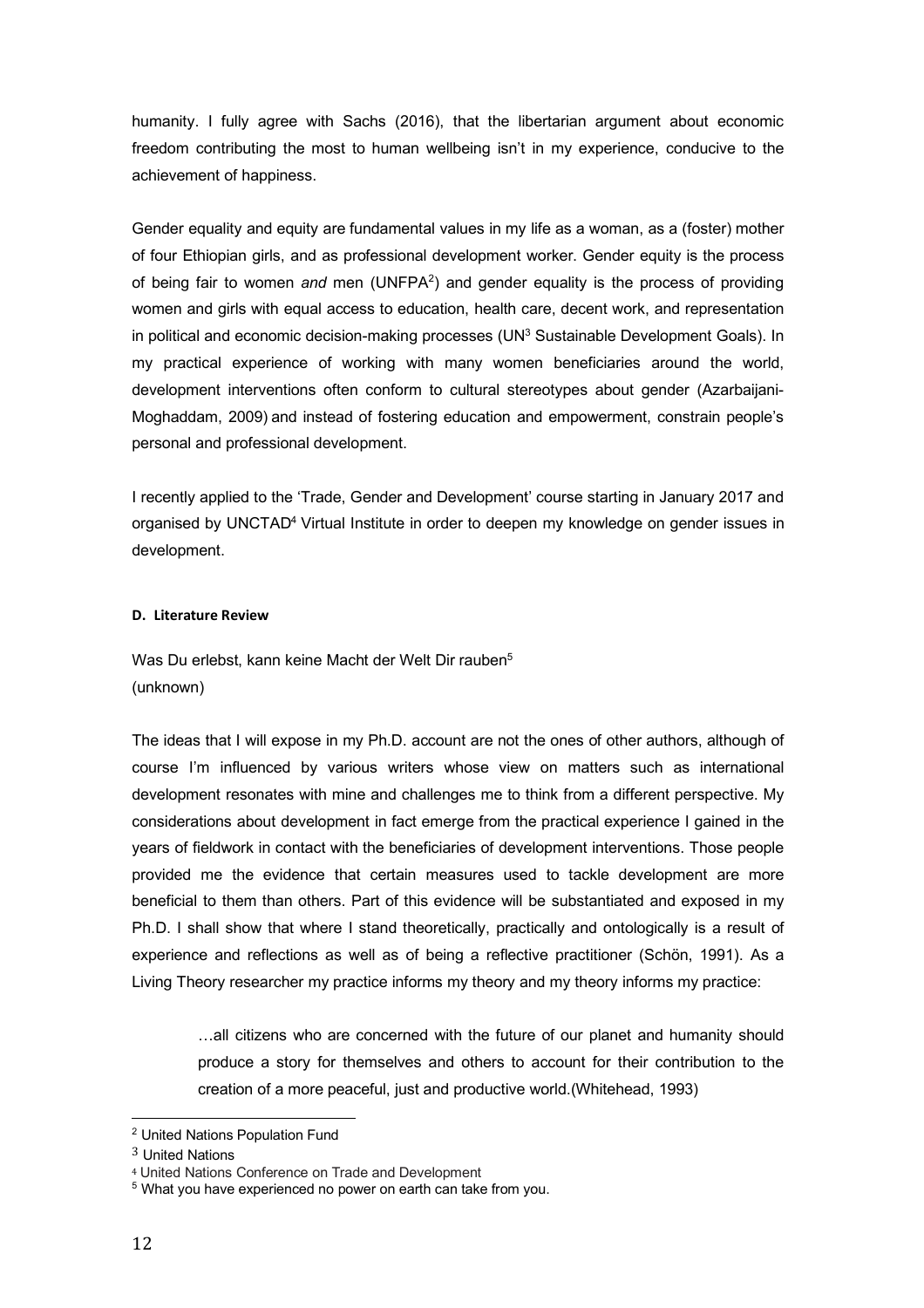My practical knowledge grows stronger day by day due to what I am taught by the people I work with. I am therefore grateful to Polanyi's account (1958) of personal knowledge in which:

He set out to free us from the sense of obligation we feel towards scientistic ideals that rendered dubious the ontological integrity of anything that couldn't be made explicit to objective investigation inviting us to enter avenues of legitimate access to reality from which objectivism debars us. (Doede,)

I'm influenced by the narrative of writers such as Amartya Sen (1999), Muhammad Yunus (2003), Robert Chambers (2005, 2014), Bina Agarwal (20027,2009), Mary B. Anderson (1999; 2012), Ugo Slim (2014), Pancho Otero (1997), Dambisa Moyo (2010). I have chosen them as thinkers I like to be inspired by since these development practitioners, researchers and writers seem to have a common thread: they all worked hand in hand with the beneficiaries of their interventions. What they report on is not theory, instead it is what they have learnt and been taught during years on the field. Their ideas also emerge from their practice. Development in practice translates into a daily commitment to engage with people by listening to them, talking to them and establishing a rapport with them. As a matter of fact it takes time to build trust without which development can only fail in my opinion. And it takes time to understand what concepts, that often sound abstract, such 'sustainability', 'development', 'capabilities' and 'poverty' mean to those who are directly concerned. Foucault offers an eloquent expression of what I mean by that when he writes:

We ridiculed representation and said it was finished, but we failed to draw the consequences of this "theoretical" conversion - to appreciate the theoretical fact that only those directly concerned can speak in a practical way on their own behalf. (Foucault, 1980)

During the past two years I've been reading and (self) reviewing the above-mentioned authors and some others and part of my on-going learning process is to find a happy medium between uncritical acceptance and overcritical rejection (Wallace and Wray, 2011). Moreover through my work (Briganti 2015; 2016) I am familiar with a wide range of literature (i.e. reports, studies, policy papers, etc.) about topics such as international development, poverty, gender issues, etc. by agencies such as the World Bank, United Nations, International Monetary Fund, Local and International non-for profit Organizations and Foundations.

Since critical literature review is personal (ibid.) I naturally feel closer to authors whose knowledge relies on their practice as I can relate to some of their experiences. On the contrary I don't feel inspired by narratives, which result from theory only. In fact many years spent with the local population of various developing countries made me wary of narratives created in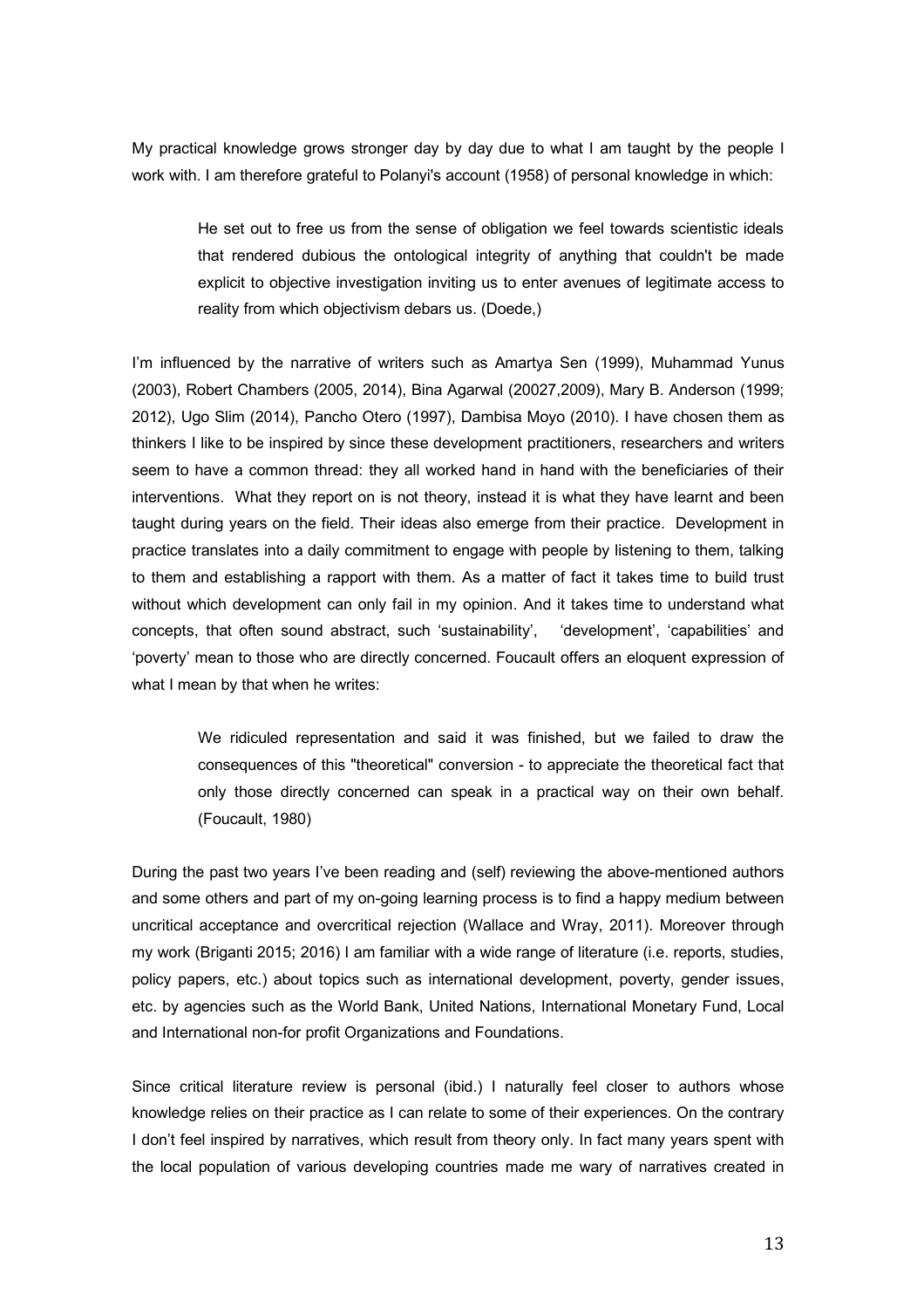western countries that disregard the perspective of the developing world, in Santos's (2014) words, those living on the 'other side of the line'. More will be said on his concepts in the paragraph dedicated to the methodology.

I'm also knowledgeable about the socio-historical, geo-political and economic situation of the countries I work in and I research about in particular Afghanistan, Ethiopia, and Albania including their neighbouring countries. This knowledge is fundamental to carry out my daily work and to deepen my understanding of the local population. I therefore consult various political and historical publications.

At the end of this transfer paper I will include the illustrative biography, which incorporates the above-mentioned authors, various academic publications I consulted so far, my published papers and key texts, which will be used in the Ph.D. thesis.

# **Methodology and methods**

I can't understand why people are frightened of new ideas. I'm frightened of the old ones. (John Cage)

Earlier in this narrative I mentioned my will to give my life a meaning hence I decided to serve people in developing countries as my contribution to a fairer world. Being a development economist and practitioner is my personal and professional way to act against human rights violation.

I'd like action and values to reach a perfect unity; the striving for this unity is the essence of my life and the core of my LT and I am motivated to act against the living contradictions that arise in the process (Whitehead, 1989). My values are embedded in my ontology, interwoven with each other and shape my professional commitment. Being a Living Theorist enabled me to identify my values through my own story and professional experience; moreover it allows me to continue to expand on my ideas throughout my work life (Hutchinson, 2016). Hence as I grow in awareness my LT grows accordingly and is moulded around my living values and so also my standards of judgement that argue how the validity of my original contribution to knowledge is being judged (Laidlaw, 1996). Form and content evolve together. I therefore will use questions derived from Habermas's (1976) validation criteria in answers to the following questions:

- How could I improve the comprehensibility of my explanations of influence?
- How could I strengthen the evidence I use to justify the claims I make?
- How could I deepen and extend my sociohistorical and sociocultural understandings of their influence in my practice and understandings?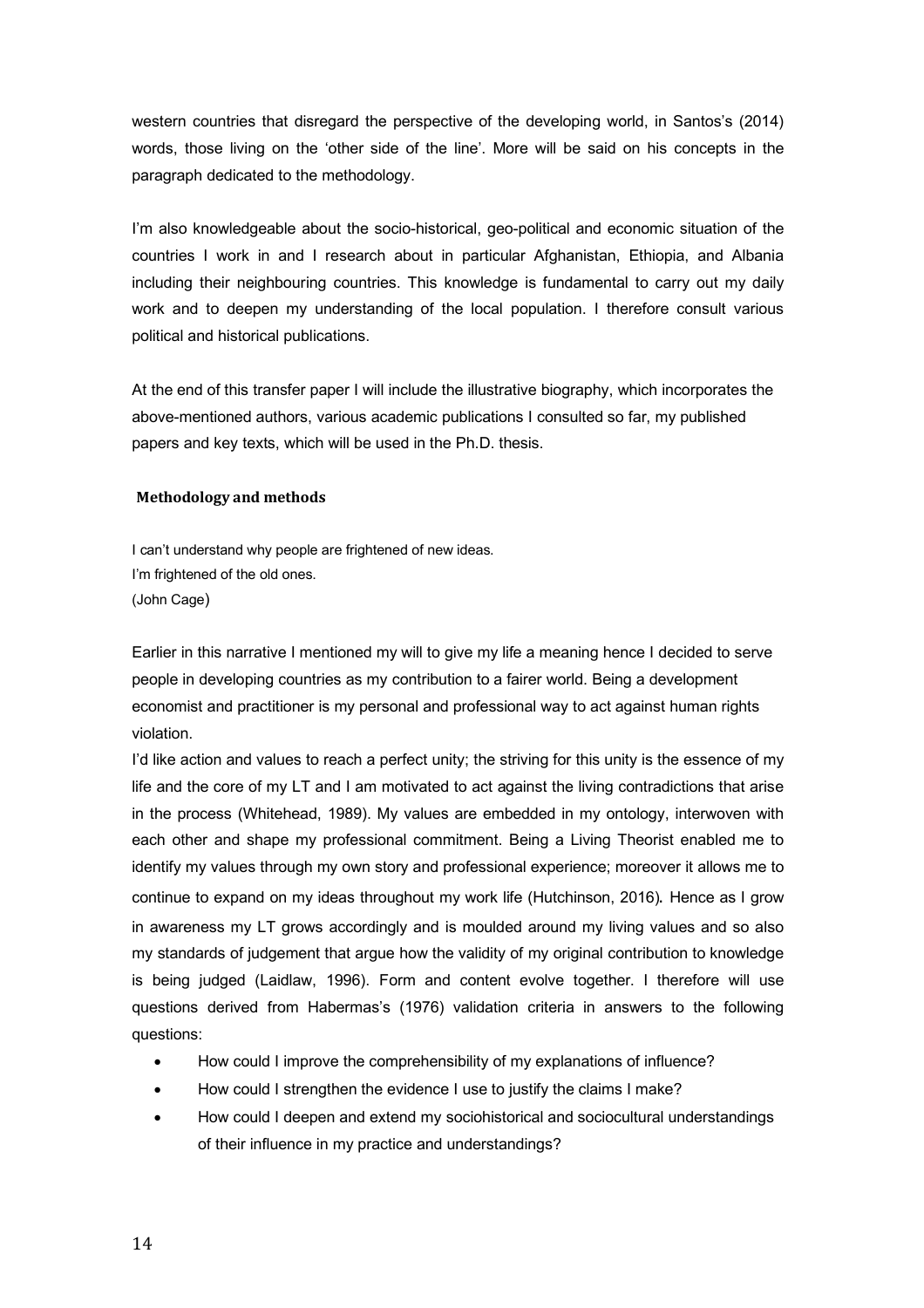• How could I enhance the authenticity of my explanation to show that I am living my espoused values as fully as possible?

I prefer LT as a methodology for the following reasons.

1. For its quality of flexibility, which encourages me to utilize various research methods such as ethnography and auto-ethnography (Ellis, Adams and Bocher, 2011, p. 273) which help me analyse and explain my personal experience in order to better understand cultures different from mine. It also values the transcendental sphere of knowing:

… in the transcendental sphere we have an infinitude of knowledge previous to all deduction, knowledge whose mediated connections (those of intentional implication) have nothing to do with deduction, and being entirely intuitive prove refractory to every methodically devised scheme of constructive symbolism. (Husserl, 1912, p. 12).

In order to focus on that, I use multi-media approaches, such as a video camera to record conversations and a voice-recording device when preferred. Data has already been collected such as video- recorded conversations with participants from Afghanistan, Albania and Ethiopia.

I find this method particularly useful in analysing the body language of the interviewees when in the same space with me. I like to capture the flow of life-affirming energy (Whitehead, 2010), and those imperceptible physical language reactions impossible to reproduce in written language. In fact the significance of multi-media narratives is that they compensate for some of the limitations in our binocular vision into our relationally dynamic awareness of the movement of bodies in space and boundaries; in other words**,** our proprioception (ibid).

2. For its creative feature, which allows me to use a methodological inventiveness (Dadds and Harts, 2008). This helps me in exploring the implications of asking, researching and answering questions of the kind, 'How do I improve what I am doing?' (Whitehead, 1989) I also use the methods of empathetic resonance and empathetic validity in clarifying the meanings of my embodied values and their inclusion as explanatory principles in my explanation of influence. My understanding of empathetic resonance echoes Whitehead's (2015, p. 250) who defines it as 'the feeling of the immediate presence of the other in expressing the living values that the other experiences as giving meaning and purpose to their life'.

3. For its action-led approach in which practice informs theory and not vice-versa, which is in line with my action-led professional self. I use Action Research methods, such as those described by McNiff and Whitehead (2010) and Inoue (2014) to identify areas where I can strengthen my capabilities as a development worker.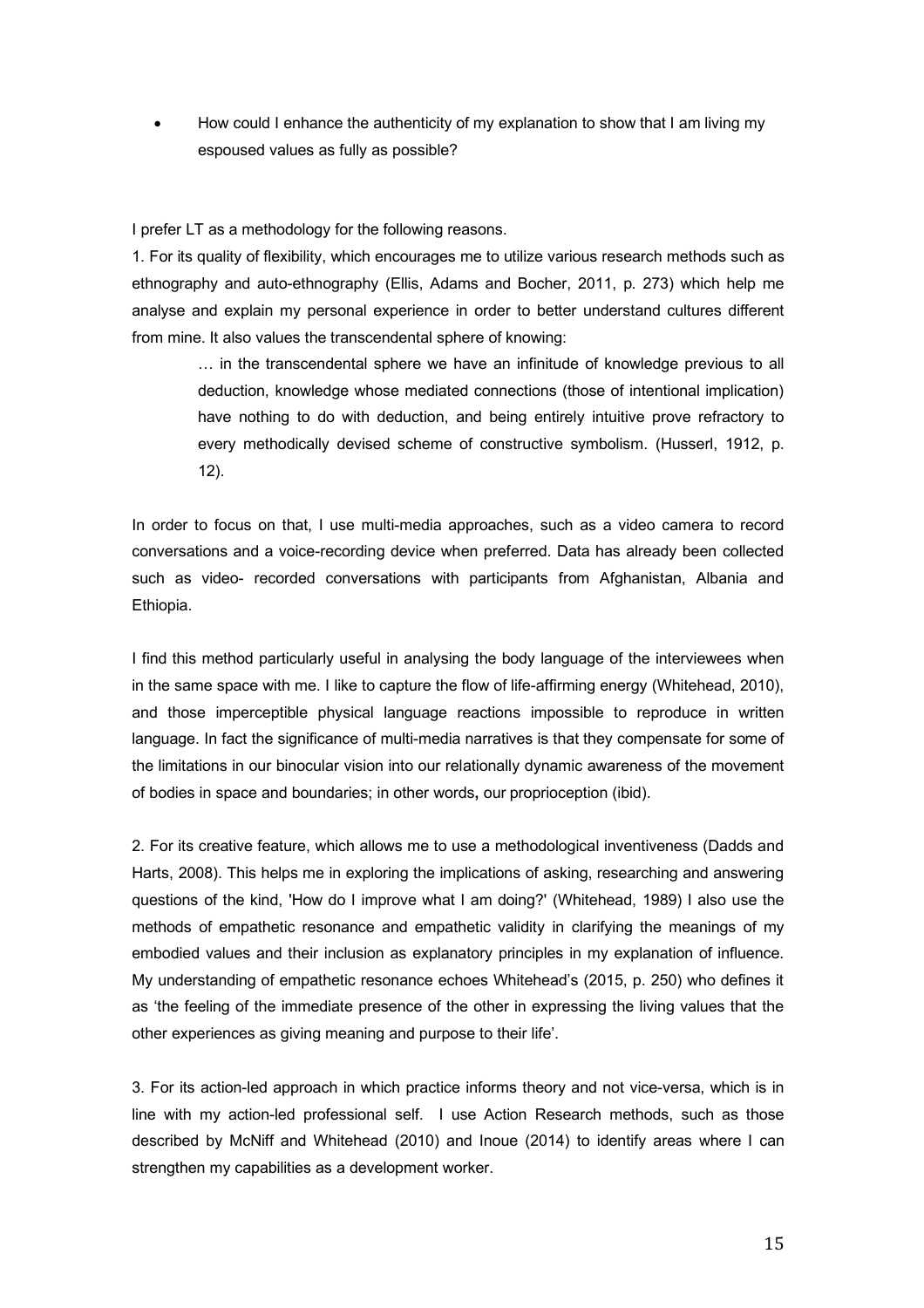I will use of Participative Action Research methods such as those described by Chambers (1994) as I do in my professional life in order to help underprivileged people becoming their agent of change (Allan and Thomas, 2000). By this I'm meaning that they are actively involved in and capable of making decisions that impact their lives.

At the beginning of 2017 I will attend a course at the University of Sussex (Institute of Development Studies) on 'Using Participatory Action Research to Improve Development Practice' in order to update my knowledge and use my newly acquired set of skills in my doctoral research. Moreover I use my own reflections both recent and historical from my field experience and evidence from development interventions I have taken part in from 2005 to date.

Data collected so far include the usage of narrative inquiry methods encompassing field records collected through participants observations, journals, emails, and notes made by participants, unstructured and semi-structured interviews conducted between participants and myself, story telling and participants' autobiographical writings (Clandinin and Connelly, 1991 In appendix 1 I include the research ethics application, which deals with details of ethical issues that emerge in my research such as what procedure is proposed for obtaining consent, how to guarantee anonymity, and how to tackle psychological discomfort that could be caused by participation in the project. I'm waiting for clarification from the Ethics Committee of the University of Cumbria about the status of the data, analysis and publications from my research, for inclusion in my thesis (if my transfer is successful) since I enrolled for my Ph.D..

4. LT is a way through which I can express my response to life and its challenges, and by that I mean to accept my responsibilities as an inhabitant of the world.

In a word, each man is questioned by life; and he can only answer to life by *answering for* his own life; to life he can only respond by being responsible (Frankl, 1957, p.114).

My sense of responsibility is threefold:

- Responsibility **to** action: I want to be a responsible human being by contributing to a fairer world and take actions against injustice;
- Responsibility **for** my knowledge: as an living theory researcher and development worker I assume responsibility for the practical knowledge I create which informs my theory;
- Responsibility **towards** others: I am responsible *for* myself *only* but I have responsibilities *towards* others. By that I mean that I recognise that the other is responsible for themselves (Whitehead, 2014). In other words since I believe in people being agents of their own change and see my role as someone who helps the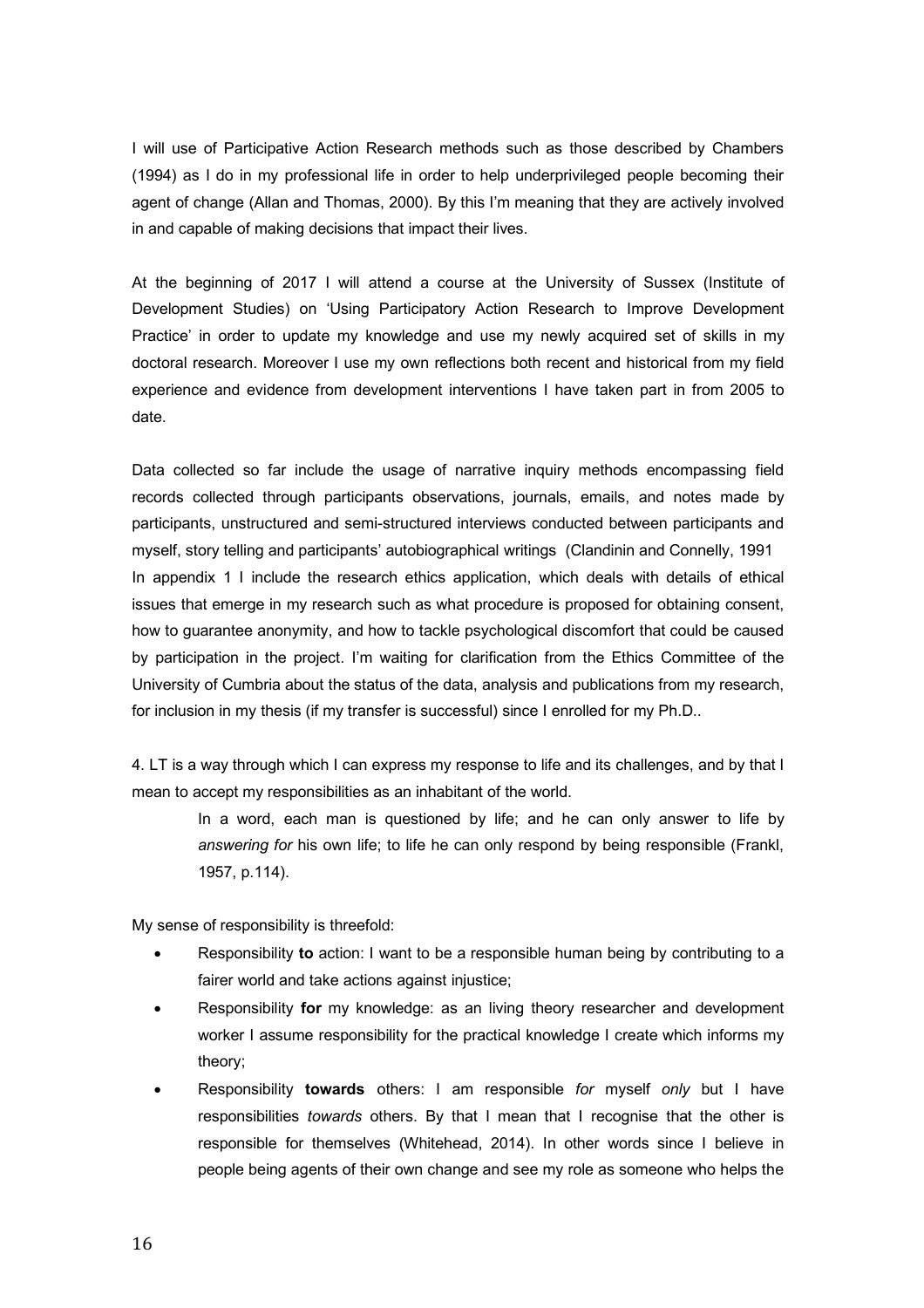individual in acquiring the instruments to define what change means to them and act accordingly, I also have the duty to respect the responsibility that the other has for themselves. Being responsible for myself means that I want to live my values fully since this is the only way I know of giving my life a (self-concerned) meaning and thus reaching my sense of aliveness and happiness.

5. I prefer LT as methodology because it makes space for new educational knowledge and theory. The reason for that is that in my professional sphere, international development (in practice) and development-studies methodology are still relatively neglected subjects; and practitioners and researchers like Chambers advocate the use of more flexible and innovative approaches (Chambers, 2014). Moreover I concur with Chambers when he claims that one of the challenges of development studies is the lack of transparent reflexivity:

Willingness to examine and present personal predispositions seems inversely related to the conviction, passion and rigidity with which views are held and thought (ibid.).

LT research brings people from different cultures and different practices together with the aim of learning, inspiring and influencing each other. It's an epistemological space in which critique has no negative connotation, but instead it's perceived as a valuable way of improving one's own practice, enriched by other people's knowledge and practice. In fact Whitehead (2016) by drawing insights from Santos's (2014) concept of derivate and non-derivative thinking defines LT as non derivative thinking meaning to think from the perspective of the other side of the line. The line Santos refers to is what he calls the Abyssal Line and divides social reality so that whatever lies on the other side of the line remains invisible or irrelevant. The line divides metropolitan from colonial societies, decades after the end of historical colonialism (ibid. p. 70). LT in my eyes does exactly the contrary since due to its quality of being a non-derivative methodology generates new epistemological knowledge that fosters epistemological emancipation and acts as a counterforce to epistemicide (the murder of knowledge) (ibid.).

[...] there is another important epistemological act to perform, and that is to break with the first epistemological break so as to transform scientific knowledge into a new common sense. In other words, the new constellation of knowledges must break with the mystified and mystifying conservative common sense, not in order to create a separate, isolated form of superior knowledge but rather to transform itself into a new emancipatory common sense. Knowledge-as-emancipation ought to become an emancipatory common sense itself; beyond the conservative prejudice and the incomprehensible prodigy, I propose a prudent knowledge for a decent life (Santos 2007b).

Development studies and international development in practice need to rely on a non-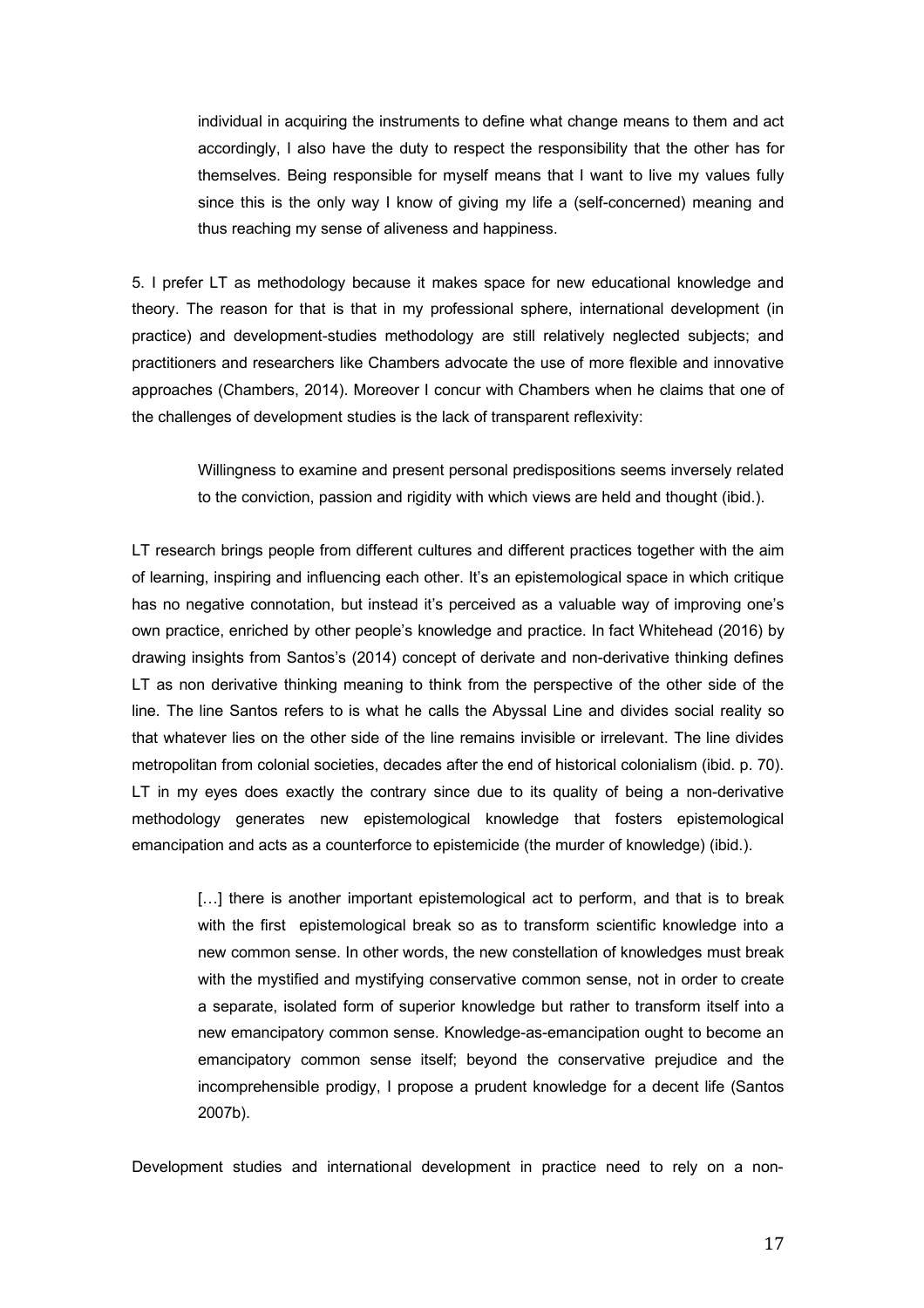derivative and emancipative methodology such as LT, that fights against epistemicide and values enormously the perspectives and knowledge on the other side of the line.



Figure 1. A visual synopsis of LT methodology

# **E. The rise of generative development in relation to sustainable development**

After years of fieldwork I have been recently challenged to explore what comes after sustainability. In other words as a development economist and practitioner is my ultimate goal to assist underprivileged people reach sustainability *only*? Hence I started to look and research beyond sustainability and ask myself: what if sustainability is not enough and we have the possibility to have greater impact on people we work with in developing countries, an impact that is not limited to this generation *only*? The concept of generative sustainable development will be explained in depths in my doctoral dissertation, however my initial findings encourage me to act from the premise that sustainability evolves into a self-perpetuating force that can enhance contributions to human capabilities. Volckmann argues that generativity involves supporting the thriving of present and future generations (2013). This concept had been raised and made clear to me by some of the people I helped out of poverty in the past decade specially girls and women, which is why I'm keen to continuing the exploration of development in practice in relation to gender issues. The following resonates with my understanding of generativity:

> In essence, generativity is the act of preparing another's garden for spring. It's power in the service of love. It's an act of giving that enables another person to manifest his or her own strengths and gifts through love… Generativity protects our mental and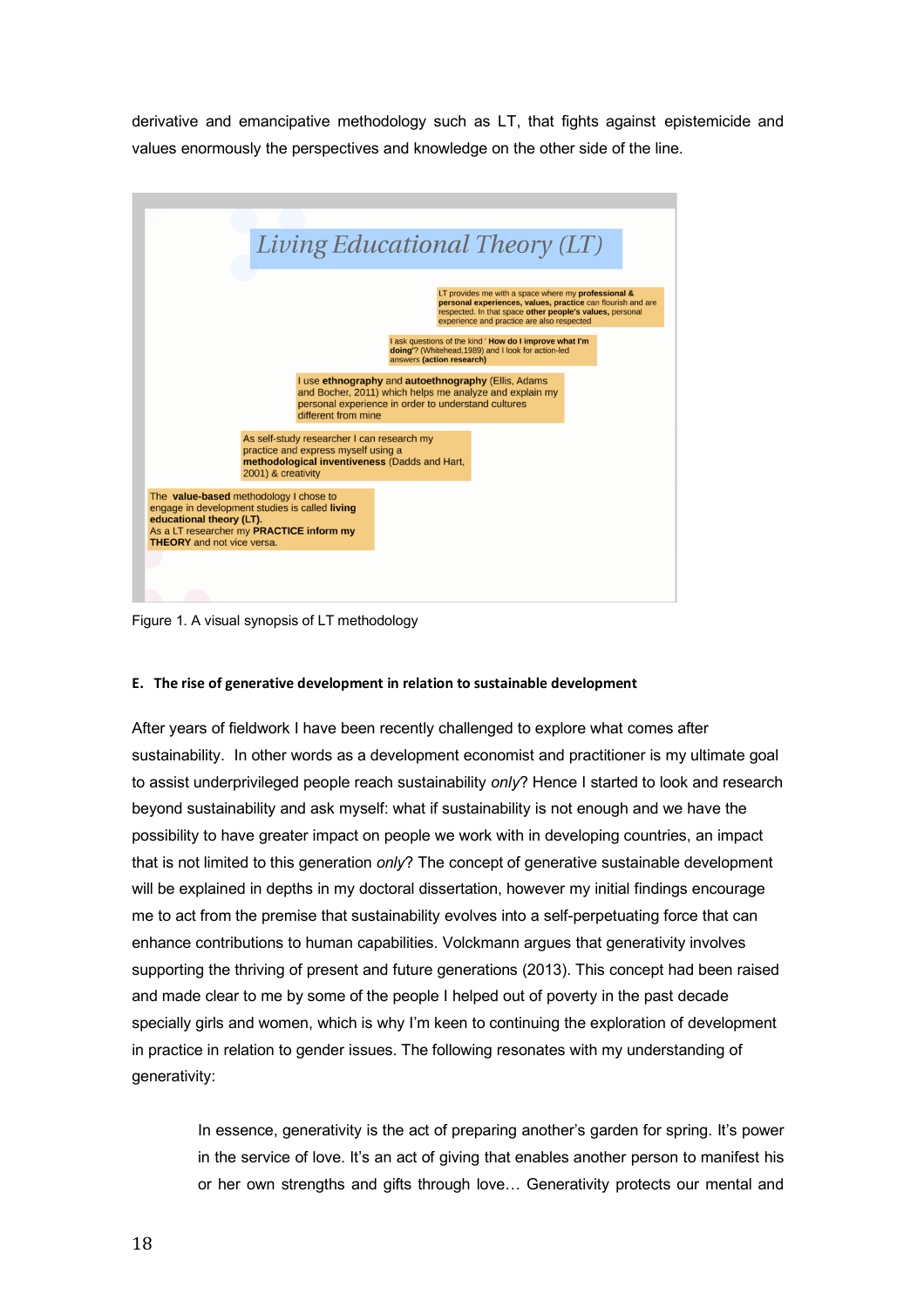physical health across an entire lifespan. When we nurture others, we nurture ourselves. (Valliant, 2002)

The rise of generative development in relation to sustainable development is emerging from my research enquiry as well as from my values as a development worker and represents the synergy between LT and development in practice. LT creates the unified foundation for generative sustainable development that brings ethics, values and emancipative knowledge more prominently into the discourse of international development and development studies. I'm also recognising that such a unified foundation needs to rest on LT research as a social movement (Whitehead, 2016). By this I mean that the development of this unified foundation will require many development practitioners to work and research together in generating and sharing their living-educational-theories as they account for their lives in explanations of their educational influences in their own learning, in the learning of others and in the learning of social formations, with values that carry hope for a fairer world (Whitehead, 1989).

In order to corroborate my assumption in my doctoral research I will draw again insights from Santos' concepts of abyssal thinking, subaltern insurgent cosmopolitanism, epistemicide, ecology of knowledges and intercultural translation (Santos, 2014), which I have just commenced exploring.

# **Outline of intended PhD thesis**

The following structure although provisional, provides an outline of my doctoral dissertation:

- Prologue: Afghanistan 2016
- Abstract: The originality of my contribution to knowledge
- Chapter 1: What makes me a living theorist and development economist: love, faith empathy, indignation, and action.
- Chapter 2: Living Educational Theory and Development in practice.
	- 2.1 LT as a methodology to clarify the originality of my contribution to knowledge and my contribution to a global social movement
	- 2.2 The synergy between LT and Development in practice
	- 2.3 The rise of generative development in relation to sustainable development
- Chapter 3: Being a (female) development economist and practitioner in a capitalistic era: what leads us to wellbeing?
- Chapter 4: Contributing to the establishment of human capabilities
	- 4.1 Responsibility to action
		- 4.1.1 Development in Afghanistan
		- 4.1.2 Development in Ethiopia
		- 4.1.3 Development in Albania
	- 4.2 Responsibility for my knowledge: writing wholeheartedly to communicate best my truth
	- 4.3 Responsibility towards others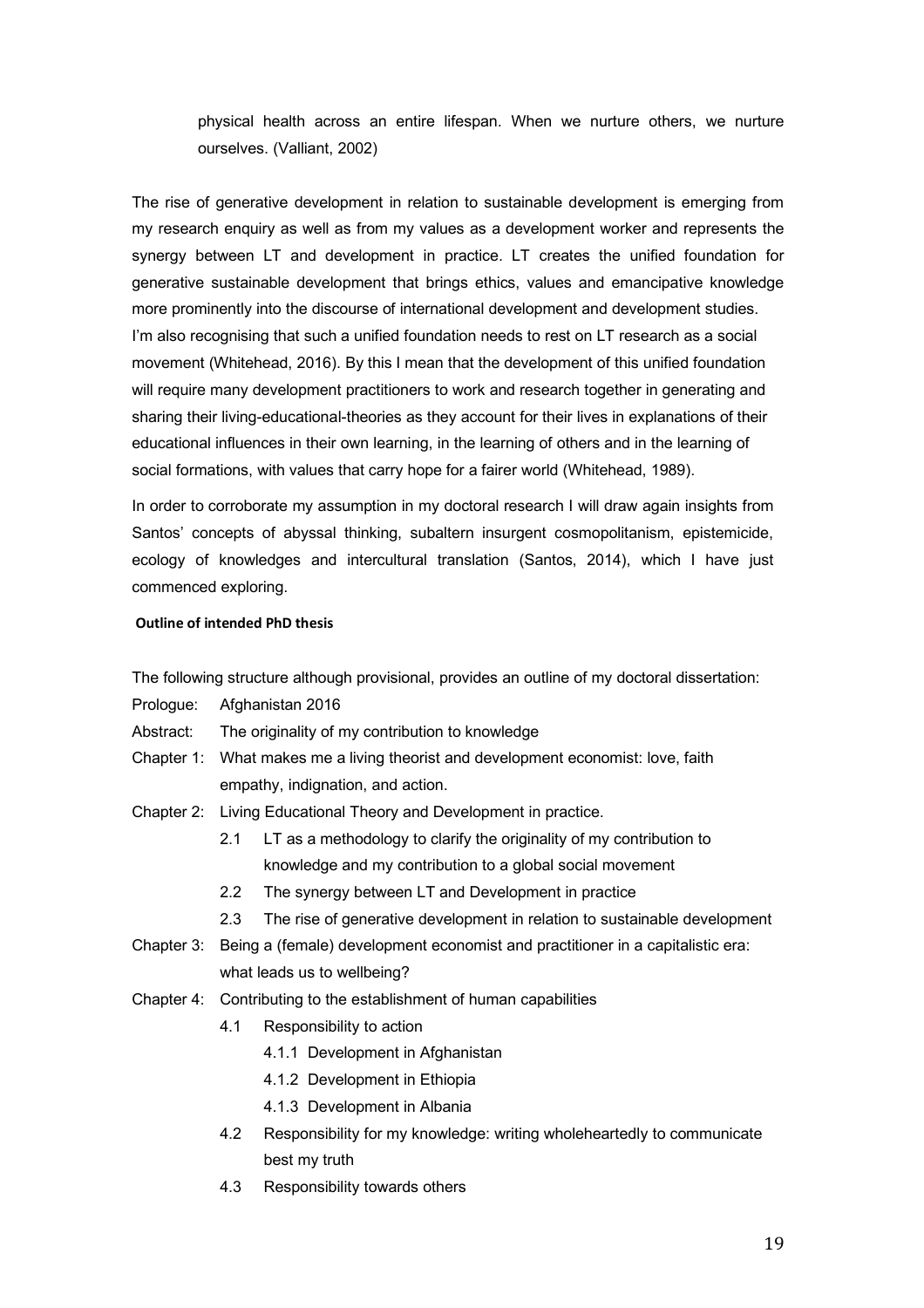# **Conclusions**

# **F. Outputs to date**

Since my application in January 2015 I have been strengthening my research ability by writing papers I presented at international conferences and publications dealing with my research topic. The collaboration with young as well as experienced researchers from different walks of life proved key to deepen my meanings and understandings of research and to improve my research skills. The papers and posters I have written and presented are the following:

- Living Poster on sustainable development shared in the in ARNA 2015 Town Hall meeting in Toronto, and presented by Marie Huxtable to the BERA HE SIG meeting on Researching into Higher Education: Innovative Research Method, 8th May,2015.
- http://www.actionresearch.net/writings/aran/aranposters/AriannaBriganti2704.pdf
- Briganti, "Generating my own living-theory: An interim report", Educational Journal of Living Theories, vol. 8, pp. 76-99, 2015.
- Briganti, 'Albania: Where Restoration Merges with Cultural Tourism and Sustainable Socio- Economic Development. A case study' for the 5th International Conference on Heritage and Sustainable Development 2016, Green Lines Institute, Lisbon http://heritage.greenlines-institute.org/en/topics/heritage-2016-book-of-abstracts .
- Briganti, 'Creating a unified foundation for Generative Sustainable Development: research, practice and education: the perspective of a development economist and practitioner'. Special Issue, Volume 5,Issue 4 of EJSD June 2016. http://ojs.ecsdev.org/index.php/ejsd/article/view/386

The international conferences attended are:

- 4th Conference on Sustainable Development in Rome;
- 5th International Conference on Heritage and Sustainable Development in Lisbon.

At the University of Cumbria I attended the following events during which I presented my papers and findings:

- Doctoral Colloquium programme, July 2015 What (how and why) am I doing to enhance my contribution to bringing people closer to their own humanity through my work as a development practitioner? Generating my own living theory.
- Doctoral Symposium, April 2016 Sustainability must evolve if Development is to make the greatest contribution to human capabilities.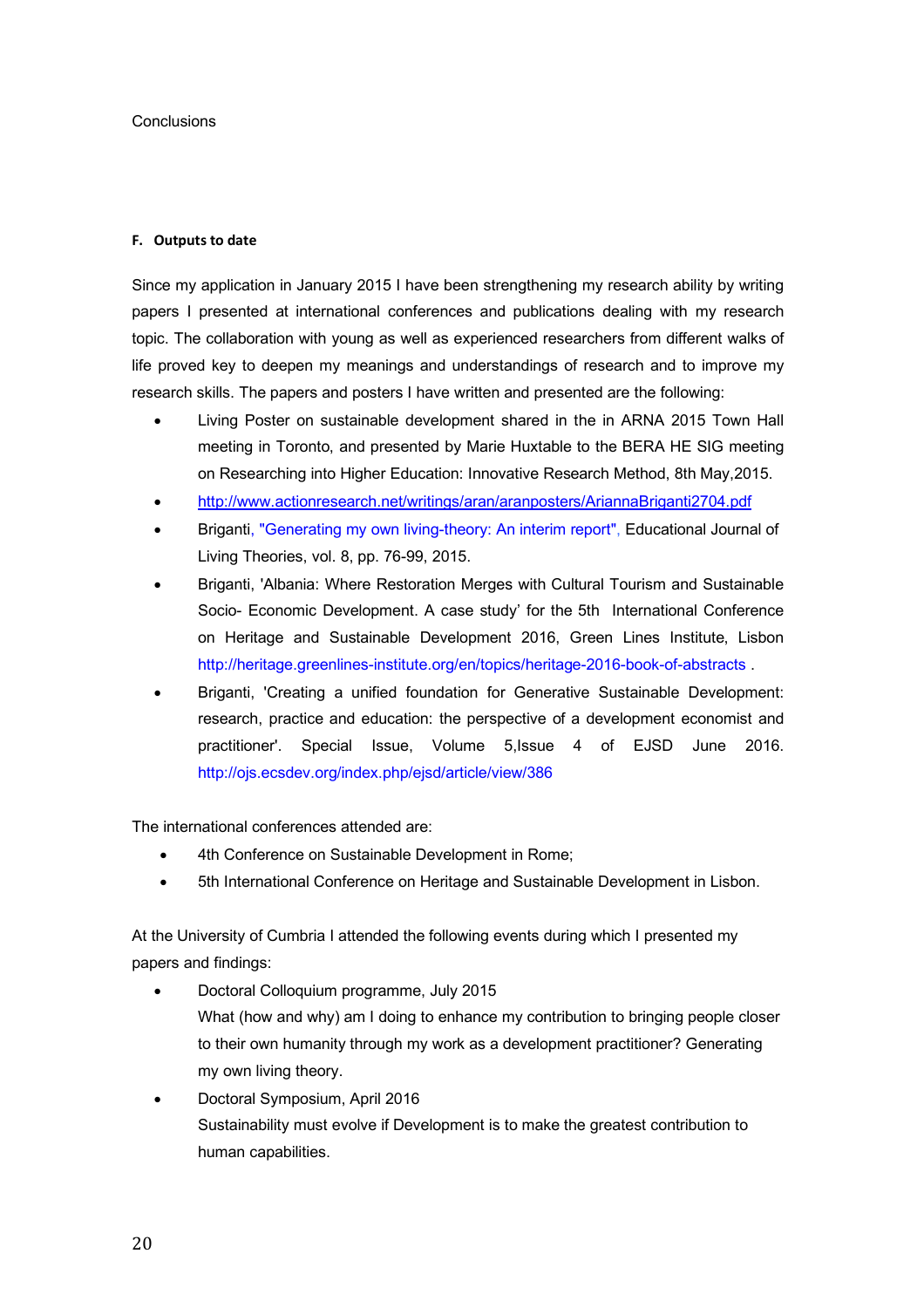In 2017 I´m planning to attend further conferences and publish at least two more papers. The Oxford Women's Leadership Symposium (March 2017) accepted my abstract titled:

> 'Womanhood and poverty: what is poverty? I asked the 'poor'.' I plan to submit the full manuscript by March 2017.

In appendix 2 I include the abstracts of all the above-mentioned papers.

Since 2016 I have been a peer-reviewer of the Educational Journal of Living Theories (www.ejolts.org). Since 2015 I have also been lecturing on development in practice during the Regional Restoration Camp projects of the International Foundation Cultural Heritage without Borders (www.chwb.org) in Albania, Serbia and Bosnia.

At the end of January 2017 I'll be attending the course on 'Using Participatory Action Research to Improve Development Practice' at the University of Sussex (Institute of Development Studies). If my application is successful I'll take part in the 'Trade, Gender and Development' course starting in January 2017 and organized by UNCTAD<sup>6</sup> Virtual Institute.

# **Time-scale for the remaining work**

In 2017 and 2018 I´ll be still living in Albania and working in the Balkan region. However I plan to travel back to Ethiopia (July 2017) and hopefully to Afghanistan (depending on the security situation). Hence my intention is to dedicate 2017 and most of 2018 to data collection whilst critically engaging with the literature on international development and sustainability. Moreover I´d like to deepen the issue of generativity by exploring the synergy between LT and Development in practice, and focus on Santos´s concepts to elaborate on the idea of LT as a global movement.

Towards the end of 2018 I plan to start drafting my thesis and have it ready for the final submission by mid of 2019. I plan to be on sabbatical from January to June 2019 in order to work on the thesis fulltime.

# **G. Illustrative Bibliography**

Abelenda, A.I., and Craviotto, N. (2015)*. Addis delegates failed to put money where mouth was on gender equality. The Guardian.* 17 July. [Online]. Available at: https://www.theguardian.com/global-development/2015/jul/17/addis-ababa-ffd3-financing-fordevelopment-gender-equality-womens-rights

Abirafeh, L. (2009). *Gender and international aid in Afghanistan: The politics and effects of intervention.* London: McFarland Publishers.

 

<sup>6</sup> United Nations Conference on Trade and Development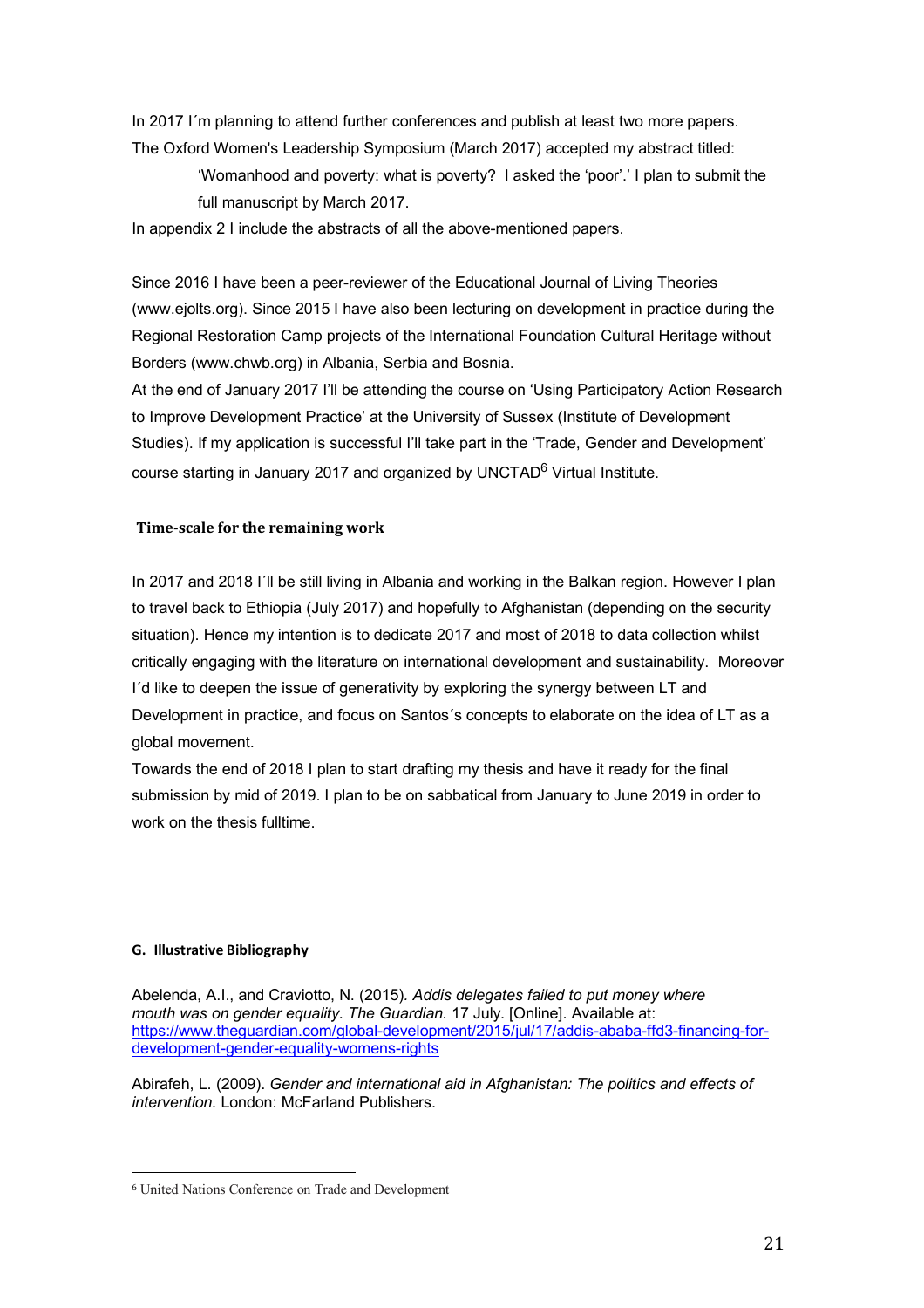Acemoglu, D. and Robinson, J.A. (2014). *Why Nations fail*-*The origin of power, prosperity and poverty.* Profile Books.

Adichie, C., N. (2009) *The danger of a single story.* TEDGlobal 2009. [Online]. Available at: http://www.ted.com/talks/chimamanda\_adichie\_the\_danger\_of\_a\_single\_story.html

Adichie, C., N. (2014). *We Should all be Feminists.* Fourth Estate.

Agarwal, B. (2009), "Engaging with Sen on gender relations: cooperative conflicts, false perceptions and relative capabilities", in Kanbur, Ravi; Basu, Kaushik, Arguments for a better world: essays in honor of Amartya Sen | Volume II: *Society, institutions and development,* Oxford New York: Oxford University Press, pp. 157–177.

Agarwal, B. (2007). *Capabilities, freedom, and equality: Amartya Sen's work from a gender perspective. New Delhi New York: Oxford University Press.*

Allen, T. & Thomas, A. 2000. *Poverty And Development Into The 21st Century*, In Oxford University Press, Milton Keynes, United Kingdom: The Open University.

Anderson, M.B., (1999). *How Aid can support Peace or War.* Lynne Rienner Pub.

Anderson, M.B., Brown, D. and Jean, I. (2012). *Time to Listen: Hearing people on the receiving end of International Aid*. CDA Collaborative Learning Projects, Cambridge, MA 02138.

Annas, J. (1981). *An introduction to Plato's Republic*. Clarendon Press: Oxford.

Azarbaijani-Moghaddam, S. (2009). The arrested development of Afghan women. in *The future of Afghanistan*, ed. J. Alexander Their, 63–72. Washington, DC: United States Institute for Peace.

Banerjee, A.V. and Duflo, E. (2012 ) *Poor Economics: Barefoot Hedge-fund Managers, DIY Doctors and the Surprising Truth about Life on less than \$1 a Day. Penguin Ltd.* 

Barakat, S., and Wardell G. (2002). *Exploited by whom? An alternative perspective on humanitarian assistance to Afghan women.* Third World Quarterly 23, no. 5: 909–30.

Barron, R. video posted to https://laudatosi.com/watch

Bassey, M. (1992). Creating Education through Research: 1992 Presidential address to the British Educational Research Association, 29 September 1991 in Nottingham. *British Educational Research Journal,* 18(1), 3-16.

Briganti, A. (2015). Generating my own living-theory: An interim report, *Educational Journal of Living Theories*, vol. 8, pp. 76-99, 2015.

Briganti, A. (2016). Creating a unified foundation for Generative Sustainable Development: research, practice and education: the perspective of a development economist and practitioner. Special Issue, Volume 5,Issue 4 of *EJSD* June 2016.

Buber, M. (1961) *Between Man and Man*, London & Glasgow; Fontana.

Bushe. G.R. (2013), Generative process, generative outcome: The transformational potential of appreciative inquiry, in D.L. Cooperrider, D.P. Zandee, L.N. Godwin, M. Avital & B. Boland (eds.) Organizational Generativity:The Appreciative Inquiry Summit and a Scholarship of Transformation (*Advances in Appreciative Inquiry, Volume 4*), Emerald Group Publishing Limited, pp.89- 113.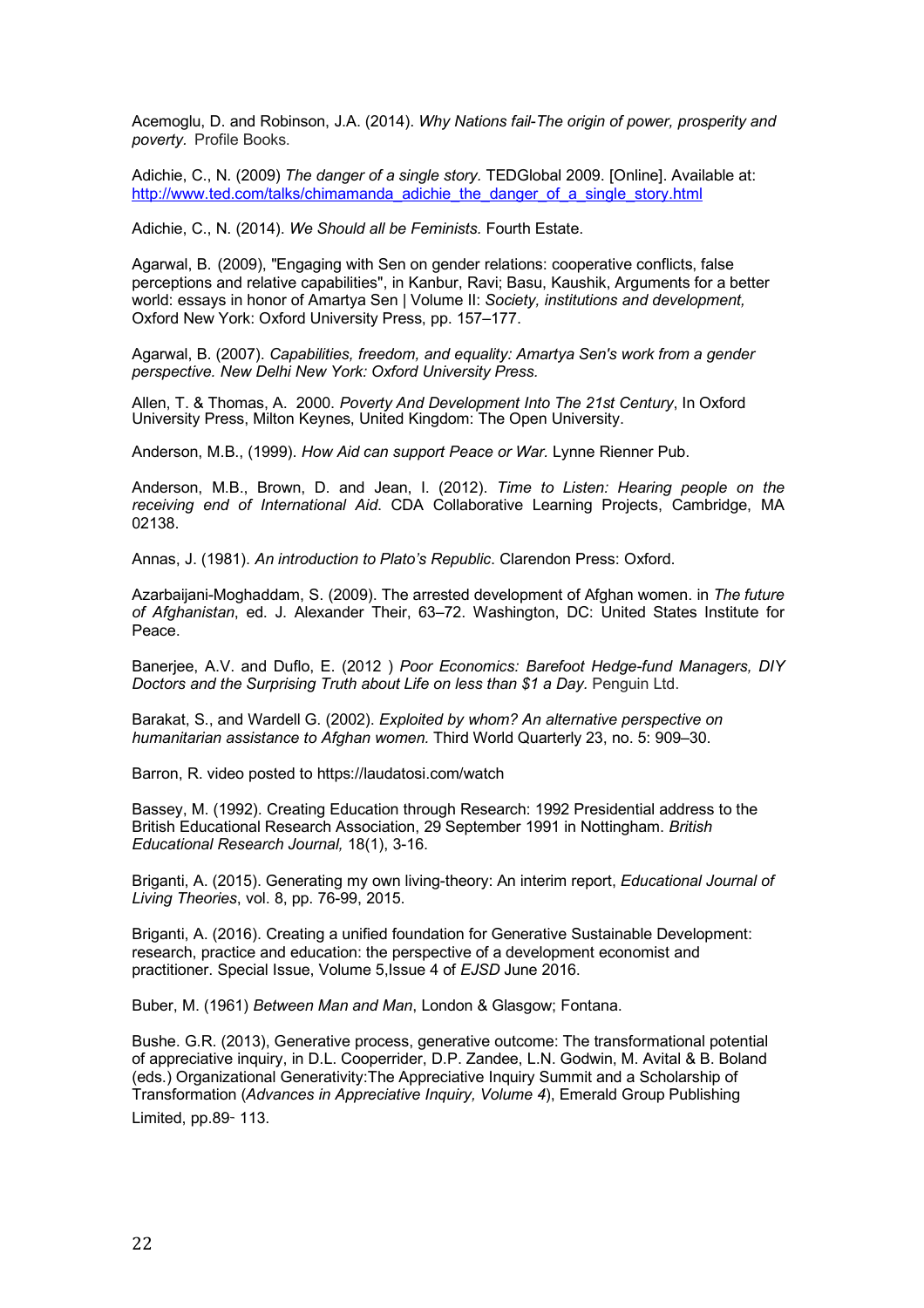Clandinin, D. J. and Connelly, F. M. (1991) Narrative and Story in Practice and Research. In D. Schön (Ed.), *The reflective turn: Case studies in and on educational practice*, 258-281. New York: Teachers College Press.

Chambers, R. (1994). Participatory Rural Appraisal (PRA): Analysis of experience. *World Development, Vol. 22, No. 7, July 1994.*

Chambers, R. (2005). *Ideas for Development. Earthscan*, Taylor and Francis Group.

Chambers, R. (2014). *Into the Unknown: Explorations in development practice*. Rugby, UK: Practical Action Publishing Ltd.

Dadds, M. (2008). Empathic validity in Practitioner-research. *Educational Action Research*, 16 (2), 279-290.

Dadds, M. & Hart, S. (2001). *Doing Practitioner Research Differently*. London: Routledge Falmer.

de Saint-Exupéry, A. (1943). Le Petit Prince Harcourt, Inc.

de Sousa Santos, B. (2014). *Epistemologies of the South: Justice against Epistemicide*. London; Paradigm Publishers

Doede, R.P. quoting Michael Polanyi, Personal Knowledge: Towards a Post-Critical Philosophy , Chicago, University of Chicago Press, 1958, p. 264. Henceforth, PK.

Dowla, A. and Barua, D. (2006). *The Poor Always Pay Back: The Grameen II Story*. Kumarian Press

Dweck, C. S. (2006). *Mindset: The new psychology of success*. New York: Random House.

Ellis, C., Adams, T. E., & Bochner, A. P. (2011). Autoethnography: An Overview. *Historical Social Research*. 36(4), 273-290.

Eliot, T. S. (1942) *Little Gidding*, Faber, London.

Eltahawy, M. (2012). *Why do they hate us? The real was on women is in the Middle East. Foreign Policy, April 23* [Online]. Available at: http://foreignpolicy.com/2012/04/23/why-do-theyhate-us/

Eltahawy, M. (2016). *Headscarves and Hymens: Why the Middle East Needs a Sexual Revolution.* Farrar, Straus and Giroux.

Fluri, J. (2011) Armored peacocks and proxy bodies: gender geopolitics in aid/development spaces of Afghanistan, *Gender, Place & Culture: A Journal of Feminist Geography*, 18:4, 519-536

Foucault, M. (1980). *Language, Counter-Memory, Practice: selected essays and interviews by Michel Foucault.* Bouchard, D. (ed), Washington DC: Cornell Paperbacks.

Foucault, M. (1980) in C. Gordon (Ed) *Power Knowledge*. London: Harvester.

Francis, H.F. (2015) *Encyclical letter*. Retrieved from http://w2.vatican.va/content/francesco/en/encyclicals/documents/papafrancesco\_20150524\_enciclica-laudato-si.html

Frankl, V. E. (1984) *Man's Search for Meaning Revised and Updated.* New York: Washington Square Press

Fromm, E. (1957). *The art of loving*. George Allen & Unwin Ltd, Great Britain.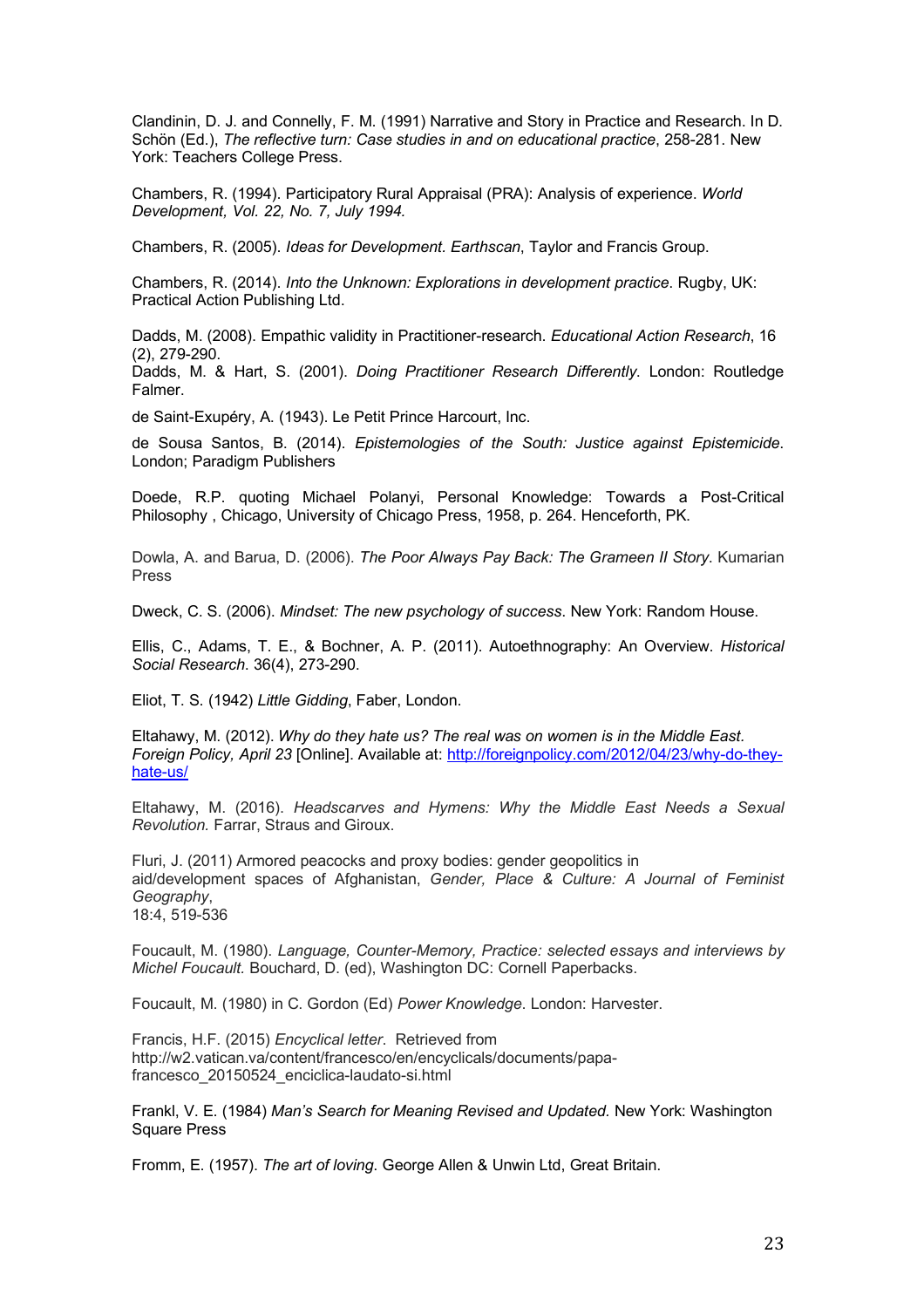Fromm, E. (1956). *The Sane Society*. Oxon: Routledge & Kegan Paul, Milton Park.

Fromm, E. (1976). *To have or to be?* Milano: Arnoldo Mondadori Editore.

Fukuyama, F. (1992). *The End of History and the Last Man*. London; Penguin.

Galtung, J. 1969. Violence, Peace And Peace Research. In *Journal of Peace Research* Vol. 6, No. 3 1969, 167-191 Retrieved from http://www.jstor.org/stable/422690.

Gandhi, A. (2003). *Legacy of love, My education in the path of nonviolence*. California North: Bay Books.

Gasset, O. (1957) *The Revolt of the Masses Translation of La rebelión de las masas (1930).* New York: W. W. Norton & Company, Inc., Publishers, 1932. 204 p.

Habermas, J. (1976) *Communication and the Evolution of Society*. London; Heinemann.

Ha-Joon, C. (2011) *23 Things They Don't Tell You About Capitalism*. Penguin Ltd.

Ha-Joon, C. (2002) *Kicking Away the Ladder: Development Strategy in Historical Perspective.* Anthem Press Ltd.

Hartmann, F. and Vulliamy E. (2015). *How Britain and the US decided to abandon Srebrenica to its fate*, The Guardian online, 4th July, 2015 retrieved Nov 24, 2015, from http://www.theguardian.com/world/2015/jul/04/how-britain-and-us-abandoned-srebrenicamassacre-1995?CMP=share\_btn\_fb

Haski-Leventhal, D. (2009). Altruism and Volunteerism: The perceptions of altruism in four disciplines and their impact on the study of volunteerism. *Journal for the Theory of Social Behaviour,* 39(3), 271-299.

Hicks and Waddock, (2016). *Center for Business Ethics at Bentley University*. Published by Wiley Periodicals, Inc.,350 Main Street, Malden, MA 02148, USA, and 9600 Garsington Road, Oxford OX4 2DQ, UK.

Hoffman, I. (2011). *Beyond the map, Stories that transcend borders, From the middle school to*  the middle east. Retrieved September 14, 2015, from http://beyondthemap.net/blog/frommiddle-school-to-the-middle-east

Holmes, W.O. (1961). *Holmes-Pollock Letters: The Correspondence of Mr. Justice Holmes and Sir Frederick Pollock, 1874-1932* (2nd ed., 1961). Retrieved from http://www.goodreads.com/quotes/44564-for-the-simplicity-on-this-side-of-complexity-i-wouldnt

Husserl, E. (1912). *Ideas: General Introduction to Phenomenology*. London; George Allen and Unwin Ltd. London.

Hutchinson, S. (2016). Book Review Frankl, V. E. (1984) Man's Search for Meaning Revised and Updated. New York: Washington Square Press, Educational Journal of Living Theories, Volume 9(2): 99-102. Retrieved January 2017 from http://ejolts.net/node/289

Huxtable, M. and Whitehead, J. BERA (2015) 'How does Living Educational Theory research enable individuals to research into their higher education to improve it and contribute to educational knowledge?' *HE SIG Researching into Higher Education: Innovative Research Methods*, Institute of Education, London Friday 8th May 2015 10.00-15.00. [Online]. Available at: http://www.actionresearch.net/writings/jack/1HESig8thMaymhjw150415.pdf (Accessed 12/09/2015).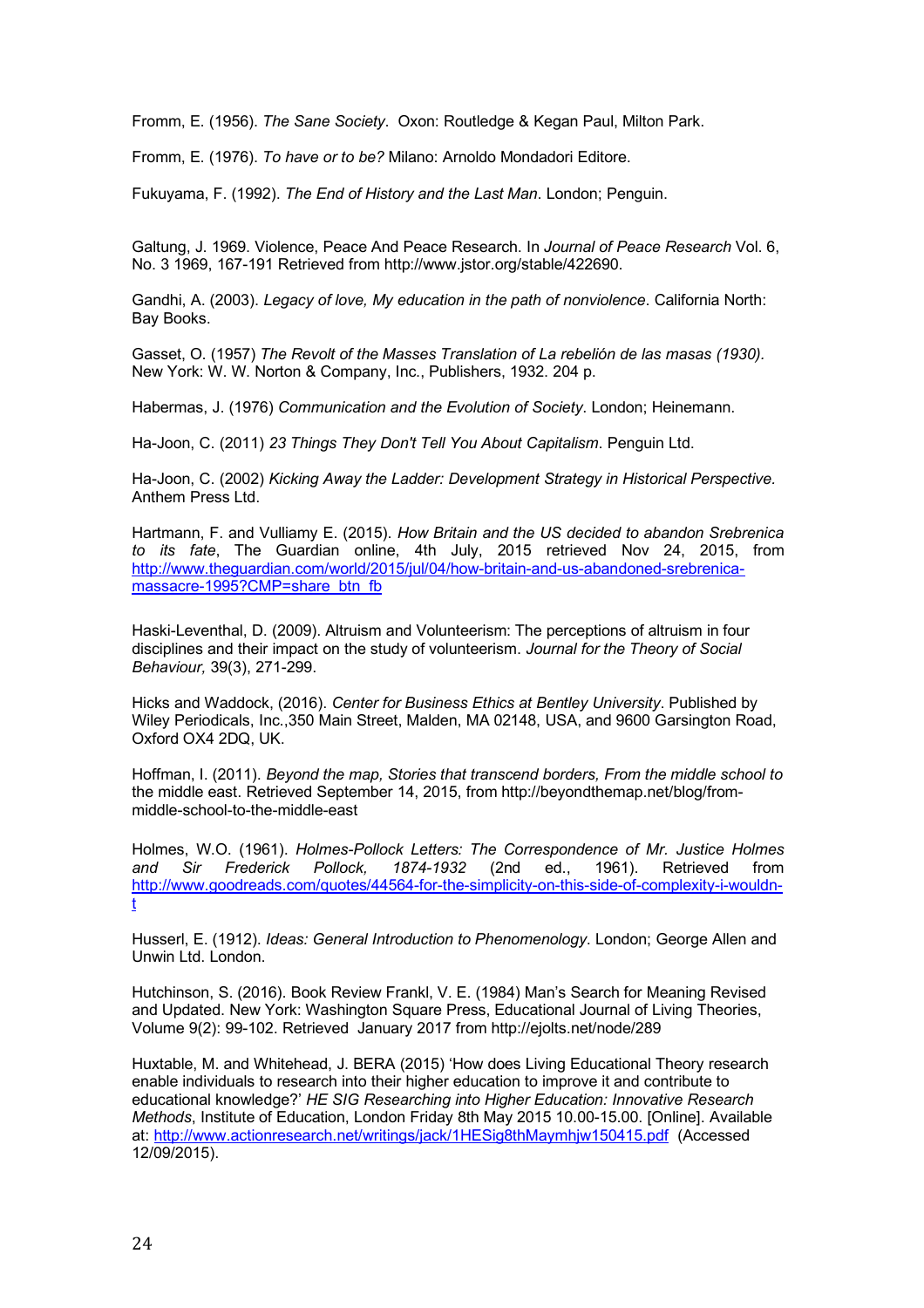Jacobs, M. and Mazzucato, M. (2016). *Rethinking Capitalism: Economics and Policy for Sustainable and Inclusive Growth.* Wiley-Blackwell Publisher.

Klein, N. (2015). *Una rivoluzione ci salverà. Perché il capitalismo non è sostenibile.* Best Bur Publisher.

Mandela, N. (1995) *Long Walk to Freedom,* Little Brown & Co.

Marshall, J. (2011) *En-gendering notions of leadership for sustainability.* Gender, Work and Organization. 18, 3, p. 263-281. 19 p. Retrieved December 2016 http://eprints.lancs.ac.uk/45777/1/10.pdf

Munk, N. (2013). *The idealist. Jeffrey Sachs and the quest to end poverty.* Doubleday, A division of Random House, Inc., New York.

*Ellis, C., Adams, T. E., & Bochner, A. P. (2011). Autoethnography: An Overview. Historical Social Research. 36(4), 273-290.*

Krznaric, R. (2010). Empathy with the enemy, *The Pedestrian*, 1(1), 117-130. Retrieved September 14, 2015, from http://www.romankrznaric.com/wpcontent/uploads/2013/11/Krznaric-Pedestrian-Essay-print-version-020810.pdf

*Krznaric, R. (2014). Empathy, Why it matters and how to get it. The Random House Group Ltd.*

Laidlaw, M. (1996*). How can I create my own living educational theory as I account for my own educational development?* (Doctoral Thesis, University of Bath). Retrieved September 14, 2015, from http://www.actionresearch.net/moira.shtml

Lubjona, F. (2004). Ridenimi, The courage and the terror of death. Tirana : Botime Pirpjekja, 1996. *The second sentence*. Trans. John Hodgson, New York Arcade, 1999.

McCaslin, M. quoting Volckmann (2013). *Transforming capacity building and sustainability into Generativity*. Retrieved from

http://integralleadershipreview.com/8699-transforming-capacity-building-and-sustainability-intogenerativity/

McClure, M. (2011). *Belief that others can change could be a powerful tool in resolving Israeli-Palestinian conflict*, Stanford Researchers, Stanford Report, September 27, 2011, retrieved from http://news.stanford.edu/news/2011/september/israeli-palestinian-conflict-092711.html

McEwan, I. (2001) Only love and then oblivion. Love was all they had to set against their murderers *The Guardian online*, 15th September, 2001 retrieved from http://www.theguardian.com/world/2001/sep/15/september11.politicsphilosophyandsociety2

McNiff, J. and Whitehead, J. (2006). *All You Need To Know About Action Research.* London: Sage.

McNiff, J. and Whitehead, J. (2010) *You and Your Action Research Project 3rd Edition.* London: Routledge.

Mitchell, A. & Kelly, L. (2011). Peaceful Spaces? 'Walking' through the New Liminal Spaces of Peacebuilding and Development in North Belfast, *Alternatives: Global, Local, Political 36 (4)*, 307-325.

Moyo, D. (2010). *Dead Aid. Why aid is not working and how there is another way for Africa.*  Penguin Ltd.

Mujica, J. (2013). Video posted to https://www.youtube.com/watch?v=hteGnL-8SeU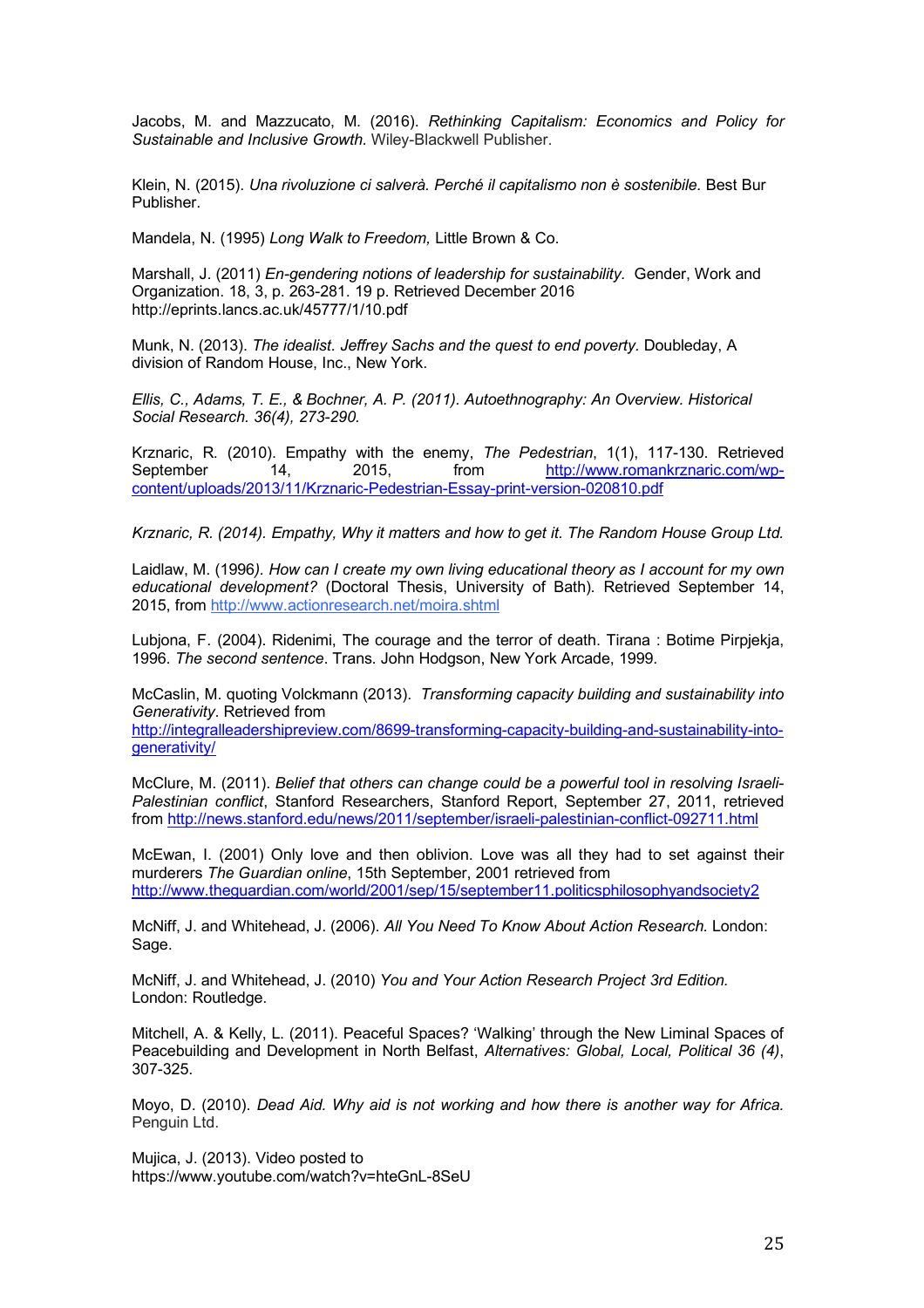Mujica, J (2014). printed in Guarnieri, C. and Sgroi, M. (2014) *La felicità al potere*, EIR.

O'Hearn, D. (2009). *Amartya Sen's Development as Freedom: Ten Years Later*, *Policy & Practice: A Development Education Review*, 8 pp. 9-15.

Polanyi, M. (1958). *Persanal Knowledge*, Oxford University Press.

Polanyi, K. (2002). *The Great Transformation: The Political and Economic Origins of Our Time*. Beacon Press.

Popper, K. (1975). *The Logic of Scientific Discovery*. London: Hutchinson & Co.

Reed-Danahay, D. (1997). *Auto/Ethnography.* New York: Berg.

Sachs, J. D. (2005). *The End of Poverty: How we can make it happen in our lifetime.* Penguin Ltd.

Sachs, J. D. (2016). *Happiness and Sustainable Development: Concepts and Evidence*. *World Happiness Report 2016.* Retrieved from http://worldhappiness.report/ed/2016/

Schön, D.,A. (1991). *The reflective practitioner. How professionals think in action*. Basic Books, Inc.

Slim,U. (2014). *Humanitarian Ethics*. *A Guide to the Morality of Aid in War and Disaster.* C Hurst & Co Publishers Ltd.

Sontag, S. ( 2003*). Regarding the pain of Others*. Picador, Farras, Straus and Giroux, New York

Pound, R. 2003 .*How Can I Improve My Health Visiting Support Of Parenting? The Creation of an Alongside Epistemology Through Action Enquiry*. Doctoral Thesis, University of West of England. Retrieved February, 10 2016, from http://www.actionresearch.net/living/pound.shtml.

Sen, A. (1999). *Development as Freedom*. Oxford: University Press

Stiglitz J. E. (2013) *The Price of Inequality: How Today's Divided Society Endangers Our Future.* Pengion Books

Thatchenkery, T., Avital. M., Cooperrider, D. L. (2015). *Introduction to positive design and appreciative construction: From sustainable development to sustainable value in Positive Design and Appreciative Construction: From Sustainable Development to Sustainable Value*. Retrieved from

http://dx.doi.org/10.1108/S1475-9152(2010)0000003005

*The Universal Declaration of Human Rights*, retrieved Nov 24, 2015, from http://www.un.org/en/documents/udhr/

*The World Commission on Environment and Development,* (1987). Retrieved from http://www.un-documents.net/our-common-future.pdf

Thomas, A. & Mohan, T. 2007, *Research Skills For Policy And Development. Capacity for Managing Development,* Milton Keynes, United Kingdom, The Open University.

*UNITED NATIONS* Sustainable Development Goals (2016) Retrieved February, 9 2016, from http://www.un.org/sustainabledevelopment/gender-equality/

*UNITED NATIONS 2015*. Retrieved February, 9 2016, from http://www.un.org/sustainabledevelopment/economic-growth/.

Valliant, G. (2002) quoted in McCaslin, M. *Transforming capacity building and sustainability*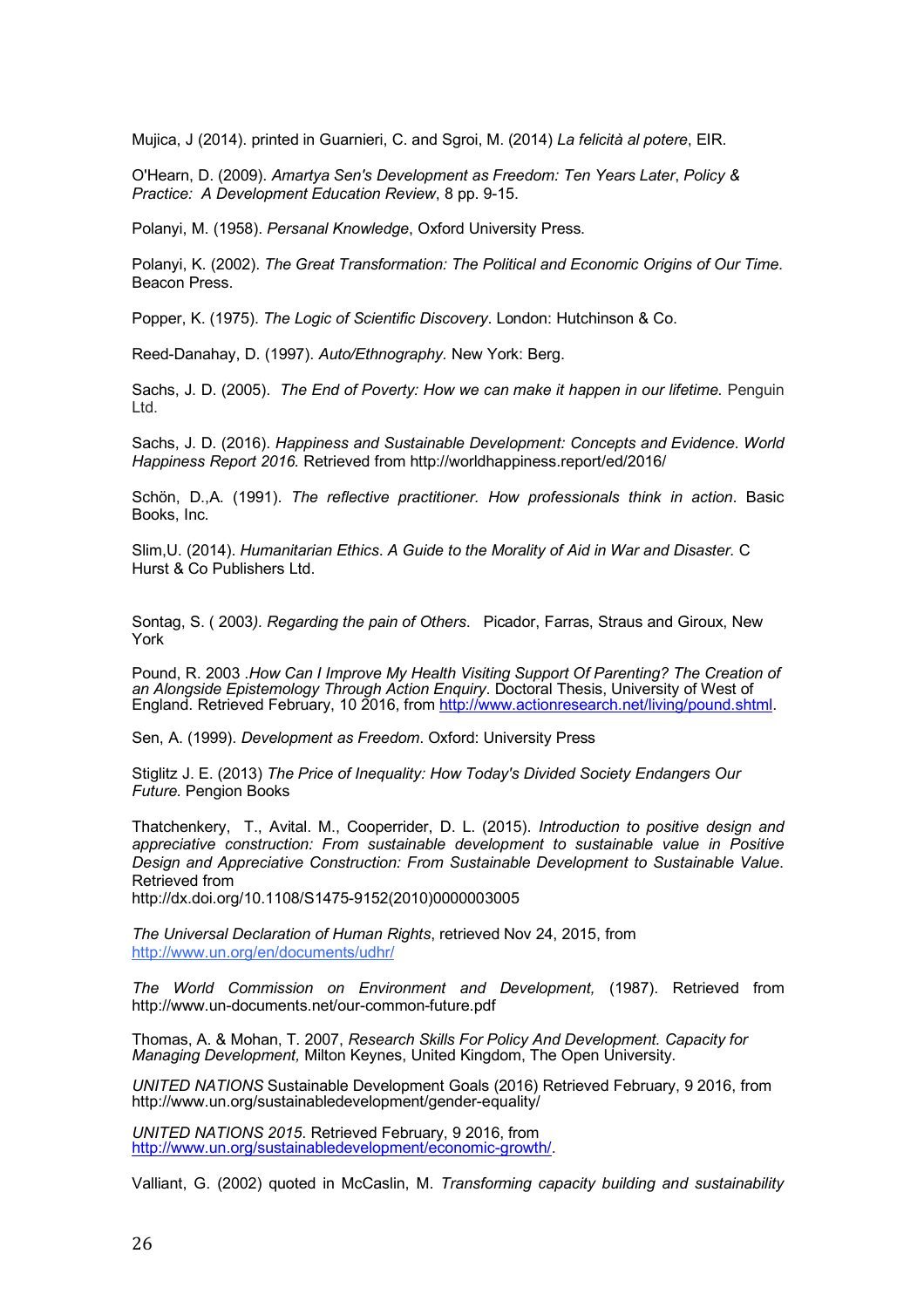*into Generativity*, Retrieved from http://integralleadershipreview.com/8699-transformingcapacity-building-and-sustainability-into-generativity/

Vegetti, M. (1999). *Guida alla lettura delle Repubblica di Platone*, Edizioni Laterza.

Wallace, M. and Wray, A. (2011). *Critical Reading and Writing for Postgraduates.* Sage Publications, Ltd*.*

Whitehead, J. (1989). Creating a living educational theory from questions of the kind, 'How do I improve my practice?' in *The Cambridge Journal of Education*, 19(1), 41-52.

Whitehead, J. (1993).*The growth of educational knowledge*, School of Education University of Bath, Retrieved 21 May from http://www.actionresearch.net/writings/bk93/0con.pdf

Whitehead, J. (2010). Creating An Educational Epistemology In The Multi-Media Narratives Of Living Educational Theories And Living Theory Methodologies. *Action Researcher in Education* 1(1), 89-109.

Whitehead, J. (2014) Research Memoir Enacting Educational Reflexivity in Supervising Research into Creating Living-Educational-Theories. *Educational Research for Social Change* (ERSC) 3 (2), pp. 81-93.

Whitehead, J. (2014) Review of Gert Biesta's book "Beyond learning:democratic education for a human future". *Educational Journal of Living Theories*, 7 (1). pp. 86-87. retrieved from http://insight.cumbria.ac.uk/1717/

Whitehead, J. (2015). The Practice of Helping Students to Find Their First Person Voice in Creating Living-Theories for Education. In Bradbury, H. (Ed) (2015) *The SAGE Handbook of Action Research, Third Edition* (pp. 247-255). London: Sage. Copy before final corrections because of copyright restrictions retrieved November 19, 2015, from http://www.actionresearch.net/writings/jack/jwBRADBURY-Chp24.pdf

Whitehead, J. (2016) *Developments in living-educational-theories of holistic approaches to poverty, globalisation and schooling: A Living Theory research approach.* A virtual presentation to the 'International Conference on Poverty Globalisation and Schooling: A holistic approach' at the University of Central Florida on the 20th February 2016. Retrieved from http://www.actionresearch.net/writings/writing.shtml

Whitehead, J. (2016). *Book Review: de Sousa Santos, B. (2014) Epistemologies of the South: Justice against Epistemicide*. London; Paradigm Publishers. Educational Journal of Living, Theories Volume 9(2): 87-98.

Woodhouse, P. (2000). Environmental degradation and sustainability in Allen and Thomas, A. (eds), *Poverty and Development in the 21st Century*. The Open University, Milton Keynes, in association with Oxford University Press, Oxford.

Wrong, M. (2006 ). *I didn't do it for you. How the world betrayed a small African*. Nation, Harper Perennial.

Yamamoto, Kaoru, (1988). To see life grow, the meaning of mentorship, Theory into practice. *Mentoring teachers* 27(3), 183-189.

Yunus, M. ( 2003). *Banker to the Poor: The Story of the Grameen Bank*. Aurum Press Ltd.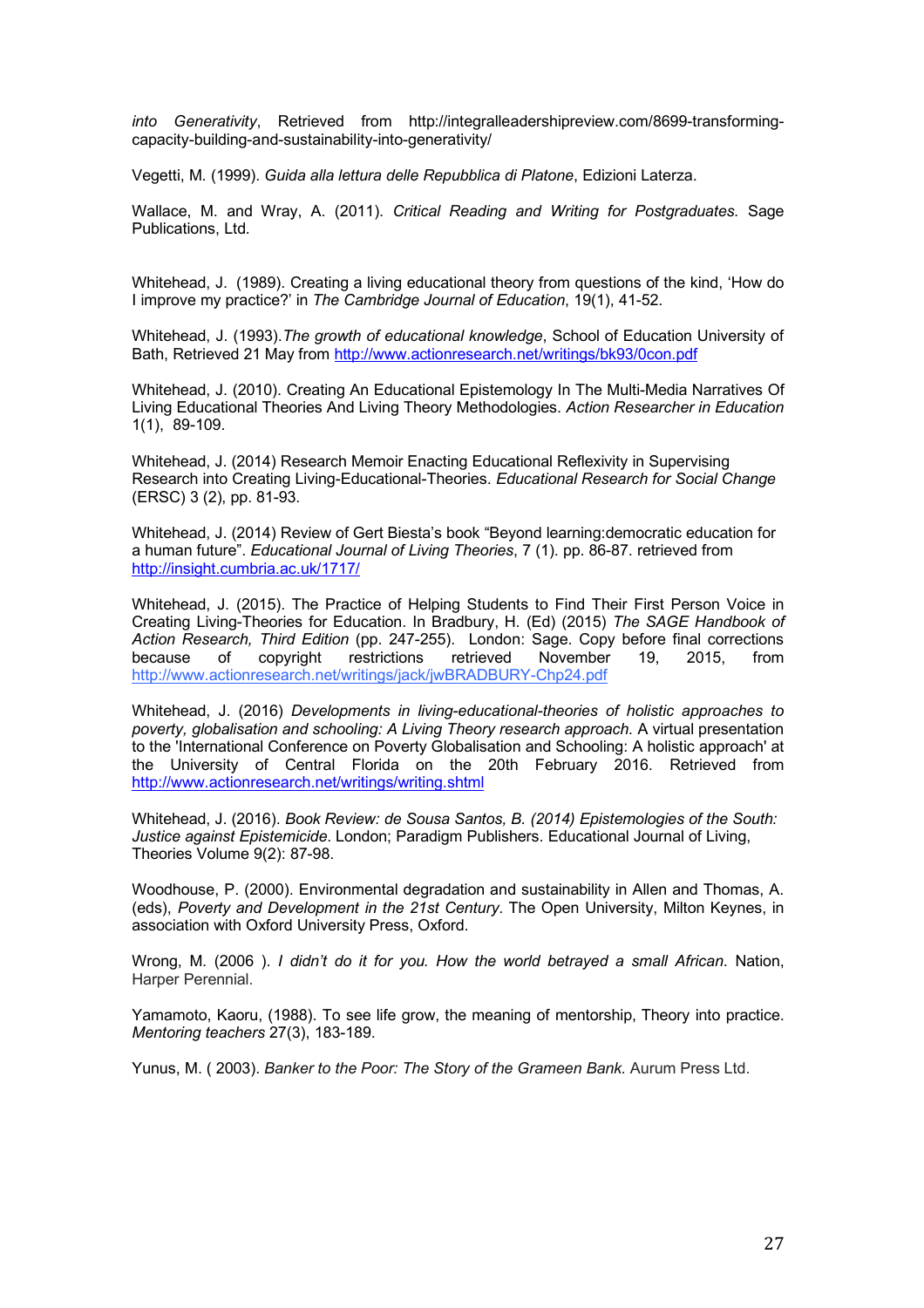**APPENDIX 1** 

**No:**



# **Research Ethics Application**

# for University Staff and Post Graduate Research (PgR) students Application for study involving Human Participants

**All fields will expand as required.**

1. Title of Project: As a development economist how do I contribute to the establishment of the human

capabilities of the people I work with in the developing countries?

2. If this is a PgR student project, please indicate what type of project by ticking the relevant box:

**X** PhD Thesis  $\Box$  PhD by Published Works  $\Box$  MPhil

3. Type of study

 $X$  Involves direct involvement by human subjects

 $\Box$  Involves existing documents/anonymised data only. Contact the Chair of Ethics before continuing via research office, Sonia.barnes@cumbria.ac.uk

4. Peer Review

It is expected that all research is peer reviewed before applying for ethical consideration. Please indicate who your proposal has been discussed with (Mentor, Supervisor (s), Expert in field).

Supervisors, colleagues of the organisation I work with, senior researchers, senior development workers.

I have been collecting and analysing data in presentations and journal publications at national and international conferences with my main supervisors' approval, for the last two years. My proposal has been discussed with the executive director of the Swedish foundation I work for in Albania, and with the CEO of the international NGO I co-founded in 2012 (I'm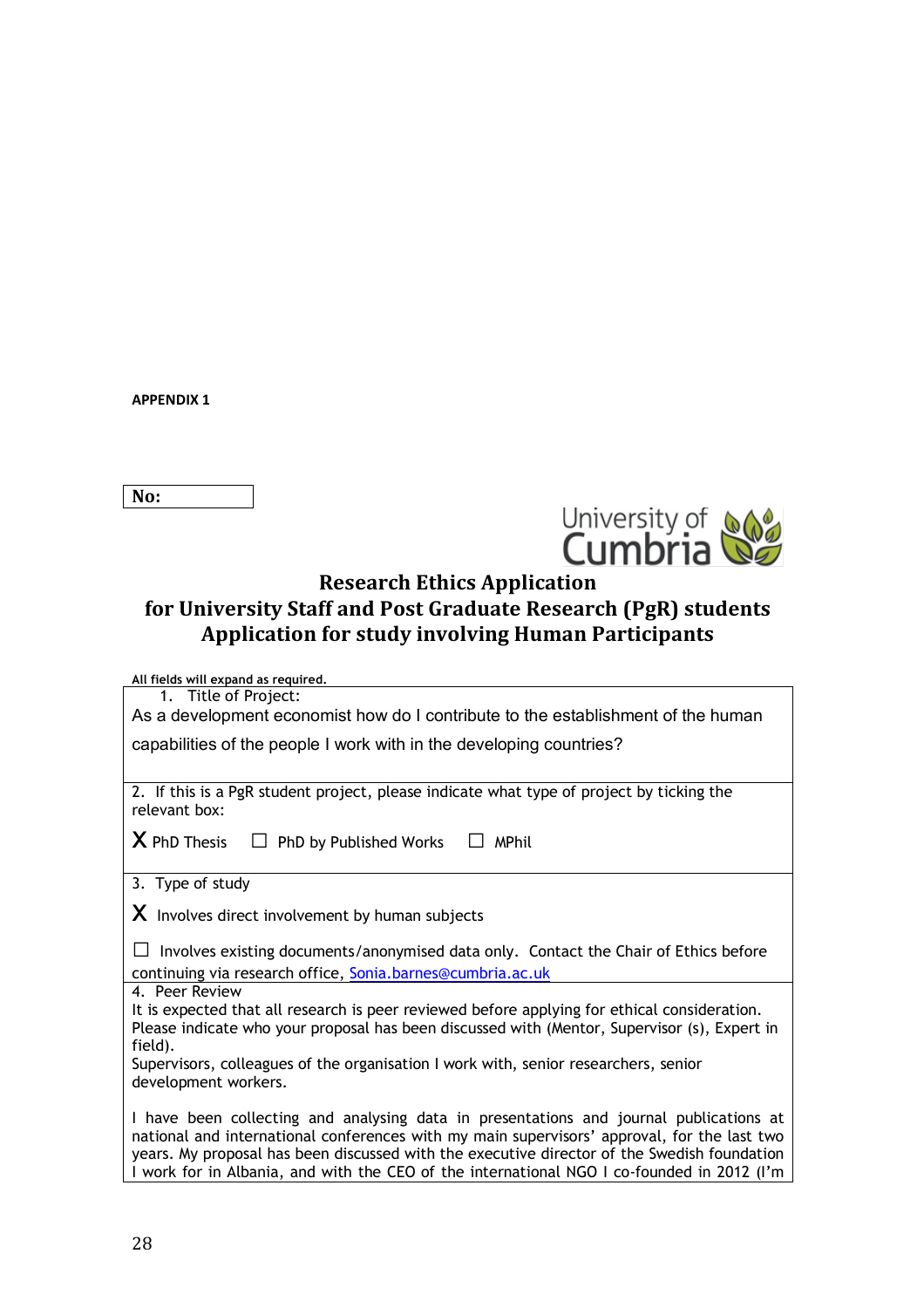the deputy CEO) active in Afghanistan and Ethiopia. Moreover I have discussed my data and research with numbers of colleagues from the living educational theory arena as well as from the international development arena. I'm also a member of the Living Theory Research Group that e-meets every Sunday evening at 8pm GMT to critically engage in each other's research. Members of the group are researchers from Canada, the USA, Italy, Denmark and the UK. Our research group uses the latest release of the Skype platform that allows various people to simultaneously be on the screen and communicate together. I'm a Peer-reviewer of internationally refereed journal The Educational Journal of Living Theories (www.ejolts.org).

# **Applicant information**

| 5. Name of applicant/researcher: |  |
|----------------------------------|--|
|----------------------------------|--|

| Arianna Briganti |  |
|------------------|--|
|                  |  |

|  | 6. Appointment/position held by applicant |  |  |
|--|-------------------------------------------|--|--|
|  |                                           |  |  |

- Ph.D. Student
- 7. Contact information for applicant: E-mail: Arianna.briganti@yahoo.com Address: Via Parma, 29 43039 Salsomaggiore Terme- Parma ( Italy)
- 8. Project supervisor(s)/mentor, if different (or applicable) from applicant: Name(s): Dr David Murphy, Prof Jack Whitehead, Prof Moira Laidlaw

 E-mail(s): david.murphy@cumbria.ac.uk; jack@actionresearch.net; moiralaidlaw@hotmail.com

9. Appointment held by supervisor(s) and institution(s) where based (if applicable): Deputy Director- Institute for Leadership & Sustainability (IFLAS);

Visting Professors, University of Cumbria; Senior lecture Open University

10. Names and appointments of all members of the research team (including degree where applicable)

# **The Project**

**NOTE**: In addition to completing this form you must submit all supporting materials such as participant information sheet (PIS) and consent form.

11. Summary of research project in lay terms (maximum length 150 words).

I am a development economist and practitioner who has worked and lived in Afghanistan, Ethiopia, Georgia and currently in the Balkan region tackling sustainable development from the perspective of those at the receiving end of aid. By asking the beneficiaries from development interventions what sustainable development is, my research also aims to communicate how it is educational for my practical work in developing countries and to what extent my work impacts on people's lives. I use Living Educational Theory (LT) as a methodology, which strengthens my ability to contribute to the establishment of the human capabilities of the people I work with in developing countries. I will be using methods of auto-ethnography, participative action research and multimedia representations. Moreover I'll be using my own reflections both recent and historical from my field experience and evidence from development interventions I have taken part in.

12. Anticipated project dates

Preliminary data gathering:

Start date: January 2015 End date: February 2017

Formal data gathering: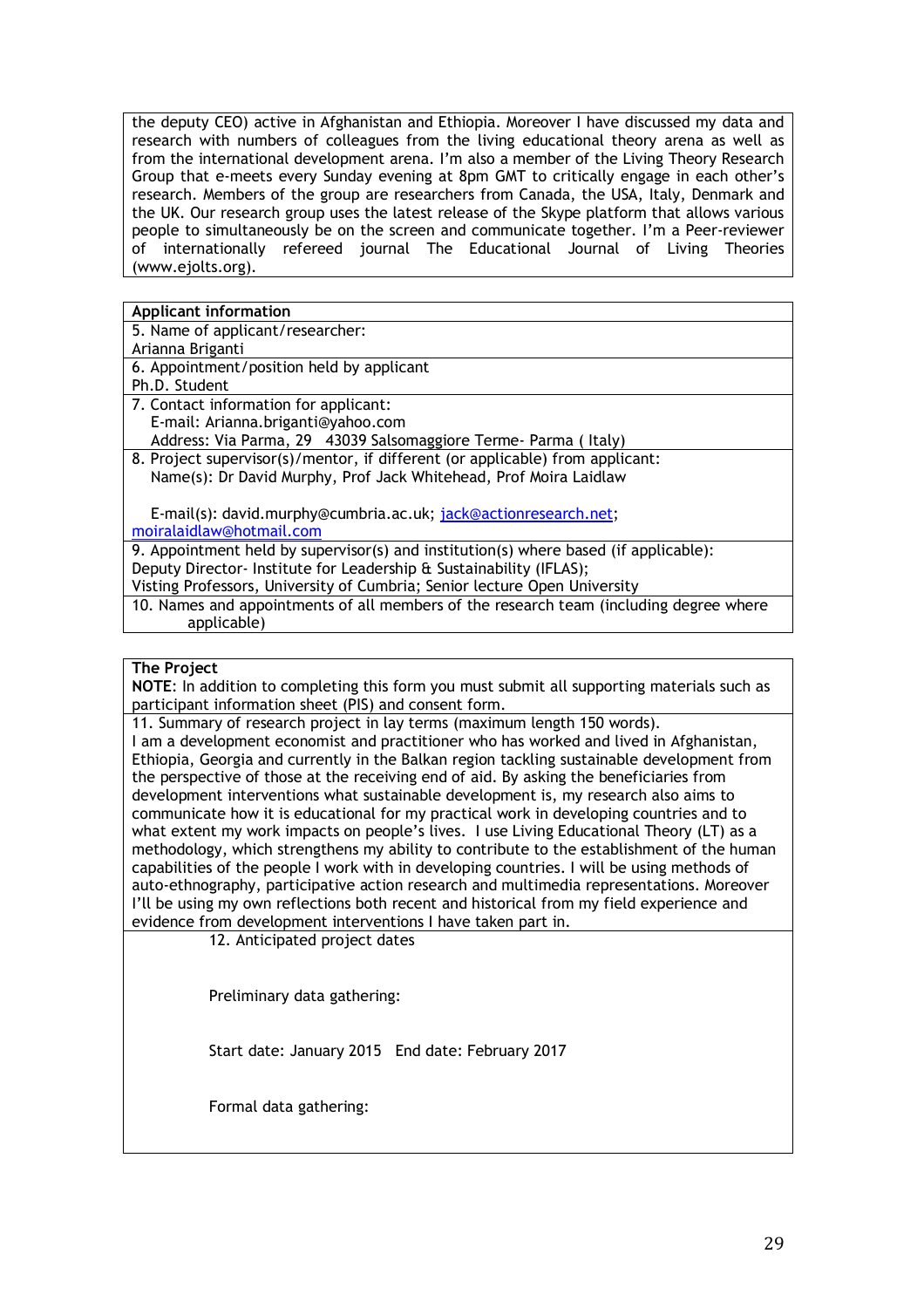Start date: March 2017 End date: January 2019

13. Please describe the sample of participants to be studied (including number, age, gender):

My research uses a living theory methodology (LT), which takes the form of a self-study. By this I mean that as a self-study researcher I can express myself using various researchtechniques such as my methodological inventiveness (Dadds and Hart, 2001, p. 169). This helps me in exploring the implications of asking, researching and answering questions of the kind, 'How do I improve what I am doing?' (Whitehead, 1989) using various research methods such as auto-ethnography (Ellis, Adams and Bocher, 2011, p. 273). It also helps me to research, analyse and explain my personal and professional experience and be critically reflexive about my practice in order to understand social formations based on cultures different from my own and what can I do to improve people's well-being. Hence I will not be studying participants as objects or sources of data; instead they are living participants in the creation of knowledge together with me. They represent an integral part of my research and inform my understanding and knowledge on various issue such as poverty, human capabilities, sustainable (generative) development. We will influence each other and eventually I will improve my practice as a development worker through my own learning, the learning of others and the learning of social formations, Whitehead (2008). My research includes various participants, mainly colleagues (development and humanitarian workers) as well as direct beneficiaries of the various development/humanitarian projects I am involved in within various countries. For the latter I will use the consent-form as well as my own consent-procedures. For those who are not directly engaged, such as some of the colleagues with whom I share my daily work, I make it public that I am researching my practice so there is an understanding that they will be indirectly involved in my research.

- c.ca 15 colleagues with similar field experience in international development and LT research from various countries such as Ethiopia, Afghanistan, Kenya, Georgia, Western Europe, Albania, Bosnia & Herzegovina aged from 26-75, (female & male);
- Afghanistan: at least 5 members of the local staff involved in development interventions in Kabul where I used to work from 2005-2008 and now I support pro bono (aged 18 to 60); the number of direct beneficiaries of past and current interventions is 1.293. I can't predict how many of them I'll be talking to since it depends on their willingness to speak about sensitive issues. However, I know I can count on a core group of 25 people who are willing to participate in my research. It's important to stress the fact that the security situation in Afghanistan does not provide me with the freedom I used to have, to travel there as often as I want.
- Ethiopia: at least 5 direct beneficiaries of development interventions aged 18 to 42 female;
- Balkan region: up to 10 beneficiaries of various projects run by the foundation I work for here in the Region, namely Cultural Heritage without Borders;
- At least 15 partners from external agencies and stakeholders
- Family members (7 adults)

14. How will participants be recruited and from where? Be as specific as possible. I will involve those who are part of my practice as **a** development worker – colleagues, practitioners and beneficiaries from around the world. I will ask them to be involved in my research via email or in person. I will be interviewing them in person (when possible since my research focus on an international activity), via Skype or by using online-questionnaires. Email correspondence is also a means for collecting data. The participants will be able to choose freely whether to take part or not.

15. What procedure is proposed for obtaining consent?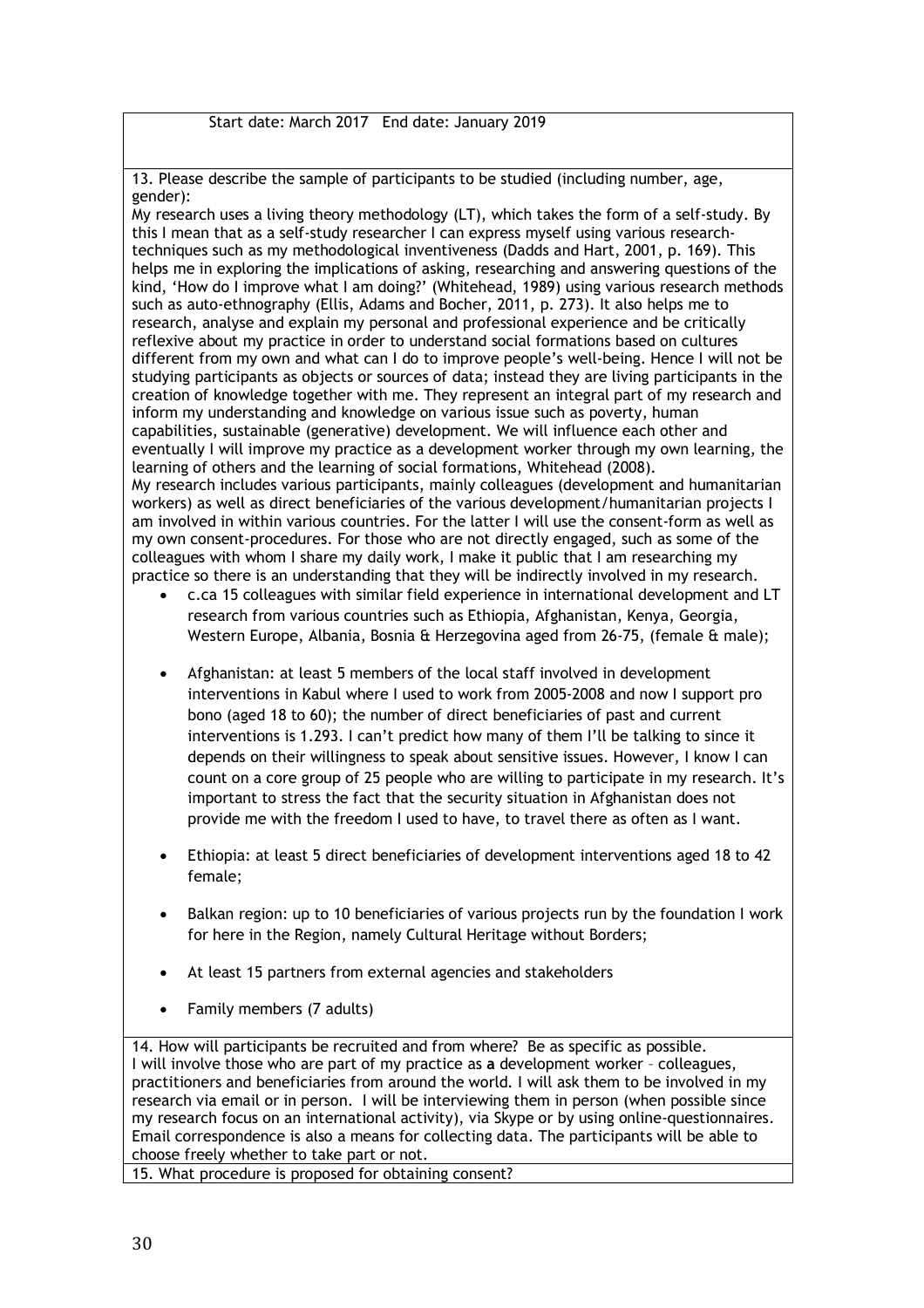I know the vast majority of the people who will be part of my research well, since they have been, and still are, part of my professional life. Hence my aim is to ensure my research maintains an ethical approach to gaining consent and to fully respect them and their opinions on the matters we discuss throughout my research. However, I'm aware of ethical boundaries arising from the fact that we all belong to different cultures and we have different ways of looking at, and understanding, research. The majority of the beneficiaries I work with do not view research as a priority. This is probably because they are often struggling for survival in countries where their basic human rights are neglected. I don't want to, and I will not, violate the cultural boundaries that might lead them to deny consent. Many of those people, particularly women, may not be comfortable with videoing our conversations; many are more likely to prefer to talk informally within the privacy of their own homes and would consider it a lack of respect if I took notes or asked them to fill in a survey. Some are illiterate and in many cases we don't share a common language, so an interpreter would be needed. This is normally a trusted person or family member. However I have to make the scope of my research clear to the interpreter, and that no harm is intended to those who take part. On the one hand the presence of the translator (when needed) eases communication and helps me in obtaining consent.

This is why I will use my intercultural competences to explain (mainly orally) what my research is about; and I will have to explain clearly the aim of the research itself to both the beneficiaries and the interpreter. I am also aware that I am in a position of power since I have been working with those people for quite some time and they might consider me as a 'highly respected person'. In many countries it is not acceptable to say no to such a person, thus I'm extremely careful that their consent is not solely motivated by cultural norms, which could cause them personal discomfort. I aim at always being transparent about that in order to ensure they as feel as possible to refuse to be part of my inquiry. In the past what has proved favourable to the beneficiaries' interest (which is my priority) is to guarantee anonymity by using pseudonyms and avoid showing faces while recording. I will always stress that participants are free to withdraw at anytime ( this is stated also in the participant consent form), and that I will use video recording or photography if permission is granted to me in written. Often the only thing I can do is to take field notes after the conversations to avoid cultural clashes.

In particular, in Afghanistan women do not feel comfortable in being recorded, so I spend time in explaining why I am advocating the use of recording. However I also clarify that the recording is not compulsory and that we can have our discussion off-camera. Sometimes women agree to being recorded but don't want their faces to be visible.

I engage in the following:

I both verbally explain my research and provide an easy-to-read synopsis of my research translated into their local language;

I ask all the direct participants in my research to fill in a consent-form explicitly (translated into their local language if necessary) asking for their consent to use the gathered data. The consent-form will explicitly explain they have the right to anonymity and can withdraw at any time. The participants often give me their oral consent, according to their cultural norms, which endorses an oral agreement more that a written 'contract'. According to those norms it would be culturally insensitive to insist on signing a 'contract', which might be perceived as a lack of trust on my side. In order to avoid this I accept when participants decide to seal our 'agreement' orally. Trust is at the base of my work as a development practitioner and I don't want to jeopardise my trust relationship with the participants;

I ask for the participants' feedback on the data I collected and my written exposition to ensure that everyone feels transparently represented in my research;

16. What discomfort (including psychological), inconvenience or danger could be caused by participation in the project? Please indicate plans to address these potential risks.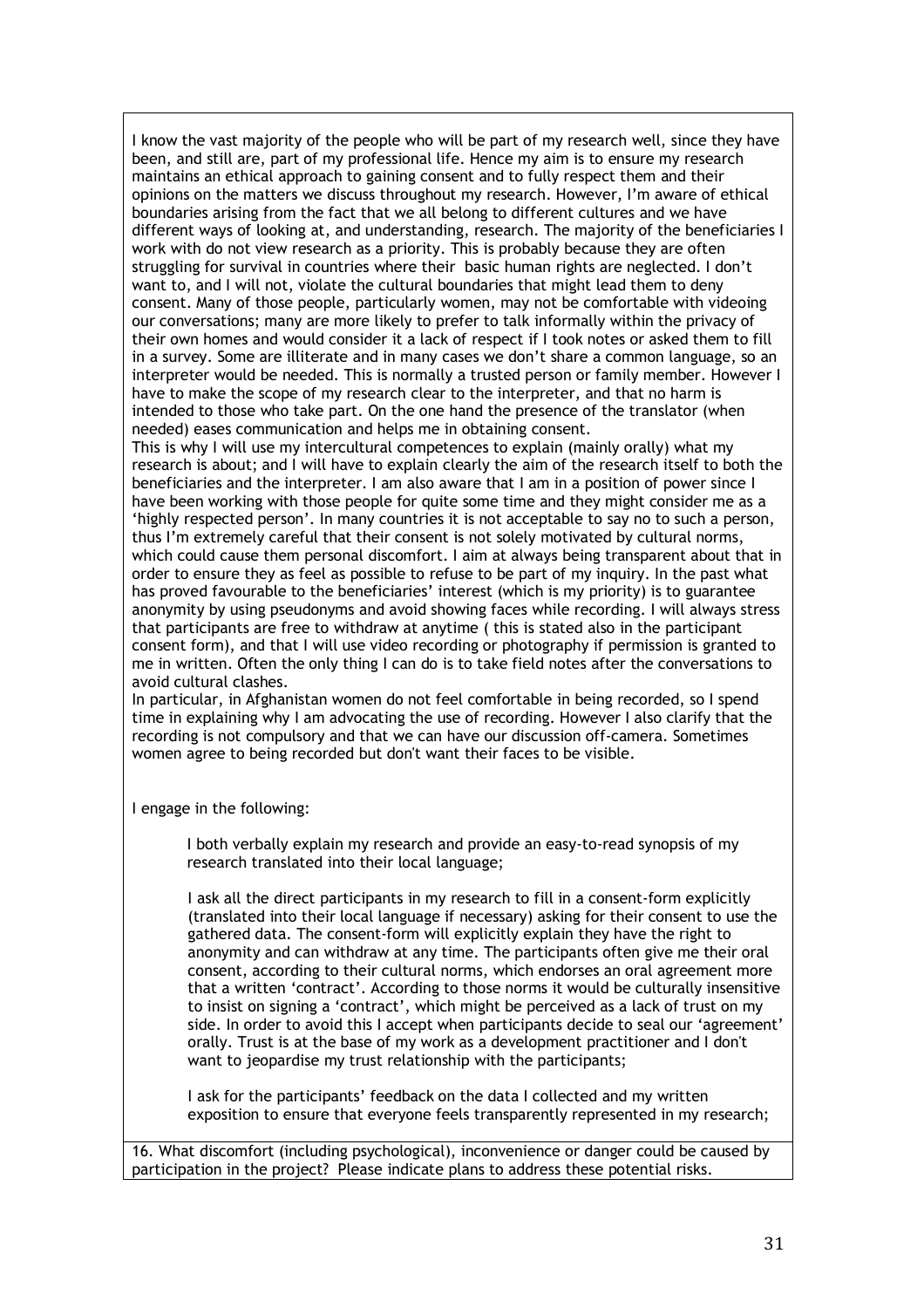The beneficiaries of development interventions I work with belong to vulnerable groups (i.e. disadvantaged girls, women and men) destitute, discriminated against and marginalised by society. I try to provide those people with my professional support in different ways. My presence might have had a positive impact on their lives. Thus some of them might feel morally obliged to participate in my research although this might cause psychological discomfort due to the nature of the questions related to their condition. Others in the past have shown a genuine wish to share their insights with me and other colleagues. Another danger that many could face is a sense of being encouraged to disclose their most intimate thoughts, which could impact negatively on their social lives, if their identity were to be revealed. This is why I offer them anonymity by using pseudonyms and avoid revealing their faces while recording. I will also offer them the possibility of talking with me off camera and I will then rely on my field notes. If the consent for video and/or audio recording is given, it will be done in written form ( see participant-consent form).

Inconveniences might occur in case of my inability to travel long distances due to challenging situations (i.e. security) related for instance to the political stability of the countries I work in.

I will be sensitive to the above challenges by:

- 1. Ensuring that colleagues, volunteers, partners and beneficiaries know that participation is voluntary;
- 2. Going to the most convenient place for the staff and volunteers to minimise the inconvenience to their work;
- 3. Complying with social norms to ensure that my questions are appropriate in the different cultural environments;
- 4. Assuring anonymity for those who request it;
- 5. Avoiding the use of photographs or video material (unless written permission is given);
- 6. Clarifying that participation or lack of participation has no impact on their access to further activities.

Among colleagues a challenge is to make the time to get involved because of the hectic lives we all lead. Therefore I usually:

- 1. Meet them at places most convenient to them, including their own homes (if we are based in the same region);
- 2. Clarify that I value whatever amount of time they can give me;
- 3. Send material via email (i.e. open questions, surveys, etc.) they can fill in whenever they have time; and organising Skype calls that I can record only with their permission. This is also helpful, since it saves me having to travel long distances to gather interviews.

17. What potential risks may exist for the researcher(s)? Please indicate plans to address such risks (for example, details of a lone-worker plan).

I'm researching my practice as a development worker, which means I collect data in various developing countries where I used to operate or am still operating. This implies that I have to travel to various countries, evaluate on-going projects and finalise my data-gathering. Some of those countries are politically unstable, and I might not be able to travel there often. This applies particularly to Afghanistan and Ethiopia. I address this risk by asking the interviewees to discuss over Skype or Viber. Alternatively if the internet connection is poor, I ask them to answer questions in a written form. As for the organizations I work for, I make sure that my managers are aware of my research and liaise with them on lone visits. Since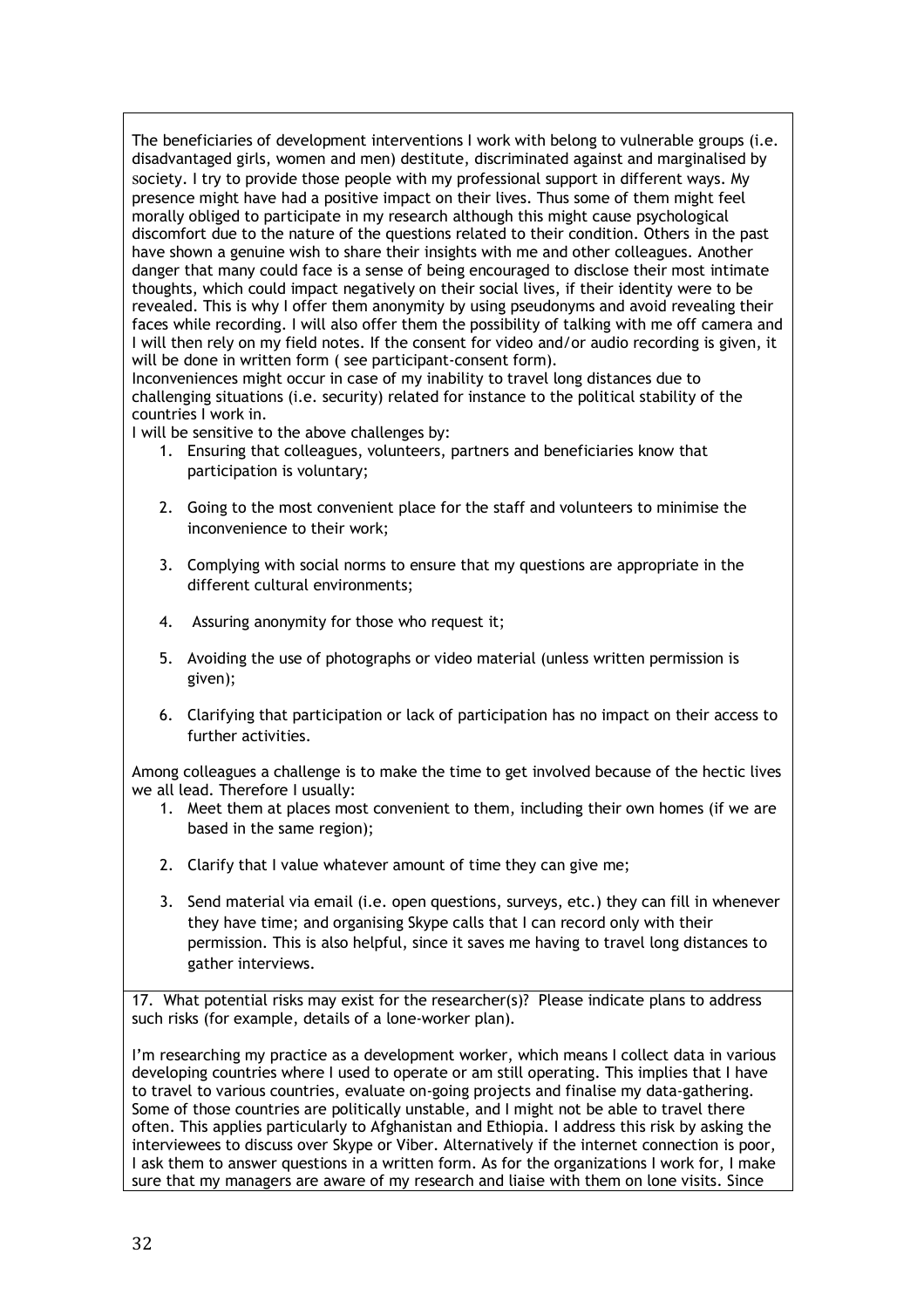my position is twofold, namely as an employee of the organisation as well as a researcher, I need to clarify what motivates my interest in interviewing the participants. Many of them are used to discussing interventions aimed at ameliorating their lives with me. Then it becomes fundamentally important for me to explain that our discussion has a different scope, i.e. to inform my doctoral research with fieldwork-experience. This is a particularity sensitive point, since I want to avoid raising expectations in the form of further support to them and their families.

18. Whilst we do not generally expect direct benefits to participants as a result of this research, please state here any that result from completion of the study.

My research has various potential benefits for the participants and for myself. I am learning from my research how to improve my practice, which provides me with the opportunity to improve my skills as a development worker and apply those in my daily work. Moreover by interviewing the participants I get to know them better. They have the opportunity to tell me about their goals in life, and explain what impact the development interventions have had on their lives. I learn how to design activities that may contribute to enabling them to come closer to the realisation of happiness. Carers and young carers may well become more involved in the running of services as I am able to listen and learn from them. Another indirect benefit is that many of the women I'm interviewing, perceive me as a 'success story. In other words I can be seen as a woman, who has managed to educate herself and now has a good life and is free to speak her mind. This is clearly a simplification of the situation, but it has often happened that disadvantaged women have felt reassured that life can get better, even for a woman.

19. Details of any incentives/payments (including out-of-pocket expenses) made to participants:

There will be no out-of-pocket expenses

20. Briefly describe your data collection and analysis methods, and the rationale for their use

I use multi-media approaches, such as a video-camera to record conversations with participants who feel at ease and also with a voice-recording device when preferred. I use video footage to analyse the material and extract conservations and quotations from them. I find this method particularly useful when analysing the body language of the interviewees when in the same space with me. I like to capture the flow of life-affirming energy (Whitehead, 2011), and the nuanced reactions, which often defy reproduction in written language. The significance of multi-media narratives form of research is that they can compensate for some of the limitations in our physical vision and reach into our relationally dynamic awareness of the movement of bodies in space and boundaries, in other words, our proprioception (ibid).

I use a range of written data such as emails; letter from participants, field notes, group interviews, semi-structured interviews; and documents I write as a part of my work such as projects' proposals, mission-reports and evaluation-reports. Moreover, I utilise my various research-writings such as reflective diaries, academic papers, book and article-reviews. This is all helpful in monitoring how my learning evolves over time.

21. Describe the involvement of users/service users in the design and conduct of your research (where applicable). If you have not involved users/service users in developing your research protocol, please indicate this and provide a brief rationale/explanation.

This is not applicable in my research. In fact I'm working on the qualitative end of the spectrum for research.

22. What plan is in place for the storage of data (electronic, digital, paper, etc.)? Please ensure that your plans comply with the Data Protection Act 1998 and University of Cumbria Data Storage Guidelines such as consideration of data archiving, password protection and data encryption.

I keep data on my laptop which is password-protected. All the data are backed up in two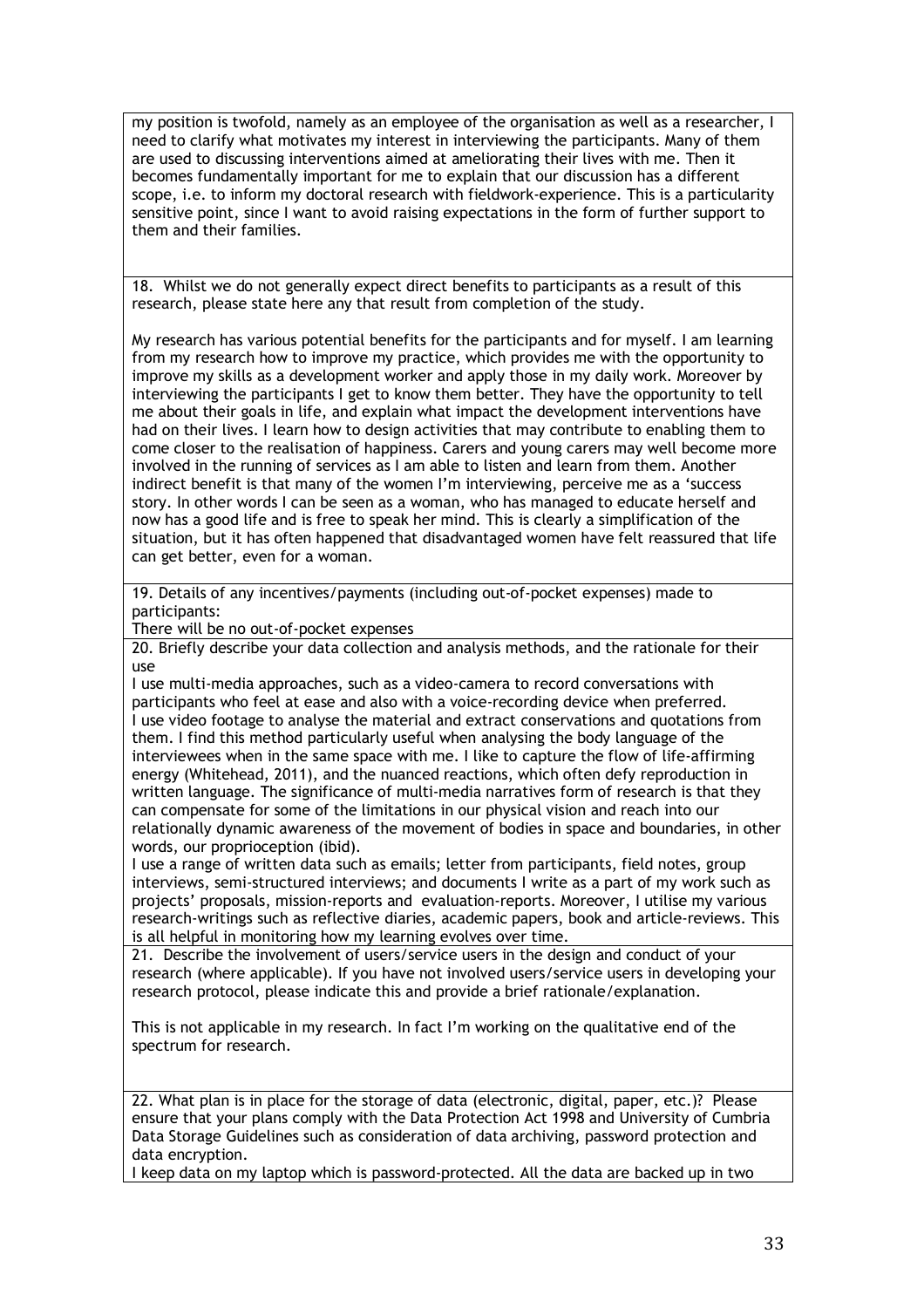different external hard-disks (password-protected) and stored on the iCloud. I will make participants aware when I seek consent of how their information will be shared. I will also ensure that when participants ask for their data not to be shared, I will use anonymised and, where necessary, semi-fictionalised data. Any hard copy data will be stored in the combination safe of my private house. The combination is only known to me and to my spouse. 23. Will audio or video recording take place?  $\Box$  no  $\Box$  Xaudio  $\Box$  Xvideo If yes, what arrangements have been made for audio/video data storage? At what point in the research will tapes/digital recordings/files be destroyed? I keep data on my laptop, which is password-protected. All the data are backed up in two

different external hard disks (password protected) and stored on the iCloud. The videos/audio of the conversations with my supervisors, validation group and participants are accessible only by those who receive the url from me. The data will be made public only if I'm granted permission to do so.

The recordings will only be used as agreed by consenting participants on the completion of my studies. They will remain private if the participant has requested it, and will only be publicly available if permissions have been granted.

24. What are the plans for dissemination of findings from the research (reports, transcripts, summaries, publication, conferences)?

I plan to strengthen my research-ability by writing at least two papers a year and presenting them at international conferences and in publications dealing with my research-topic. The collaboration with young as well as experienced researchers from different contexts and locations and who are not linked with my academic affiliation, have proved crucial in deepening the understanding of my research and in improving my research skills. Since 2016 I have been a peer-reviewer of the internationally refereed journal, The Educational Journal of Living Theories (www.ejolts.org) in which I published a paper in 2015.

In 2016 I attended and presented my papers at the following international conferences: The 4th Conference on Sustainable Development in Rome;

The 5th International conference on Heritage and Sustainable Development in Lisbon, where my paper has been awarded the best paper among early stage researcher's papers. When possible I video-record my presentations as well.

25. What particular ethical problems, not previously noted on this application, do you think there are in the proposed study?

The main ethical problems are related to the cultural differences, norms and beliefs the participants hold. The vast majority of those who will inform my research belong to different cultures from my own. I therefore have to be conscious of where the (cultural) boundaries are and behave in an acceptable manner. I don't have a background in anthropology thus my skills are limited. However I research in contexts where I live, and where I know whom to contact whenever support is needed.

Many participants are not fluent in English or might not have an understanding of academic English, so it is not possible for them to read my thesis in whole or in part. However I will offer them an oral summary of its contents and use a translator if needed.

I will make both my final dissertation as well as preceding drafts available for people to read.

Signatures: Applicant: Arianna Briganti Date: December 17<sup>th</sup> 2016

Project Supervisors: Dr David Murphy, Prof Moira Laidlaw, Prof Jack Whitehead

# **Supportive Materials Checklist**

**Please attach all necessary supportive materials and indicate in the checklist below.**

|                               | Please tick as appropriate |
|-------------------------------|----------------------------|
| Participant Information Sheet | ves                        |
| <b>Consent Form</b>           | ves                        |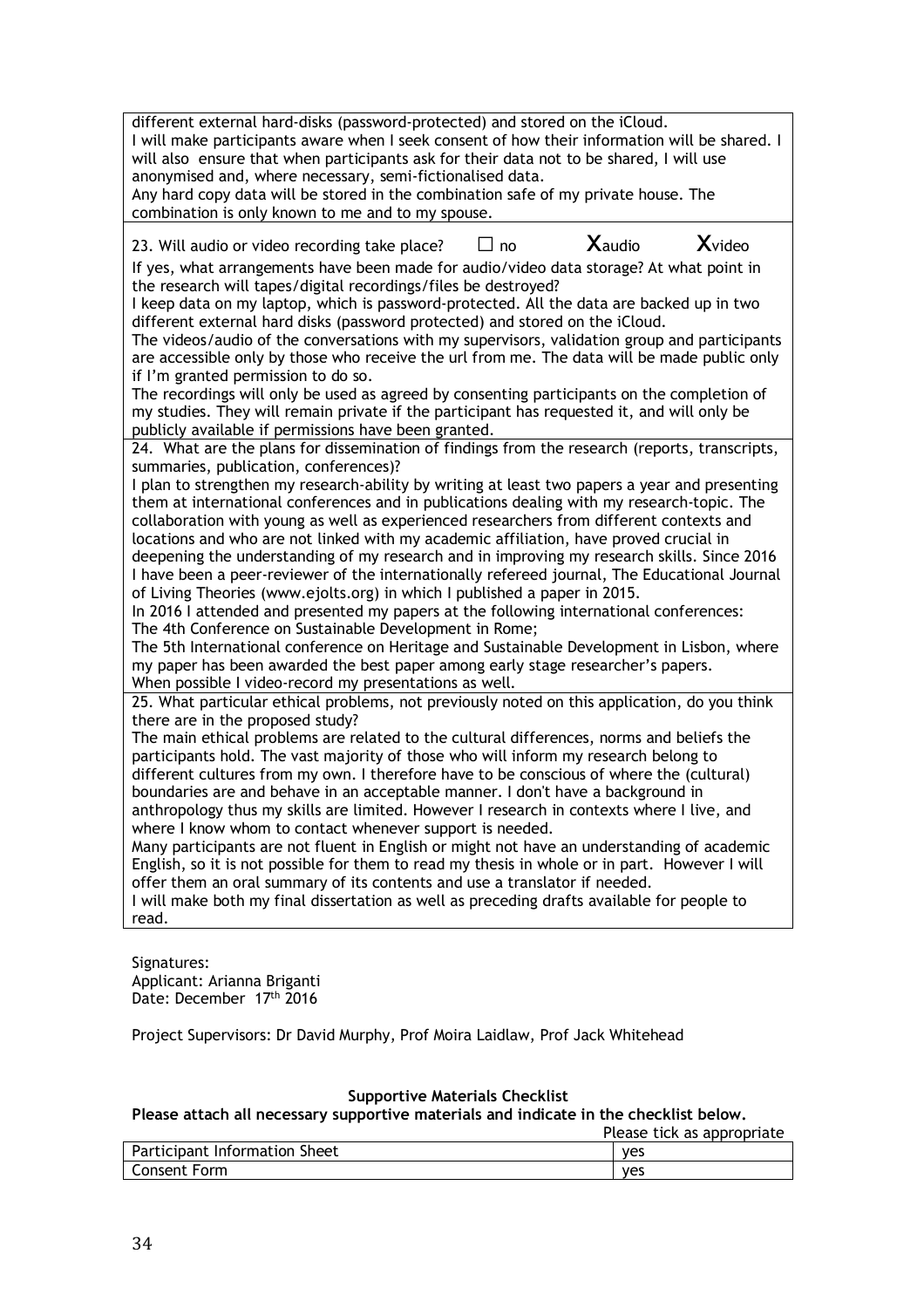

As a development economist how do I contribute to the establishment of the human capabilities of the people I work with in the developing countries?

# Participant Consent Form

# **Please answer the following questions by circling your responses:**

Have you read and understood the information sheet about this research? YES NO

Have you been able to ask questions about this research? YES NO

Have you received enough information about this research? YES NO

Do you realise you are free to withdraw from this whole process at any time without having to give a reason? YES NO

Do you agree to take part in this research? YES NO

Do you allow me to video or audio record our conversation(s) ? YES NO

If not do you understand that I will not video or audio record any of our conversations? YES NO

Do you want your identity to remain anonymous ? YES NO

Your signature will certify that you have voluntarily decided to take part in this research, having read and understood the information given above. It will also certify that you have had an adequate opportunity to discuss the research with me, and that all your questions have been answered to your satisfaction.

**Signature of participant:**........................................... **Date:**.................

**Name (block letters):**............................................................................

**Signature of researcher:**......................................... **Date:**.................

Please keep your copy of the consent form and the information sheet together.

*Researcher Contact Information:*

*University of Cumbria Bowerham Road Email:* S1413038@uni.cumbria.ac.uk Lancaster, LA1 3JD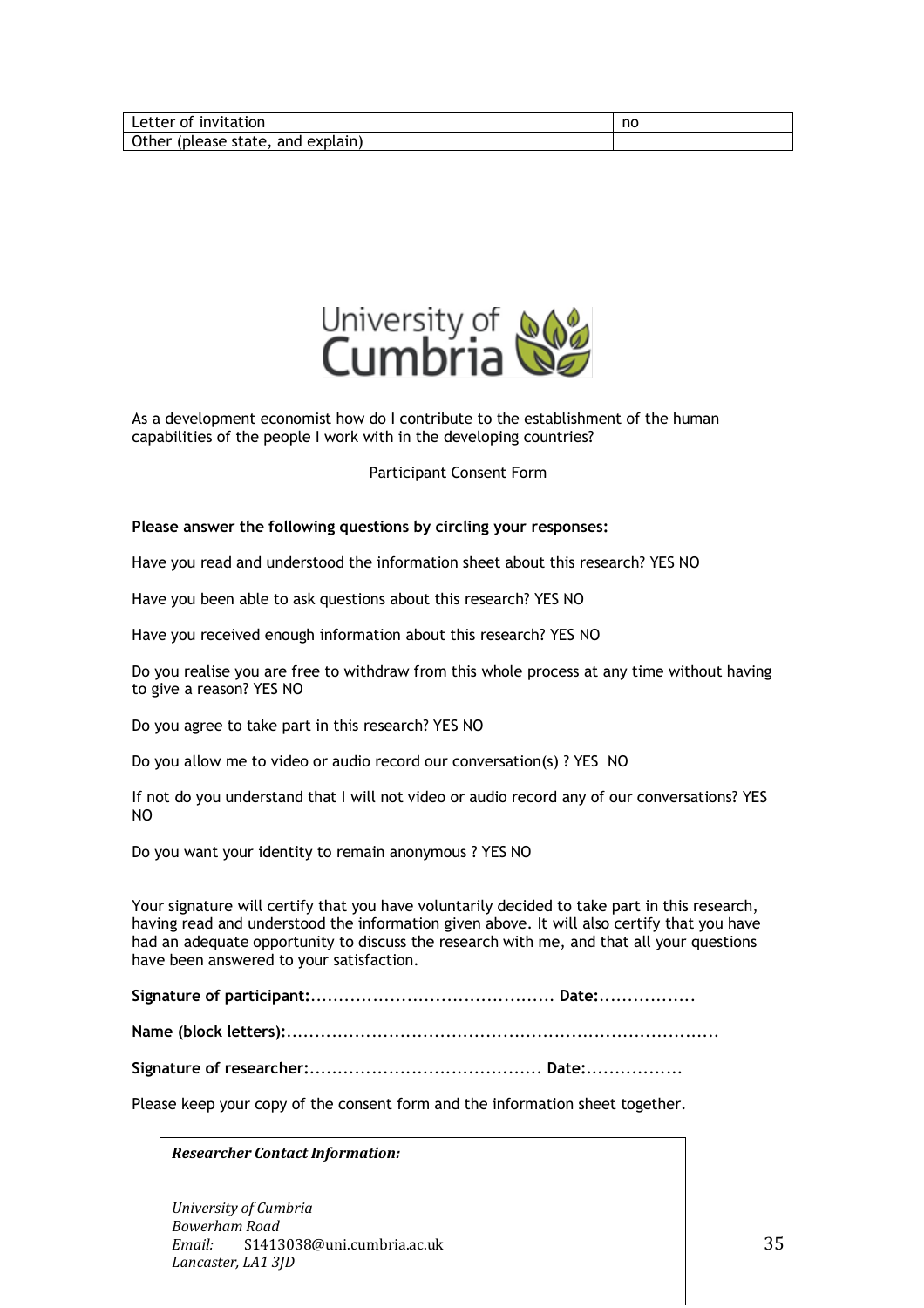

#### Participant Information Sheet for my research question

*As a development economist how do I contribute to the establishment of the human capabilities of the* 

*people I work with in the developing countries?*

#### Some questions you may have about the research project:

#### Why have you asked me to take part?

I am asking people I know and work with to take part on a voluntary basis. I am interested in what influence I may have had on the establishment of your own capabilities, and on my own learning and the learning of others. I'd like to gather data from people I may have influenced (and who may have influenced me) in order to understand more about this process and improve my practice as a development worker.

#### **What will I be asked to do?**

I am asking you and others to have (video) conversations with me and to use the data to show whether there is a connection between my work and any improvements in your well-being and that of your family members.

I'm asking development-worker colleagues to share their understanding of different form of development and sustainability and how our practice could have had a positive impact on the beneficiaries. I'm interested in understanding how we can get better at what we do.

If you would prefer not to be audio/video interviewed. I will ask you if I may write down your feedback for later use. In addition to possible audio/video recording, I might ask participants to complete online surveys. I will also use the data of my field notes.

#### **Can I provide anonymous Feedback**

If you would like to offer anonymised feedback this will be entirely confidential. You can email me at S1413038@uni.cumbria.ac.uk. By sending anonymised feedback you will be providing me with the consent to use the data in my research.

#### **What if I change my mind during the study?**

You are free to withdraw your data from the study at any time without having to provide a reason for doing so. In addition you will have certain editing rights during the recorded interview. For example, if you wish to retract something you have said, it will be wiped from the recording.

#### **Will I need to sign any documentation?**

You will be asked to sign a consent form before participating in the study.

#### **Is it confidential?**

If you give permission, a link will be used in the research to the video or what you say, and this may be used in the research before it is published I will check you are happy with what I am using and what I have said about it in the research-process. You have the right to withdraw consent at anytime before the research is published. Once the research has been published, however, it will be public and therefore it cannot be withdrawn. If anything comes up in the research that is illegal or will involuntary cause harm to yourself or another person, this will need to be shared with the appropriate professionals.

#### **What are you planning to publish?**

Each year of my studies I'd like to publish at least one research-paper in international refereed journals and to present my findings to at least one international conference. My dissertation will be made freely available online at www.actionresearch.net. Please get in touch if you would like a copy.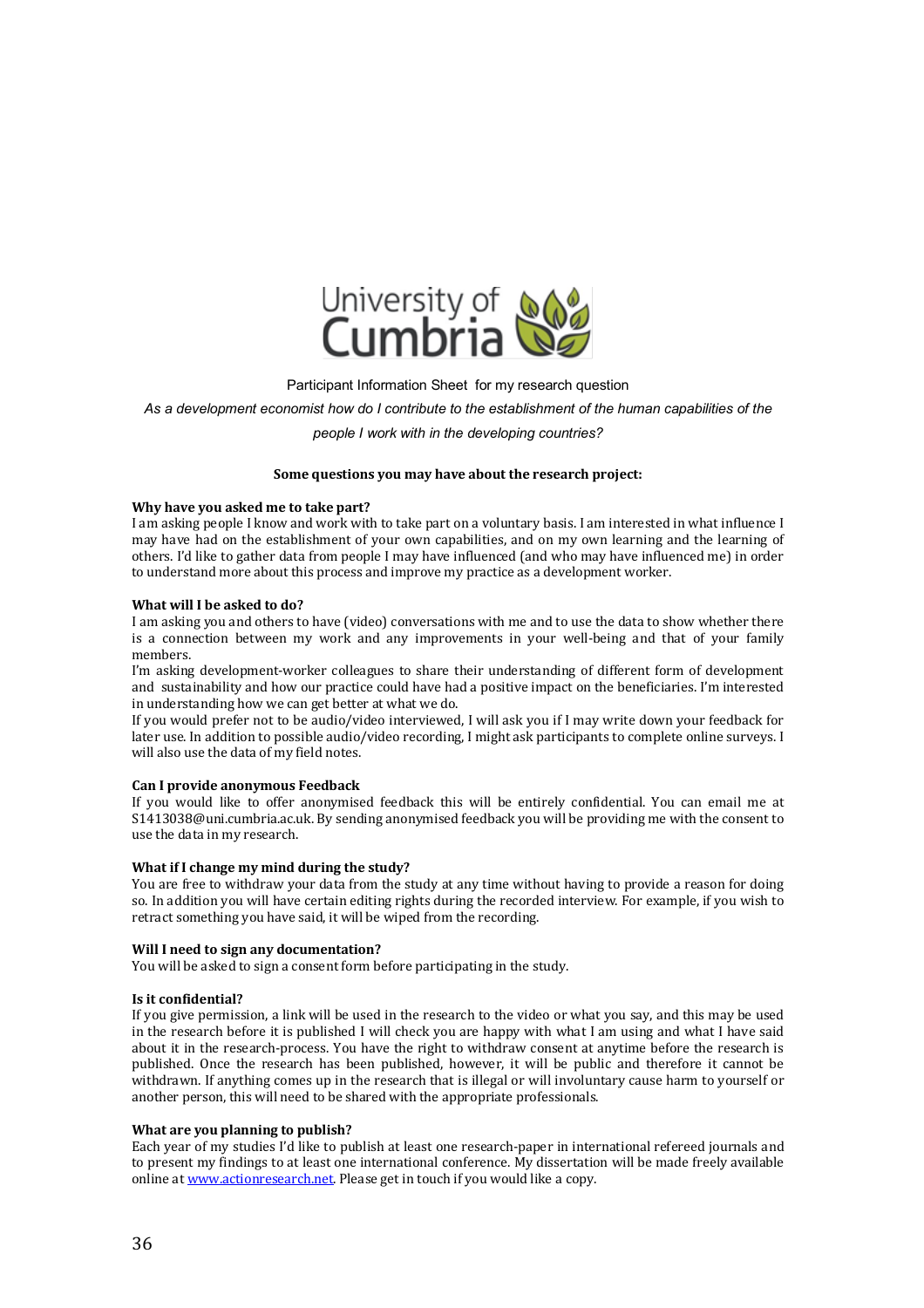# **Complaints**

All complaints from the paritipants are in the first instance to be directed to the Director of Research Office and Head of the Graduate School, University of Cumbria, Bowerham Road, Lancaster, LA1 3JD

# *Researcher Contact Information:*

*Email:* S1413038@uni.cumbria.ac.uk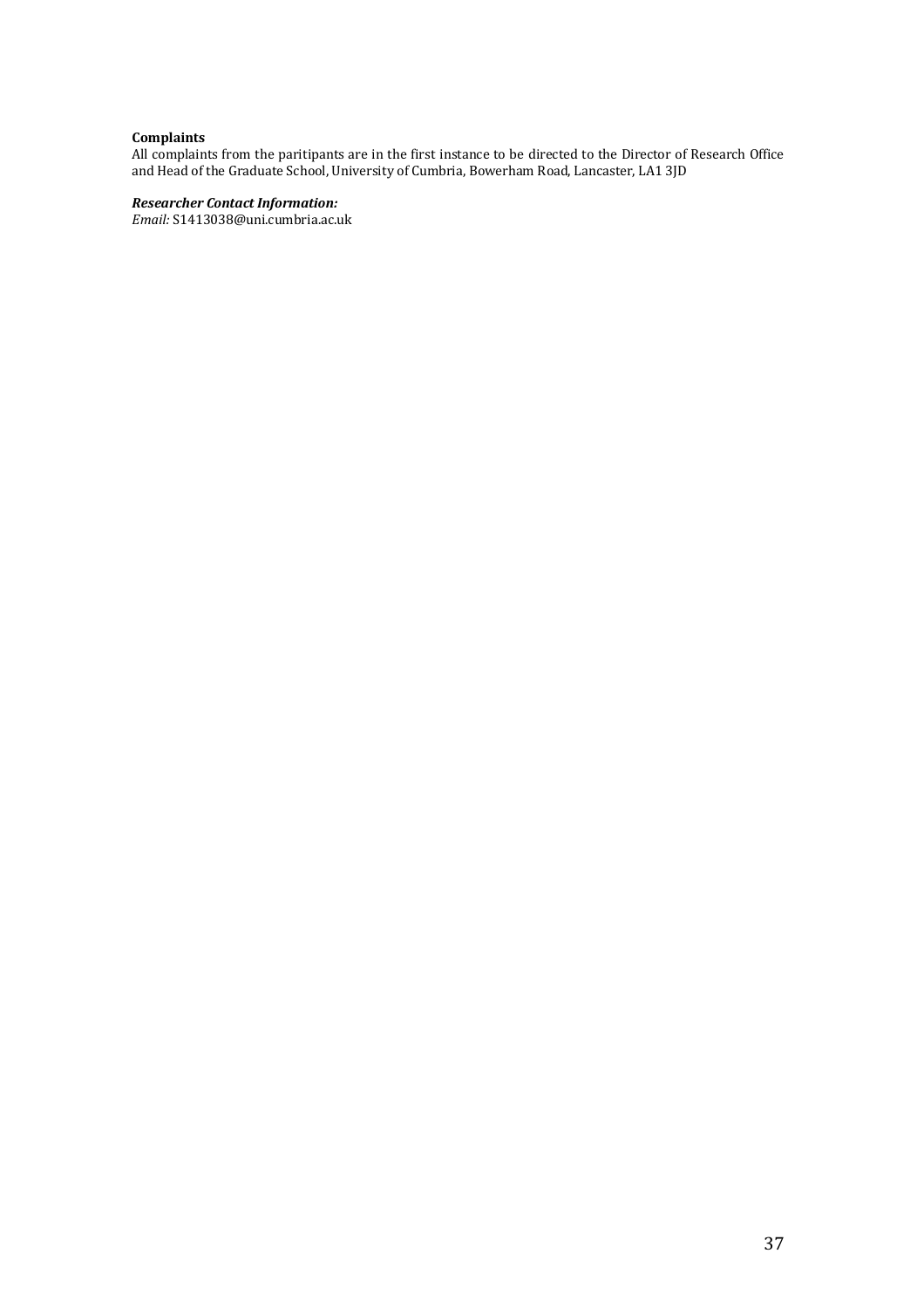#### **APPENDIX 2**

# **Abstracts from papers**

#### **Generating my own living-theory: An interim report**

#### Abstract

This paper offers an account of my on-going learning and educational development as a livingtheorist development-economist. In it I clarify my understanding and meaning of educational development starting from my values and my living standards of judgment (Laidlaw, 1996). I shed light on what being a living-theorist development-economist means to me and to the people I work for in developing countries. Thus my writing is developing together with my ideas and my practical experiences.

I focus on my practice as a development practitioner having worked in Afghanistan, Ethiopia and Georgia and currently Albania. The emphasis on my original contribution to knowledge is on the explanatory principles I use to describe my educational development and the living standards of judgment I use to judge the validity of this contribution to knowledge. My practice involves sharing and collaborating, as I try to create peace and peaceful spaces where people feel at ease and secure, able to foster their own capabilities, inspire and learn from each other, and work for a fairer world in which resources are equally shared. The project I am working on in Albania represents an evidence-based example of how my practical work evolves, together with my embodied and developmental values. I show how these aspects of my humanity can influence the people and the social formations I work with and how these have an influence on my daily work in the developing world and on myself.

#### **Albania: Where Restoration Merges with Cultural Tourism and Sustainable Socio-**

## **Economic Development. A case study.**

#### Abstract

This paper offers an account of two 'Cultural Heritage without Borders Albania' (CHwB) projects, namely 'Regional Restoration Camps' and 'Window to Albania', which recently merged with the scope to create a trait d'union between restoration, cultural tourism and socioeconomic development.

This evidence-based case study aims at unveiling both strengths and weaknesses of such ventures. It aspires at investigating what impact CHwB has on the revitalization of the United Nations Educational, Scientific and Cultural Organization (UNESCO) World Heritage city of Gjirokastra (Southern Albania) and most importantly on the socio-economic recovery of its inhabitants. The narrative also reveals how the evidence and its interpretation are influenced by social, political and cultural forces and by the contingent nature of knowledge (Thomas and Mohan, 2007 p.260).

### **Creating a unified foundation for Generative Sustainable Development: research,**

#### **practice and education: the perspective of a development economist and practitioner**

#### **Abstract**

This narrative unveils my own understanding of how to foster a unified foundation for generative sustainable development. I invite the reader to consider my insights into my practice as a development economist and practitioner who worked and lived in Afghanistan, Ethiopia, Georgia and currently in the Balkan region tackling sustainable development from the perspective of those at the receiving end of aid. By asking the beneficiaries from development interventions what sustainable development is, this journey aims also to communicate how my research is educational for my practical work in developing countries. My research is based on a methodology called Living Educational Theory (LT) that strengthens my ability to contribute to the establishment of the human capabilities of the people I work with in developing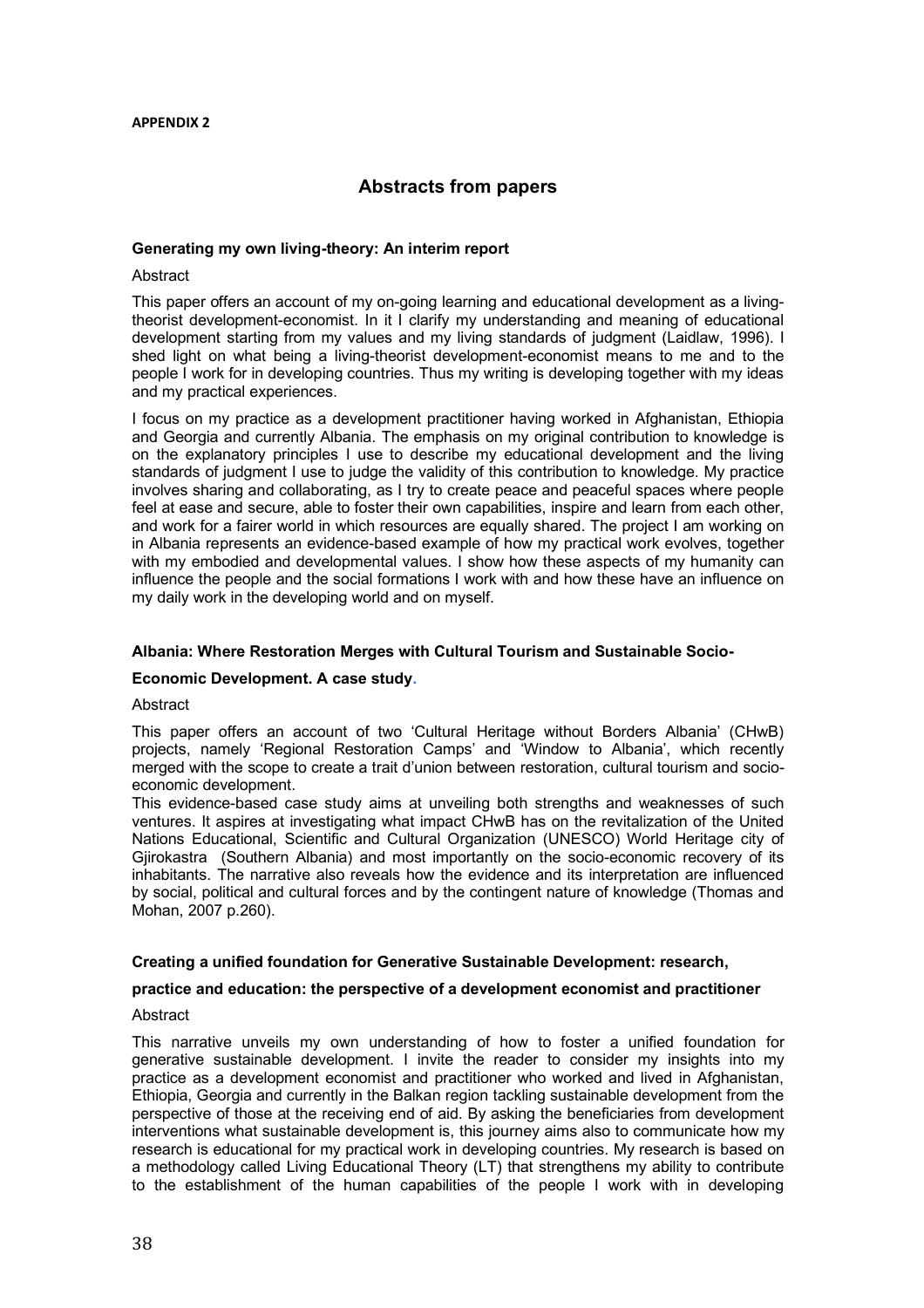# countries.

Ultimately drawing from the evidence of both my work and research in practice I wish to clarify my own meaning of 'sustainable development' and how this translates into a more holistic and value-based explanation of 'generative development'. The rise of generative development in relation to sustainable development is emerging from the synergy between LT and Development in practice, which result in a force that may drive human development and be conducive to a fairer world.

# **What (how and why) am I doing to enhance my contribution to bringing people closer to**

# **their own humanity through my work as a development practitioner? Generating my**

# **own living theory.**

# **Abstract**

This paper offers an account of my on-going learning and educational development as a living theorist development economist. In it I define my own understanding and meaning of educational development starting from my values and my living standard of judgments (Laidlaw, 1996). Moreover I draw some light on what being a living theory development economist means to me and to the people I work for in developing countries. Thus my writing is developing together with my ideas and my practical experiences.

The focus is on my practice as a development practitioner having worked in Afghanistan, Ethiopia and Georgia. I am currently in Albania. My practice involves sharing and collaborating, attempts to create peace and peaceful spaces where people feel at ease and secure, and are able to foster their own capabilities; it's about inspiring and learning from each other. It's about working for a fairer world in which resources are equally shared. The project I'm working on in Albania represents an evidence-based example of how my practical work evolves together with my embodied and developmental values. I show how these aspects of my humanity can influence the people and the social formations I work with and how these have an influence on my daily work in the developing world and on myself. In the attempt to live my values and stay true to them, I generate my own living-theory, which offers an authentic story of my professional and personal journey.

The focus on my original contribution to knowledge is on the explanatory principles I use to explain my educational development as a living theorist-development economist and the living standards of judgment I use to judge the validity of this contribution to knowledge. These explanatory principles and standards of judgment include my learning in Afghanistan, Ethiopia, Georgia and Albania.

# **Sustainability must evolve if Development is to make the greatest contribution to**

### **human capabilities.**

### Abstract

My doctoral research, based on a methodology called Living Educational Theory (LT) unveils my own understanding of how to foster a unified foundation for generative sustainable development. I invite the reader to consider my insights into my practice as a development economist and practitioner who has worked and lived in Afghanistan, Ethiopia, Georgia and currently is living in the Balkan region tackling sustainable development from the perspective of those at the receiving end of aid. By asking the beneficiaries from development interventions what poverty and sustainable development mean to them, this text also aims to communicate how my research is educational for my practical work in developing countries. Furthermore, it is sharpening my capacity to intervene as a development economist and practitioner in processes, which promote human development.

Ultimately drawing from the evidence of both my work and research in practice I wish to clarify my own meaning of 'sustainable development' and how this can be enhanced into 'generative development' through a more holistic and value-based explanation of my practice and theorizing. My research is exploring what forces are driving the development of myself and the people I work with which are conducive to a fairer world and the flourishing of humanity (Whitehead, 1989). My original contributions to knowledge focus on two claims: (1.) That the rise of generative development in relation to sustainable development is emerging from the synergy between LT and Development in practice. (2.) That the self-perpetuating force of